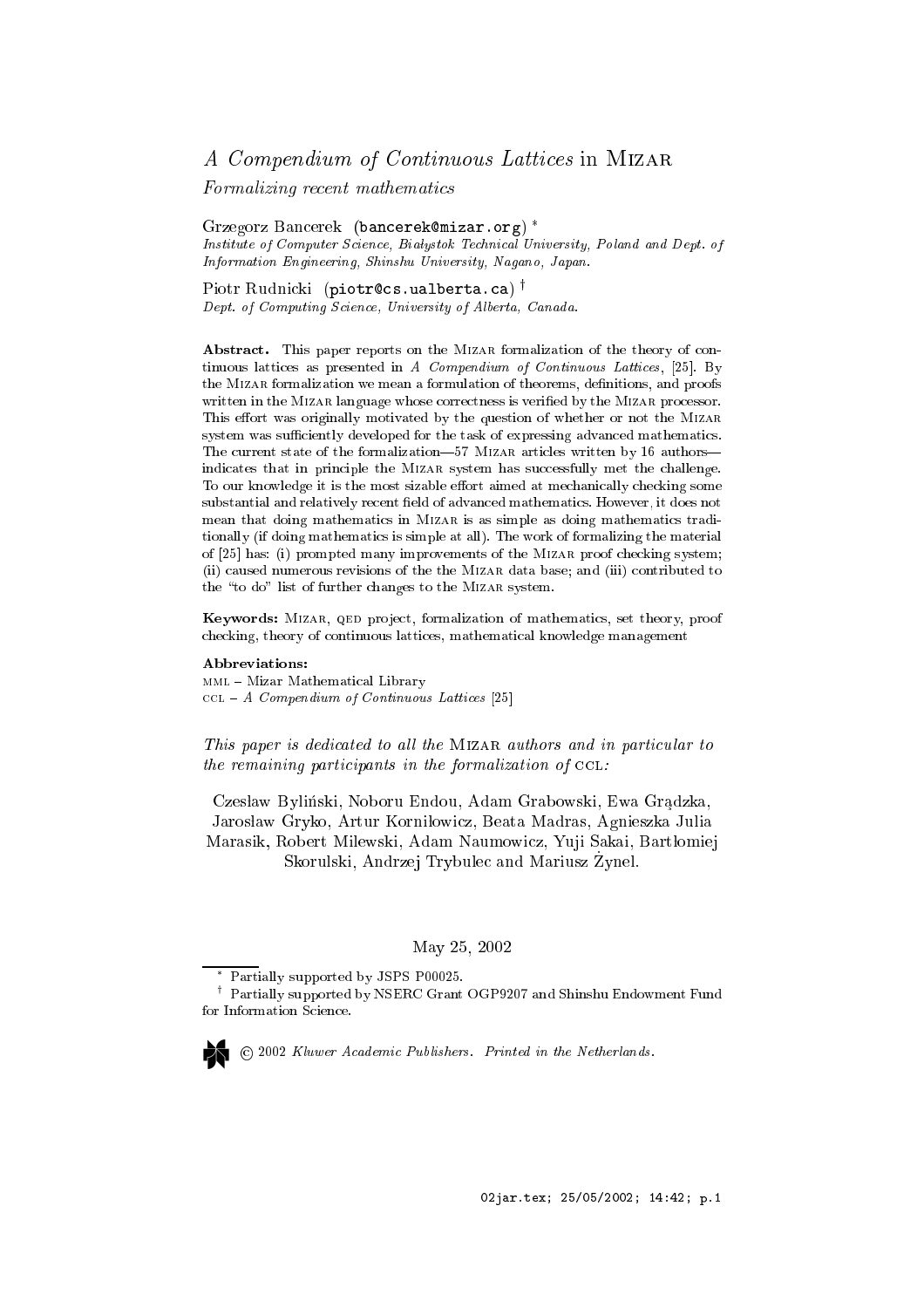# 2 G. Ban
erek and P. Rudni
ki

# Table of Contents

| 1              | Introduction                       |                                                    |    |  |  |  |
|----------------|------------------------------------|----------------------------------------------------|----|--|--|--|
| $\overline{2}$ |                                    | Goals and Motivation                               | 5  |  |  |  |
| 3              | Logistics                          |                                                    | 7  |  |  |  |
| 4              |                                    | The background material: MML and the YELLOW series | 9  |  |  |  |
|                | 4.1                                | MML                                                | 10 |  |  |  |
|                | 4.2                                | Lattices in MML                                    | 10 |  |  |  |
|                | 4.3                                | MML revisions                                      | 16 |  |  |  |
|                |                                    | 4.4 The YELLOW series                              | 18 |  |  |  |
|                |                                    | 4.5 Products                                       | 19 |  |  |  |
|                | 4.6                                | Moore–Smith convergence                            | 21 |  |  |  |
|                | 4.7                                | Concrete categories                                | 24 |  |  |  |
| 5              |                                    | The main course: the WAYBEL series                 | 27 |  |  |  |
|                | 5.1                                | Lattices                                           | 27 |  |  |  |
|                | 5.2                                | Galois connections                                 | 27 |  |  |  |
|                | 5.3                                | Continuous lattices                                | 30 |  |  |  |
|                | 5.4                                | Algebraic lattices                                 | 34 |  |  |  |
|                | 5.5                                | Putting together order and topology                | 37 |  |  |  |
|                | 5.6                                | Alexander's lemma                                  | 41 |  |  |  |
|                | 5.7                                | The Scott topology                                 | 44 |  |  |  |
|                | 5.8                                | The Lawson topology                                | 46 |  |  |  |
|                | 5.9                                | Duality theory                                     | 47 |  |  |  |
| 6              |                                    | The length of formal texts, costs                  | 50 |  |  |  |
| 7              |                                    | Some other statistics                              | 51 |  |  |  |
| 8              |                                    | Conclusions                                        | 53 |  |  |  |
| A              | The CCL-book-WAYBEL correspondence |                                                    |    |  |  |  |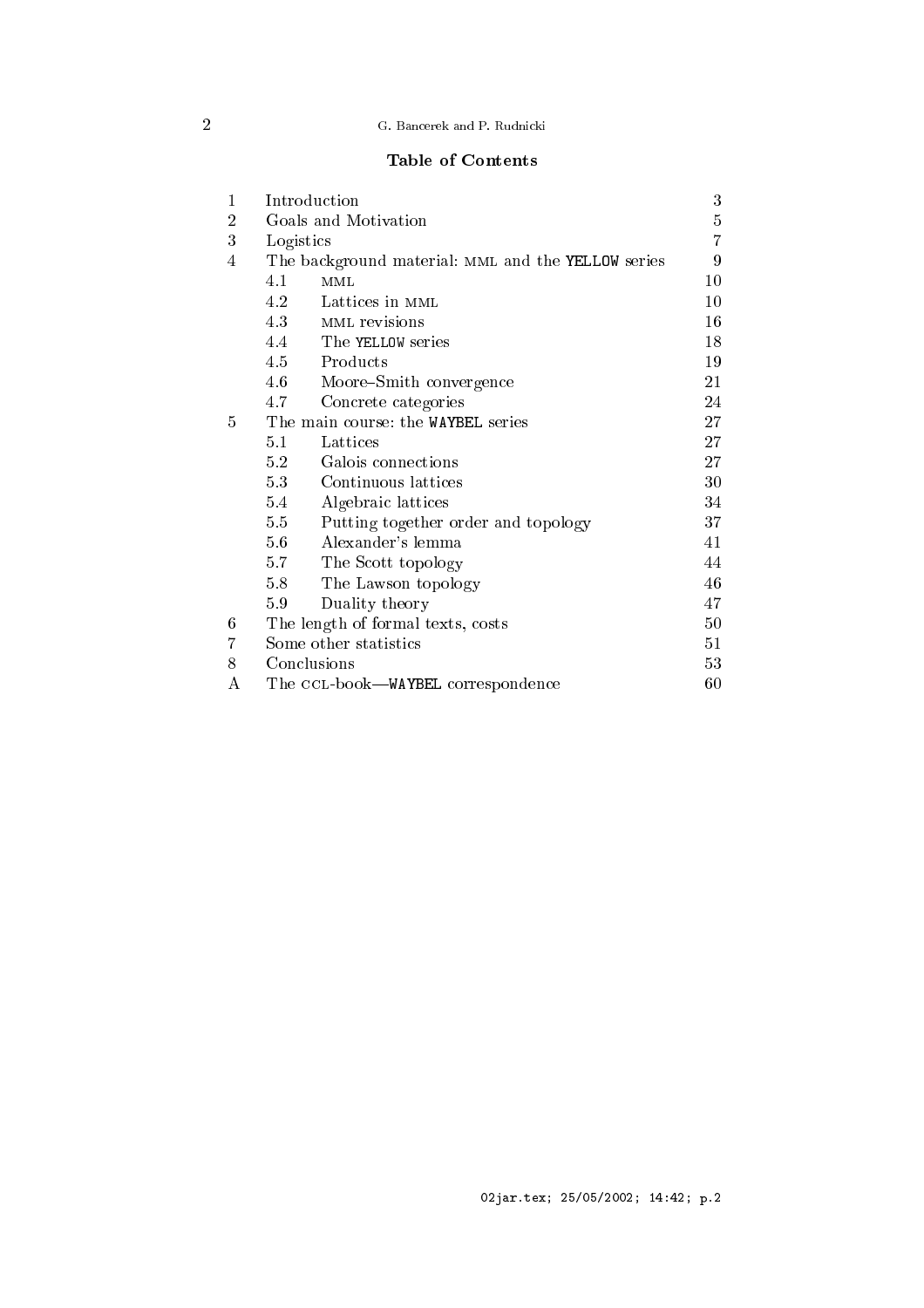### 1. Introdu
tion

The Mizar language, developed by Andrzej Trybule from University of Diarystok , is a language used for the practical formalization of mathematics. The main goal for the original design of MIZAR was to create a formal system close to the mathematical vernacular used in publi
ations with the requirement that the language be simple enough to enable computerized processing, in particular mechanical verification of orre
tness. The ontinual development of Mizar has resulted in a language, software for checking the correctness of texts written in the language, numerous utility programs, a entrally maintained library of mathemati
s, and an ele
troni hyper-linked journal, all available on  $\frac{1}{100}$  the Introductory information on MIZAR can be found in  $\frac{1}{40}$ and  $[17]$  (an interesting personal account is in  $[58]$ ). For the rest of this paper, we assume that the reader is at least superficially familiar with these basi texts. However, to set the tone for the main body of the paper we start with some general remarks about the Mizar system.

The MIZAR style of formalization provides some freedom of expression, but the required rigor assures that the result of the formalization has a unique meaning. When formalizing a theory we introduce definitions, lemmas, and theorems hoping that they will be useful for future developments. This is the essential idea behind developing the Mizar data base.

The MIZAR language is an attempt to approximate mathematical verna
ular in a formal language. There are only 102 reserved words forming a tiny subset of English words whi
h are frequently used in regular mathemati
al papers. The logi of Mizar is lassi
al and the proofs are written in the Fitch-Jaskowski style (see [29]). Definitions allow for the introduction of constructors for types, terms, adjectives, and atomic formulae. Proofs consist of a sequence of steps, each step justified by facts proved in earlier steps or separate lemmas, theorems, or schemes of theorems. The MIZAR verifier checks whether each inference step is in its opinion *obvious* unlike other systems which rely on a fixed set of inferen
e or rewriting rules. The notion of an obvious inferen
e has been addressed in the past by M. Davis  $[22]$ , P. Rudnicki  $[43]$ , the Kiev project  $[23]$ , and more recently by H. Friedman  $[24]$ .

In the earlier stages of the MIZAR project, there were plans to test the MIZAR system by building libraries based on various axiomatics: ZFC for "normal" mathematics. Peano axioms for theoretical arithmetic, etc. Because of the substantial effort needed to build such libraries, a decision was made around 1988 to focus on developing one

<sup>1</sup> http://www.mizar.org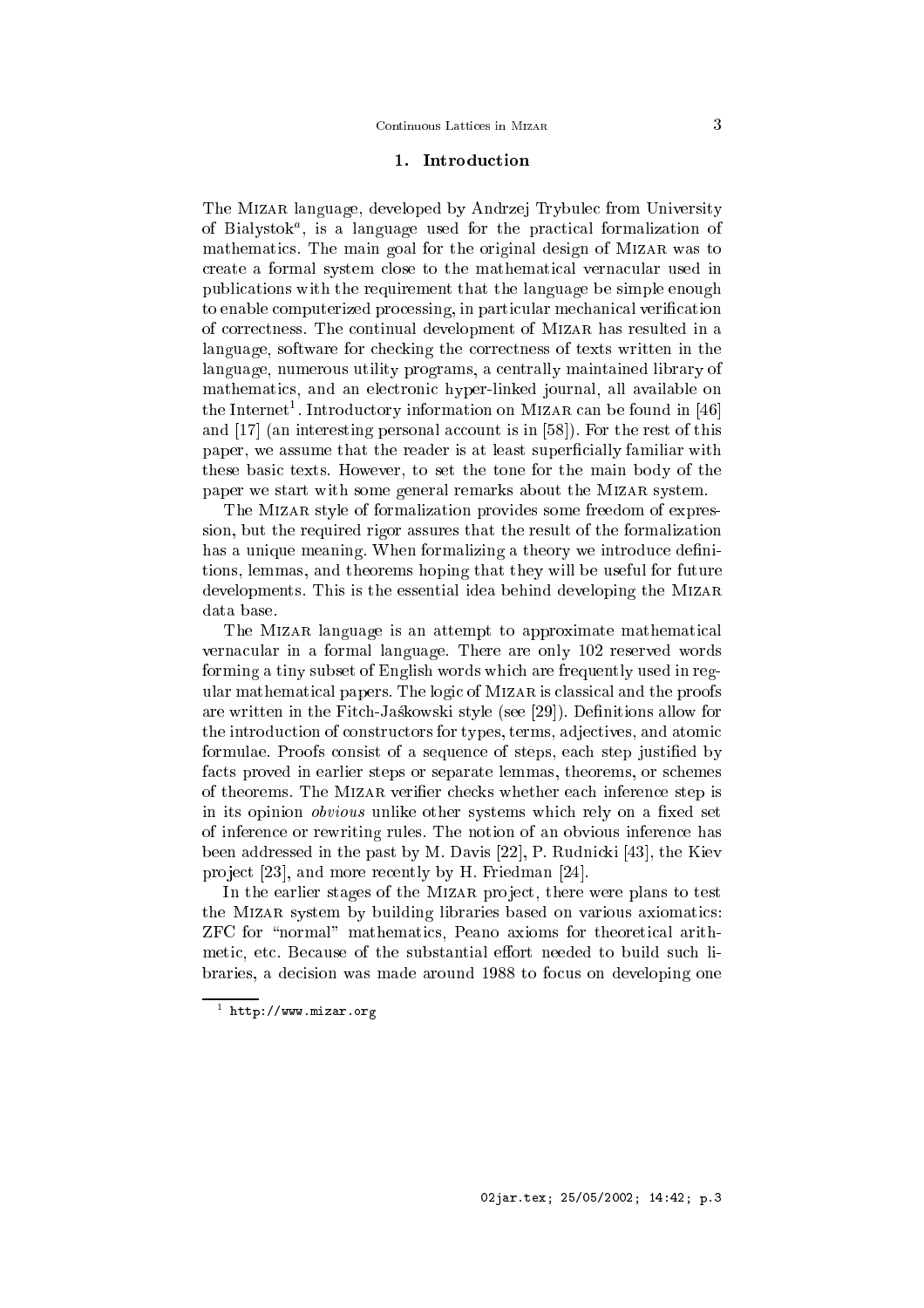such library—MIZAR Mathematical Library (MML)—based on the Tarski-Grothendie
k set theory.

We would like to stress the distinction between MIZAR as a formal system of general applicability (which as such has little in common with any set theory) and the specific application of MIZAR in developing MML which is based entirely on a set theory (see  $[48]$ ). In building MML, the Mizar language and set theory provide an environment in whi
h all further mathematics is developed. This development is *definitional*: new mathematical objects can be defined only after supplying a model for them in the already available theories.

MIZAR provides some elements of second order logic using schemes of theorems. S
hemes are expressed with free se
ond order variables and thus may be used to formulate indu
tion s
hemes, for example.

Multi prefixed structures allow us to introduce algebraic concepts. for example topological groups which are both groups and topological spaces; the account of basic algebraic structures developed in MIZAR is given in  $[45]$ .

The tools in the MIZAR software collection support some typical tasks of doing mathemati
s:

- developing and managing mathemati
al knowledge,
- verifying logi
al orre
tness of reasonings,
- beautifying MIZAR texts, e.g., finding irrelevant premises of an inferen
e step or dis
overing unused text items,
- presenting Mizar texts using TEX and HTML.

The development of mml<sup>2</sup> has been the main a
tivity of the Mizar project since the late 1980's as it has been believed within the project team that only substantial experien
e may help in improving the system. Freek Wiedijk noticed in [59]:

A good system without a library is useless. A good library for a bad system is still very interesting (the system might be improved or the library might be ported to a different, better system). So the library is what counts.

One of the largest concentrated efforts' in developing MML has been the formalization of  $A$  Compendium of Continuous Lattices [25] in its entirety. I his project started in 1990 and we report the state of this

<sup>2</sup> See http://mizar.org

 $^\circ$  in the sequel our project will be referred to as the "CCL project" or simply "CCL" while the book [25] will be frequently referenced as "the CCL-book". We are aware that the authors of  $[25]$  are preparing a new edition of the CCL-book; however, it was not available at the time of this writing.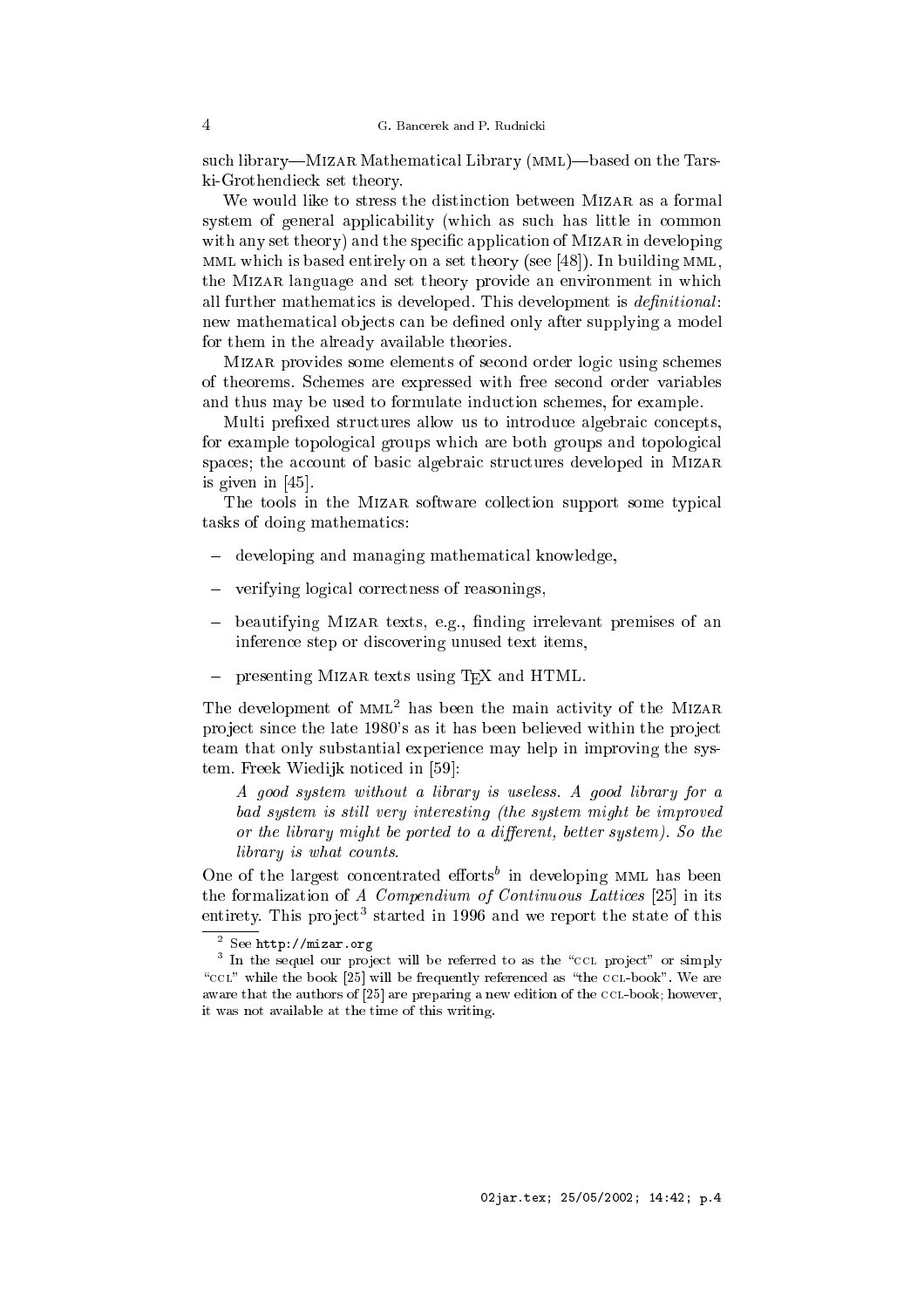endeavor as of April 2002. A smaller report on the project as of March  $2000$  appeared in [14].

Dana Scott has raised an interesting question of copyright. The CCLbook is opyrighted by Springer-Verlag. Are we violating any opyrights by formalizing the book in Mizar? It is not lear to us but we hope not and suffice it to say that no part of the book has been copied verbatim.

The plan of this paper is as follows. In Section 2 we explain the purpose of formalizing the CCL-book at all and the expected results. Section 3 presents the logistics of the project. The next section presents the MIZAR rendition of basic notions in the CCL-book and background material assumed by the authors of [25] for their readers. We elaborate on parts of this material that required substantial effort to formalize. Section 5 discusses the issues encountered while formalizing the main body of the CCL-book. The next two sections offer some data about the length of the formal texts and estimates of the human effort of this project. Section 8 draws conclusions while also presenting our plans for the future.

### 2. Goals and Motivation

Can we do formalization of advanced mathematics like this included in regular mathematical monographs in the current proofhe
king systems?

The above question was raised at the 2nd QED<sup>4</sup> Workshop held in Warsaw in 1995. In trying to answer this question we followed Ralph Wachter's suggestion to put MIZAR under a stress test by starting the formalization of A Compendium of Continuous Lattices  $[25]$  in its entirety. The project officially started in April 1996. The theory of continuous lattices presented in  $[25]$  is a relatively recent and a wellestablished field; it is mathematically advanced and involves a variety of areas: algebra, general topology, analysis, ategory theory, logi
, topologi
al algebra, and also tou
hes on the theory of omputation. The choice turned out to be a lucky one. Foremost, the compendium is very rigorous whi
h made the formalization omparatively easy (this is a hindsight view). Also, some initial fragments of the theory of latti
es had been already developed in MIZAR (see Section 4.2).

In the past, there were some attempts to formalize entire mathemati
al books in omputerized proofhe
king systems. The best known example was done in the 1970's when L. S. Jutting formalized Landau's Grundlagen der Analysis in de Bruijn's AUTOMATH system

http://www-unix.m
s.anl.gov/qed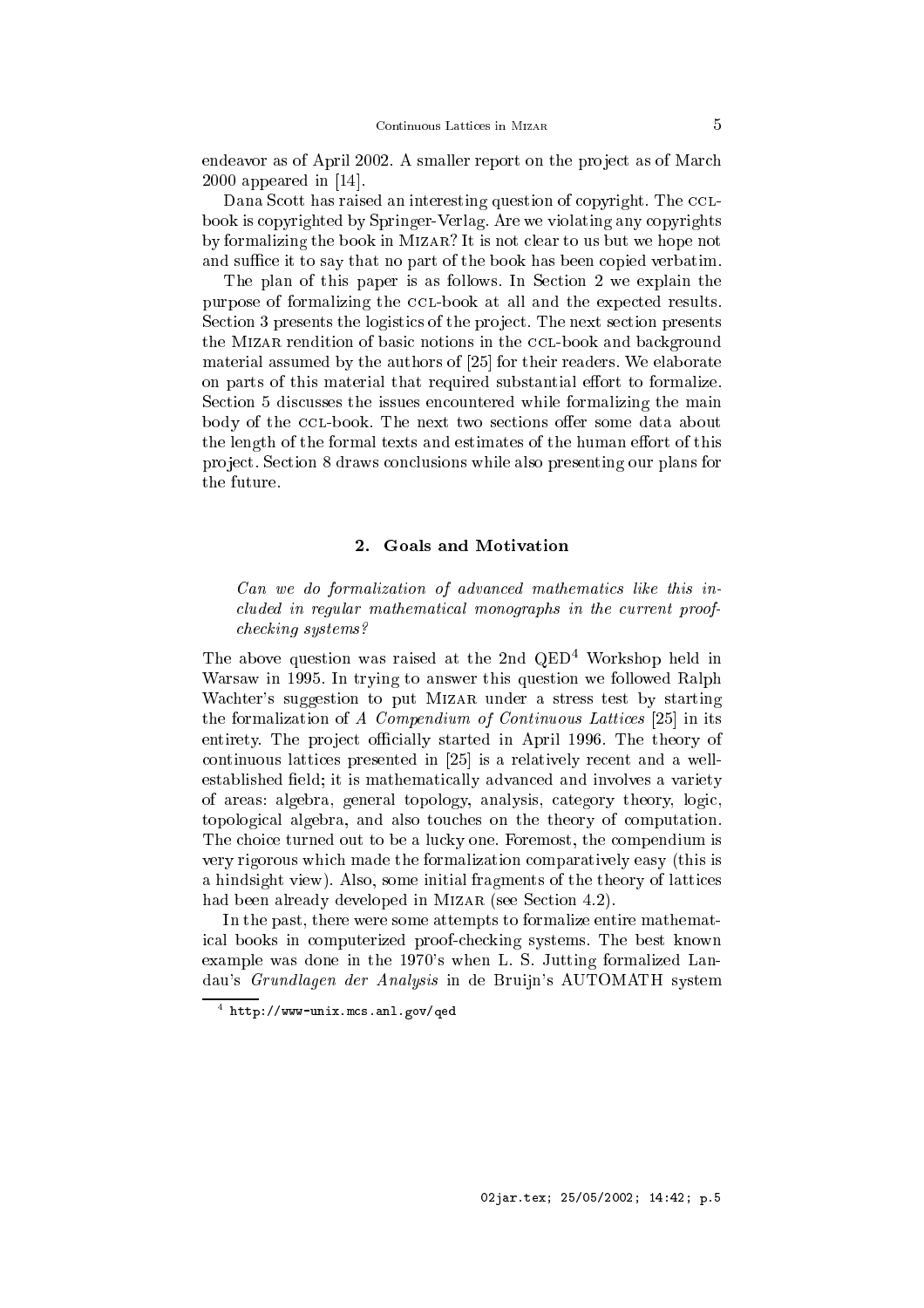(see  $[31, 35, 40]$ ). We are sure that in other proof assistants, people have been undertaking similar efforts of formalizing mathematical books, but we are aware of only two partially completed attempts: D. L. Simon in his 1990 PhD thesis at University of Texas at Austin checked The elementary theory of numbers by Leveque using the Boyer-Moore prover, and in the 1980's, J. Siekmann's group from Saarbrücken started checking Düssen's Halbgruppen und Automaten with the help of the MKRP prover.

Also in the 1980's, there was an attempt to formalize two hapters of Theoretical Arithmetic by Grzegorczyk [28] in an earlier version of MIZAR called MIZAR-2 by a team led by A. Trybulec. In MIZAR-2, ea
h text was self ontained as there was no library. As a onsequen
e, all ba
kground knowledge needed to verify a text was put into a preliminary section which was checked only for syntactic correctness.

Since 1989, the focus of the MIZAR project has been the development of a knowledge base alled Mizar Mathemati
al Library (mml), a ollection of texts written in the MIZAR language called MIZAR articles. New MIZAR articles can be submitted to MML if they are accepted by the MIZAR verifier and refer only to articles that already have been included in MML. The starting point of MML consisted of two axiomatic articles:

- Tarski Grothendieck set theory in TARSKI [48], containing the axioms of Zermelo-Fraenkel set theory with the axiom of infinity repla
ed by Tarski's axiom on the existen
e of arbitrarily strong inaccessible cardinals (axiom of choice is then proven as a theorem);
- $-$  Built-in concepts in AXIOMS [49], containing axiomatics of strong arithmetic of real numbers.

The latter article became a regular MIZAR article in 1998 when the onstru
tion of real numbers was ompleted (in the ARYTM series of arti cles  $[10, 54, 55, 37]$ . Thus the fundamental properties of real numbers be
ame proven theorems rather than axioms, but the arti
le is still named AXIOMS causing some confusion for newcomers.

Table I gives some quantitative data about MML at the start of the CCL project and at the time of this writing. In this table, an external reference is a reference from a MIZAR article to another article in MML.

Any experiment with formalization of an entire book has many aspects and before starting CCL we expected to get answers or at least some insight into the following:

 $\equiv$ Is the MIZAR language sufficiently expressive to formulate definitions, theorems, and proofs contained in the CCL-book?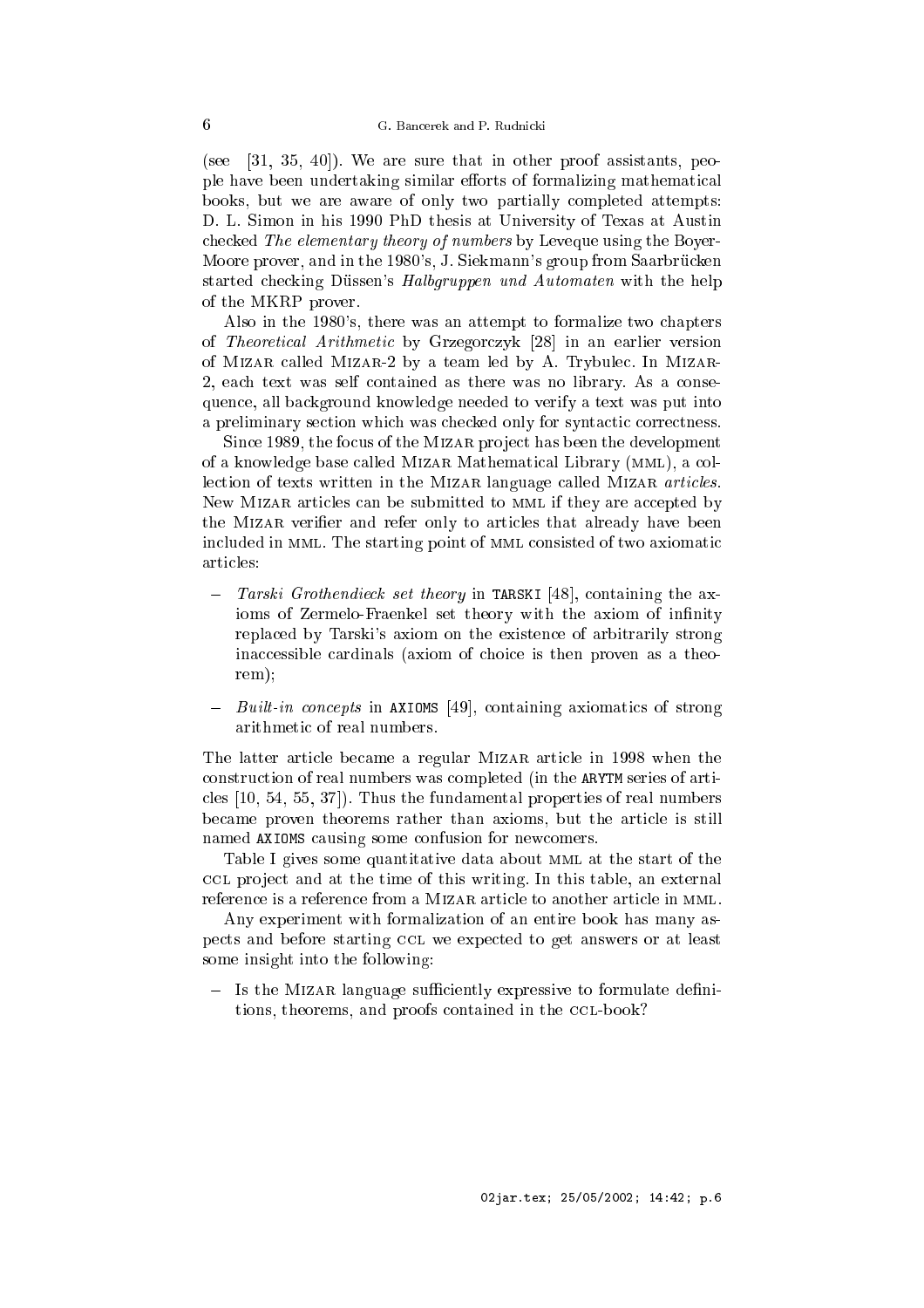| April '96<br>April '02 | 25,118<br>425<br>52,185<br>717 | 22,863<br>31,741 | 4.193<br>6.093 | 163,999<br>371,795 |
|------------------------|--------------------------------|------------------|----------------|--------------------|

Table I. mml: now and then

- Is MML rich enough to even start the formalization? To what degree does MML cover the knowledge assumed in the CCL-book as ba
kground?
- To what degree can different concepts already defined in independent articles in MML be used together?
- Is the Mizar software apable of handling this amount of material?
- What is the human effort required for such a formalization?

We hoped that running such an experiment, irrespective of the answers to the above questions, would lead to an improvement of MIZAR since all of the development team members were also involved in the CCL project and would work on the necessary changes. The current development team includes: G. Bancerek, Cz. Byliński, A. Korniłowicz, A. Naumowi
z, and A. Trybule
.

# 3. Logisti
s

The work performed on the formalization of the CCL-book is the result of a team effort by researchers and students of the University of Białystok with some contributions from members in Canada and Japan. In the summer of 1995, a seminar devoted to the theory of continuous lattices based on [25] and [30] covered the material to be formalized and in the spring of 1996 the actual work of formalization began. Grzegorz Bancerek volunteered to lead the CCL project from the beginning and has continued this leadership since. The list of all past and current parti
ipants omprises 16 authors listed below (in parentheses is the number of MIZAR articles (co)authored in the CCL project and in the entire MML by each author):

Grzegorz Bancerek (19, 90), Czesław Byliński (3, 36), Noboru Endou  $(2, 16)$ , Adam Grabowski  $(4, 22)$ , Ewa Gradzka  $(1, 2)$ , Jarosław Gryko (3, 6), Artur Korni lowicz (11, 45), Beata Madras (1, 7),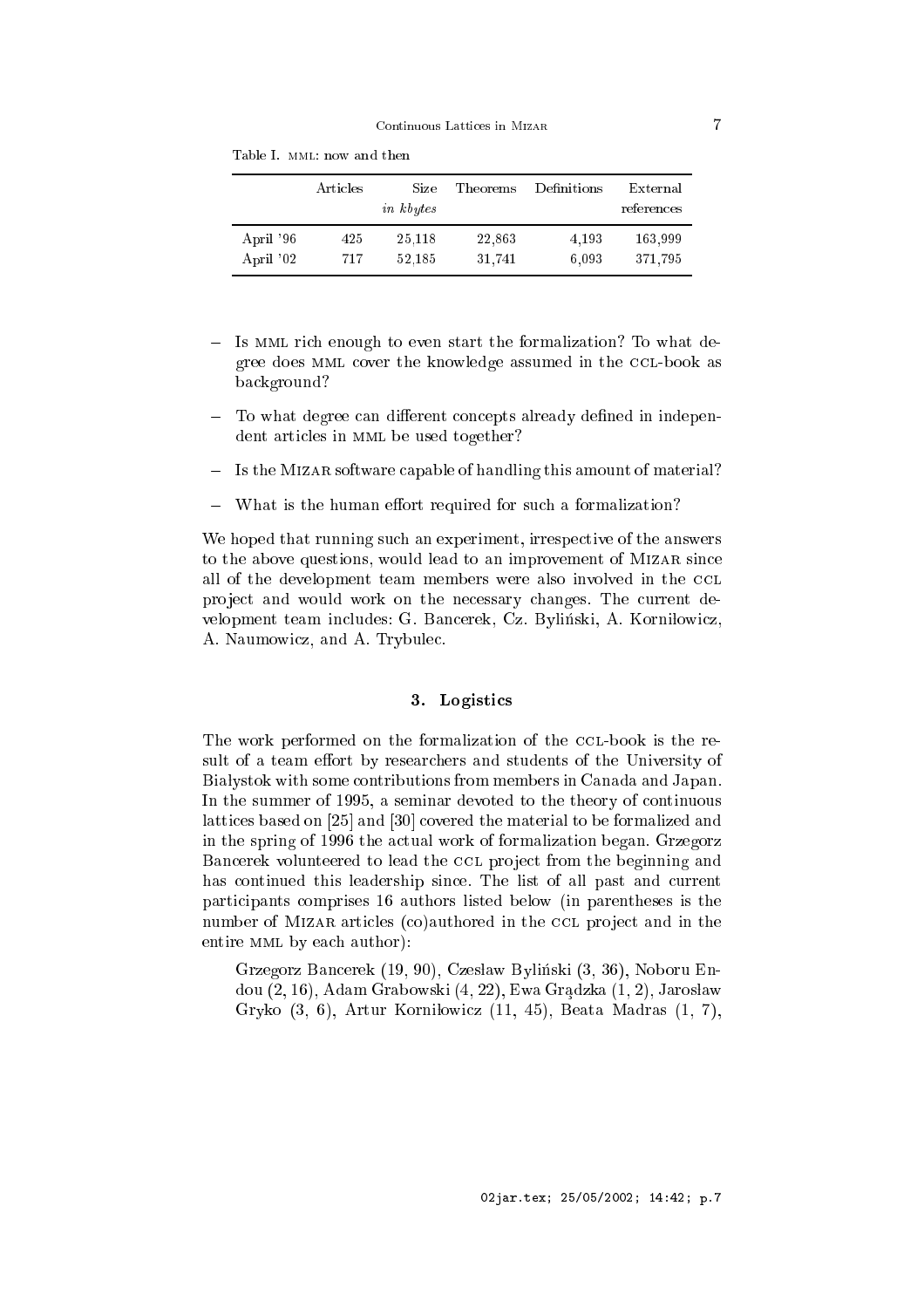Agnieszka J. Marasik (1, 4), Robert Milewski (8, 25), Adam Naumowicz (3, 11), Piotr Rudnicki (3, 43), Yuji Sakai (1, 3) Bartłomiej M. Skorulski (2, 4), Andrzej Trybule (3, 86), Mariusz \_ Zynel (2, 5).

The following rules were adopted at the outset of the project:

- The formalization will be divided into two series of MIZAR articles with identiers prexed by:
	- YELLOW<sup>5</sup>—articles bridging the gap between the contents of MML and the knowledge assumed in the CCL-book,
	- $WAYBEL<sup>6</sup>$  articles formalizing the main course of the CCLbook.
- No formalization of examples and exercises will be done unless some item in the main text depends on it. This was meant to reduce the workload as none of the participants specialized in continuous latti
es.
- The formalization should be as close as possible to the CCL-book, but provisions will be made for some MIZAR peculiarities such as built-in concepts and mechanisms, reuse of MML, and the like.
- Whenever possible, the formalization should be more general than the CCL-book.

The work of formalization started by assigning parts of the first two chapters,  $O.$  A Primer of Continuous Lattices and I. Lattice Theory of Continuous Lattices to individual team members. Because of the number of people involved, the work progressed in a different way than the usual sequential ontributions of arti
les to mml. Usually, when an author is writing an arti
le, it is not available to other authors until it is accepted to MML. We wanted to formalize different parts of the book simultaneously as sequential development would be too slow. We decided to maintain a local data base of the YELLOW and WAYBEL series to house ompleted and nonompleted arti
les. This allowed for some parallelism in the development of arti
les. Arti
les from the lo
al library were tested by new arti
les that used them and were revised as needed. After some time they were presented at a seminar to discuss possible methods of generalization and finally submitted to MML. The first articles YELLOW O and WAYBEL O were submitted to MML on September 10 and September 12 of 1996, respe
tively.

<sup>5</sup> Nobody remembers any good reason for sele
ting this name.

The way below relation is the key concept in continuous lattices, see Section 5.3.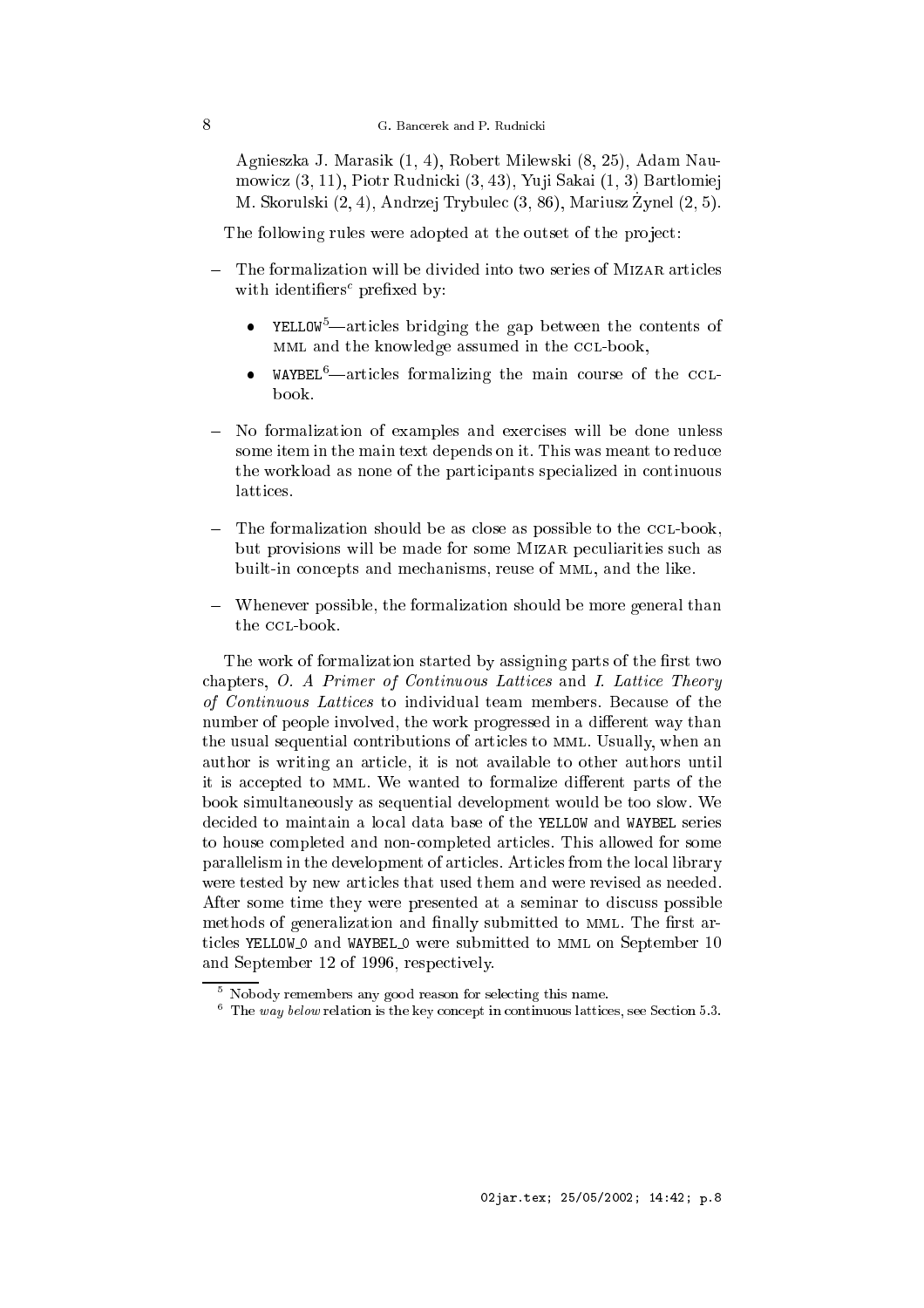It would be difficult to define what constitutes a MIZAR article considered worthwhile for inclusion in MML. The final decision is with the Library Committee (currently A. Grabowski and A. Korniłowicz), of the Mizar User's Asso
iation whi
h has a very liberal poli
y for accepting articles once they are verified by the MIZAR software. An arti
le is stored as a text-le and on average has (with median value in parentheses): 1931 (1730) lines, 11,758 (10,435) tokens, 72.8 (62.2) kbytes, and contains  $44.3$  (37) theorems and 8.5 (6) definitions. The orems and definitions in MML are technical terms and correspond to mathematical facts, no matter how simple or how deep.

The CCL-book contains 334 pages, divided into 8 chapters containing a total of 715 items. The weight of items varies onsiderably. On average, an arti
le in the WAYBEL series overs 7 items, varying from 1 to 18 with a median of 5.

The formalization has been an effective stress test for the MIZAR software. It detected some errors in the software and forced the adjustment of a number of quantitative parameters. The formalization work would have not been possible without the ooperation of the system developers and the Library Committee who were responsible for improving the software and ondu
ting a number of revisions of mml, see Se
tion 4.3.

# 4. The ba
kground material: mml and the YELLOW series

The CCL-book embodies a block of advanced mathematics and assumes a lot of ba
kground knowledge of the readers. This posed two hallenges for the CCL project.

- Nobody in the team was specializing in continuous lattices although almost everyone had a general mathemati
al ba
kground at the MSC level. The team included two PhDs in mathematics: A. Trybule (topology) and G. Ban
erek (logi
).
- Before the actual formalization started, we did not have a good feel for how much material already in MML could be used in our endeavor—it turned out that a substantial amount of such material des
ribed in the remainder of the paper existed.

 $\,$  - Participation in the project for some authors constituted the basis for their MSc degree.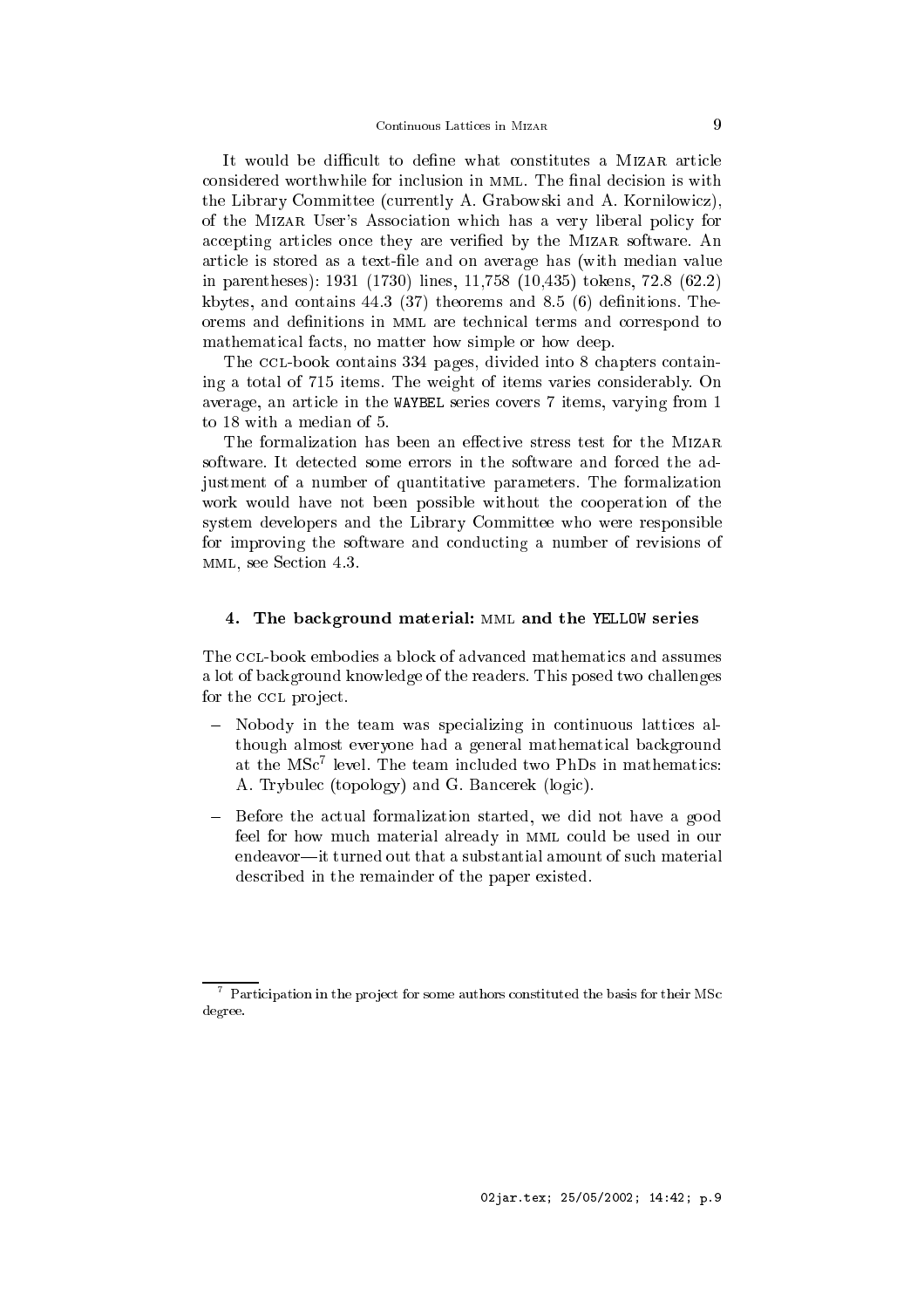4.1. mml

mml has been under development sin
e late 1988. By the time the CCL project started, MML already had 422 articles and covered, to varying levels of detail, several quite diverse areas (see  $[46]$ ). MML is in essence developed by "hobbyists" in the sense that only sporadically there are sufficient funds available to organize larger teams for more rocused enorts. In its initial years, CCL was one such case.

Most of MML contained frequently used material covering the basic mathemati
al toolkit:

- operations on sets, relations and functions,
- ordinal and cardinal arithmetic,
- ordering and equivalen
e relations,
- natural, integer, real and omplex numbers,
- finite sequences.

The following topics of interest for the formalization of the CCL-book were covered in MML to some degree:

- fundamental algebra: semigroups, monoids, groups, rings, fields, modules, and vector spaces;
- fundamental topology: basic definitions, metric spaces, and disrete spa
es;
- posets and latti
es, omplete latti
es, and numerous instan
es of

It was not at all clear to what degree this material could be used in its original form for the CCL project, see Section 7 for some numbers.

4.2. LATTICES IN MML

There are at least two approaches to lattices in literature:

- 1. A lattice is an algebra with two binary operations  $\sqcup$  and  $\sqcap$  which satisfy the conditions of idempotence, associativity, commutativity, and absorption.
- 2. A lattice is a partially ordered set (poset) with suprema and infima for non empty finite subsets.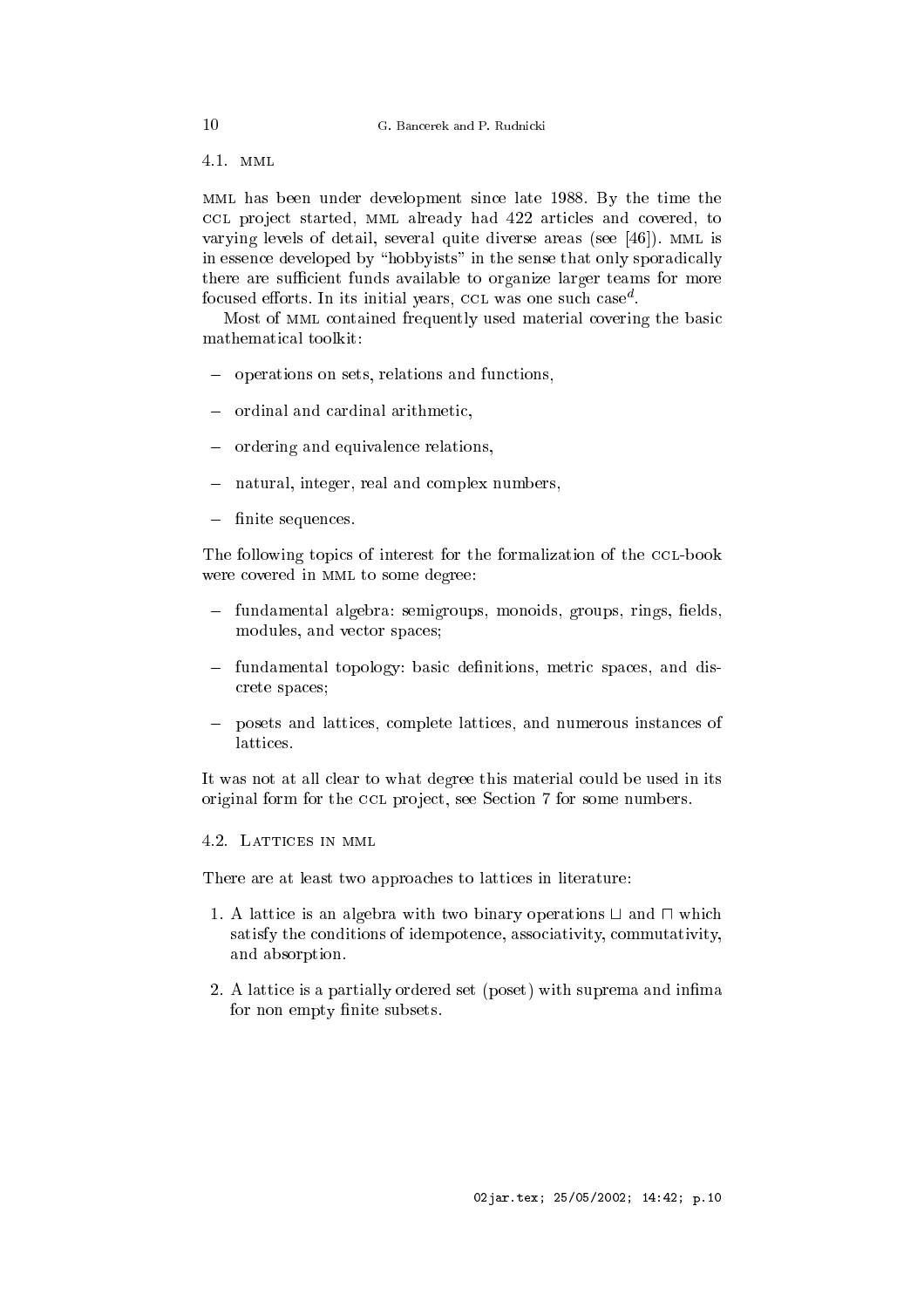Both approaches were already present in MML and the correspondence between them has been proved. The CCL-book employs the second approach, but we briefly describe here how the first approach was developed in LATTICES  $[63]$  as it illustrates well a typical way of working with MIZAR structure types.

The "mother" of almost all structure types is defined in STRUCT<sub>0</sub> [36] as

```
struct 1-sorted(# carrier -> set #);
end:
end;
```
The "backbone" structures for lattices are defined as

```
definition
  stru
t(1-sorted) /\-SemiLattStr
    (# 
arrier -> set, L_meet -> BinOp of the 
arrier #);
  stru
t(1-sorted) \/-SemiLattStr
    (# 
arrier -> set, L_join -> BinOp of the 
arrier #);
end;
definition
  stru
t(/\-SemiLattStr,\/-SemiLattStr) LattStr
    (# 
arrier -> set, L_join, L_meet -> BinOp of the 
arrier #);
end:- - - -
```
These definitions are only the "building blocks" without any lattice-like properties. The LattStr structure merely combines the fields of  $\wedge$ - and \/-SemiLattStr.

It is typical to introduce more convenient notations for the semilatti
e operations. In the remainder of this paper we omit all the proofs which appear in MIZAR articles.

```
definition
let G be non empty \/-SemiLattStr, p,q be Element of the carrier of G;
func p"\/"q -> Element of G equals :: LATTICES:def 1
  (the L-join of G). (p,q);
end;
definition
let G be non empty /\-SemiLattStr, p,q be Element of the carrier of G;
func p"/\"q -> Element of G equals :: LATTICES:def 2
 (the L meet of G). (p, q);
end;
```
The attributes to be applied to our "backbone" structures in order to form the concept of a lattice are the following semi-lattice properties

```
definition let L be non empty \/-SemiLattStr;
 attr L is join-commutative means :: LATTICES: def 4
```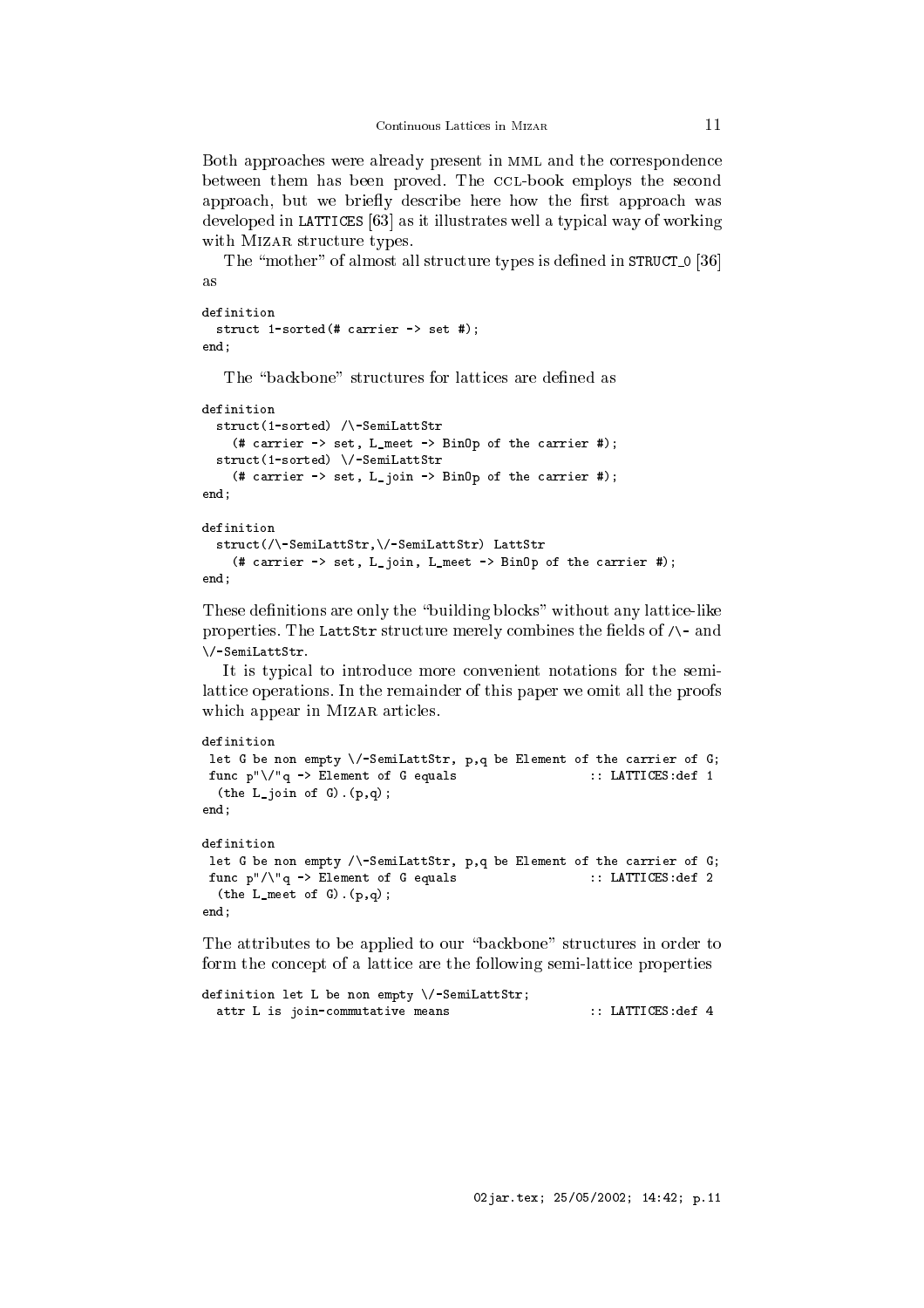```
for a, b being Element of the carrier of L holds a''\sqrt{''b} = b''\sqrt{''a};
  attr L is join-associative means :: LATTICES: def 5
   for a, b, c being Element of the carrier of L
    holds a''\/''(b''\/''c) = (a''\/''b)''\/''c;
end;
definition let L be non empty /\-SemiLattStr;
  attr L is meet-commutative means :: LATTICES: def 6
  for a, b being Element of the carrier of L holds a''/\Upsilon b = b''/\Upsilon a;
  attr L is meet-associative means \cdots :: LATTICES:def 7
   for a, b, c being Element of the carrier of L
    holds a''/\lvert b''/\lvert c' = (a''/\lvert b''\rvert)/\lvert c;end:
end;
```
and to define absorption laws we need the entire lattice structure

```
definition let L be non empty LattStr;
 attr L is meet-absorbing means :: LATTICES:def 8
  for a, b being Element of the carrier of L holds (a''/\nabla b)''\nabla b;
 attr L is join-absorbing means :: LATTICES:def 9
  for a, b being Element of the carrier of L holds a''/\Upsilon(a''\Upsilon') = a;end:- - - -
```
At this point, we can finally say what it means for a structure to be latti
e-like.

```
definition let L be non empty LattStr;
  attr L is Lattice-like means \qquad \qquad \therefore LATTICES:def 10
  L is join-
ommutative join-asso
iative meet-absorbing
        meet-
ommutative meet-asso
iative join-absorbing;
end:
```
Next, we demonstrate that there are LattStrs which are Lattice-like; this is expressed by the following existential registration<sup>e</sup>

```
definition

luster stri
t Latti
e-like (non empty LattStr);
end;
```
end;

12

Assured of their existence, we can finally introduce the needed type for lattices in the following expandable type definition

```
definition
 mode Latti
e is Latti
e-like (non empty LattStr);
end;
```
Now we an prove properties of latti
es, for example

```
reserve L for Latti
e;
reserve a, b, c for Element of the carrier of L;
                                                                                        : : LATTICES:19
theorem
   (f \circ r a, b, c \text{ holds } a''/\Upsilon(b''\Upsilon') = (a''/\Upsilon b)''\Upsilon(a''/\Upsilon c)iff
   (f \circ r a, b, c \text{ holds } a'' \setminus /''(b'' / \neg r) = (a'' \setminus /''b)'' / \neg r(a'' \setminus /''c));
```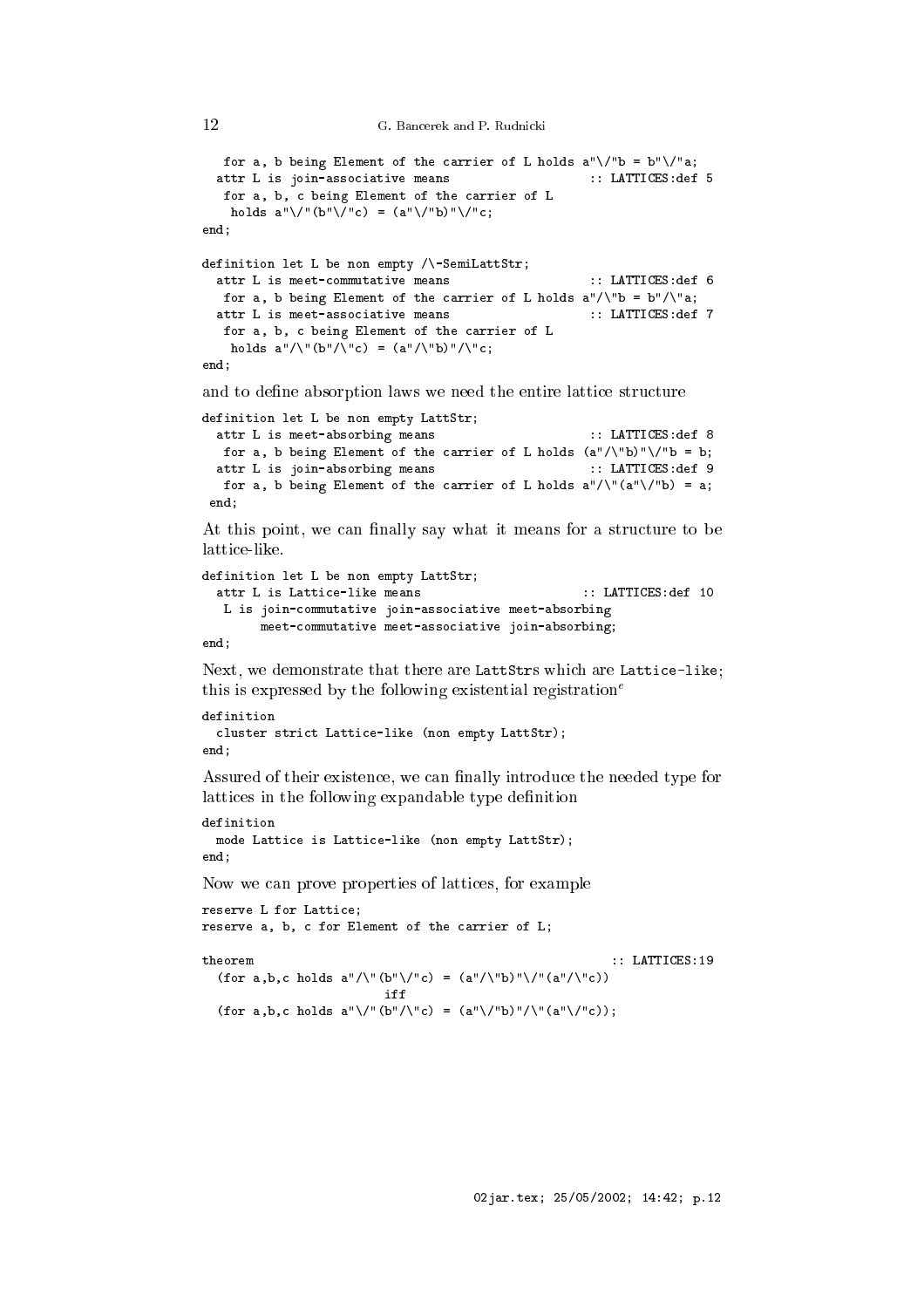However, it is quite typical that for proving some lattice property we do not need all the attributes of a lattice. In such a case, we use only the required subset of attributes.

```
for L being meet-absorbing join-absorbing meet-
ommutative
       (non empty LattStr),
    a being Element of the 
arrier of L
holds a''\sqrt{a} = a \& a''/\sqrt{a} = a \& A''
```
Of course, the above theorem works also for objects that share the super-set of the required attributes, for example all Lattice-like objects. One may define further attributes for lattices, such as complete or distributive, and prove more interesting theorems (see LATTICES [63].)

The second of the earlier mentioned approaches to lattices gives wider usage, is easier to generalize (by weakening conditions of partial ordering), and was the basic approach in the CCL-book. Adopting this approach as the basic one prompted the first revision of MML which consisted in the generalization of posets and some lattice-theoretical concepts (see Section 4.3).

Relstr is the base relational structure which serves as an ancestor to quasi ordered sets, posets, semi-latti
es, and latti
es and is introdu
ed (cf. Section 4.3) in ORDERS<sub>1</sub> [56] as follows

```
definition
  stru
t (1-sorted) RelStr (#
   carrier -> set.
   InternalRel -> Relation of the 
arrier
 #);
end;
```
If R is a RelStr, then R is a structure with at least 2 fields: carrier and InternalRel. A structure  $S$  can be a RelStr and may have more fields when its type is derived from RelStr, i.e., when RelStr prefixes the type of  $S$ . (The details of MIZAR structure definitions are presented in  $[45]$ .) The concept of a poset was introduced in ORDERS 1  $[56]$  after first defining the needed attributes.

```
definition let A be RelStr;
attr A is reflexive means \qquad \qquad :: \text{ ORDERS\_1:def } 4the InternalRel of A is_reflexive_in the 
arrier of A;
 attr A is transitive means \qquad \qquad :: \text{ ORDERS\_1:def } 5the InternalRel of A is_transitive_in the 
arrier of A;
 attr A is antisymmetric means (example 2011): \therefore ORDERS_1:def 6
 the InternalRel of A is_antisymmetric_in the carrier of A;
end;
```
The predicates used in the definiens come from RELAT 2 [62].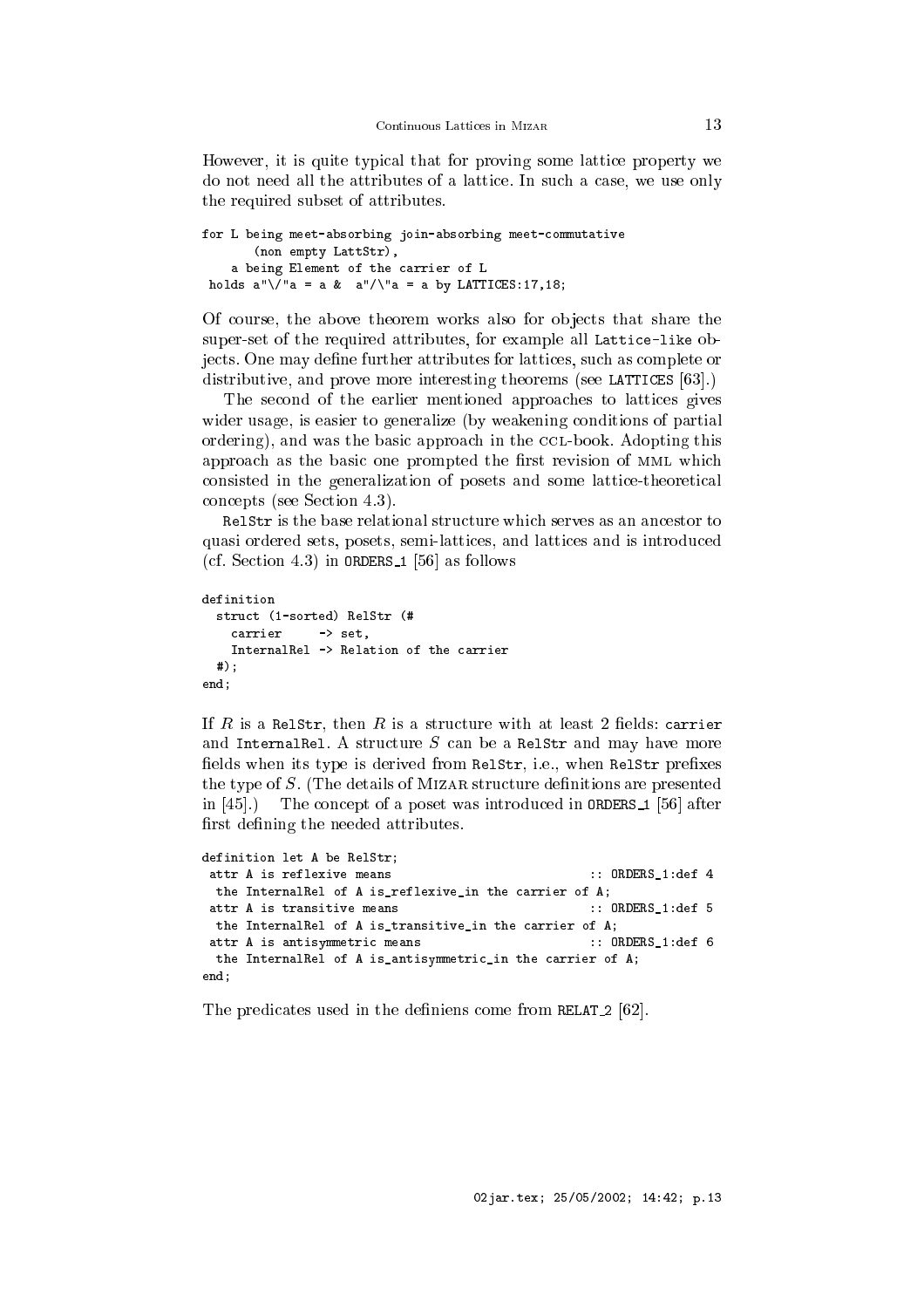```
G. Bancerek and P. Rudnicki
```
14

```
reserve X, x, y, z for set;
definition let R, X;
  pred R is_reflexive_in X means :: RELAT_2:def 1
     x in X implies [x, x] in R;
  pred R is_antisymmetric_in X means :: RELAT_2:def 4
     x in X & y in X & [x,y] in R & [y,x] in R implies x = y;
  pred R is_transitive_in X means :: RELAT_2:def 8
     x in X & y in X & z in X & [x,y] in R & [y,z] in R
      implies [x,z] in R;
end;
```
Before dening the Poset type we rst register <sup>e</sup> the following existential luster of attributes

```
definition
 cluster non empty reflexive transitive antisymmetric strict RelStr;
end:- - - -
```
The above cluster assures the existence of an object of type RelStr with any subset of the listed attributes.<sup> $f$ </sup> Knowing that such objects exist we define

```
definition
 mode Poset is reflexive transitive antisymmetri
 RelStr;
end:
end;
```
For convenience and to be closer to the usual notation, we introduce the following infix predicate

```
definition
 let R be RelStr, x, y be Element of the carrier of R;
 pred x \leq y means :: ORDERS_1:def 9
  [x,y] in the InternalRel of R;
 synonym y \geq x;
end;
```
In order to define the concept of a lattice based on a poset we need the following attributes from LATTICE3  $[4]$ 

```
definition let R be RelStr;
 attr R is with_suprema means :: LATTICE3:def 10
   for x, y being Element of R
    ex z being Element of R st x \leq z & y \leq z &
     for z' being Element of R st x \leq z' & y \leq z' holds z \leq z';
  attr R is with_infima means \cdots :: LATTICE3:def 11
   for x, y being Element of R
    ex z being Element of R st z \le x \& z \le y \& xfor z' being Element of R st z' \leq x & z' \leq y holds z' \leq z;
end;
```
Now we register the existen
e of a luster of attributes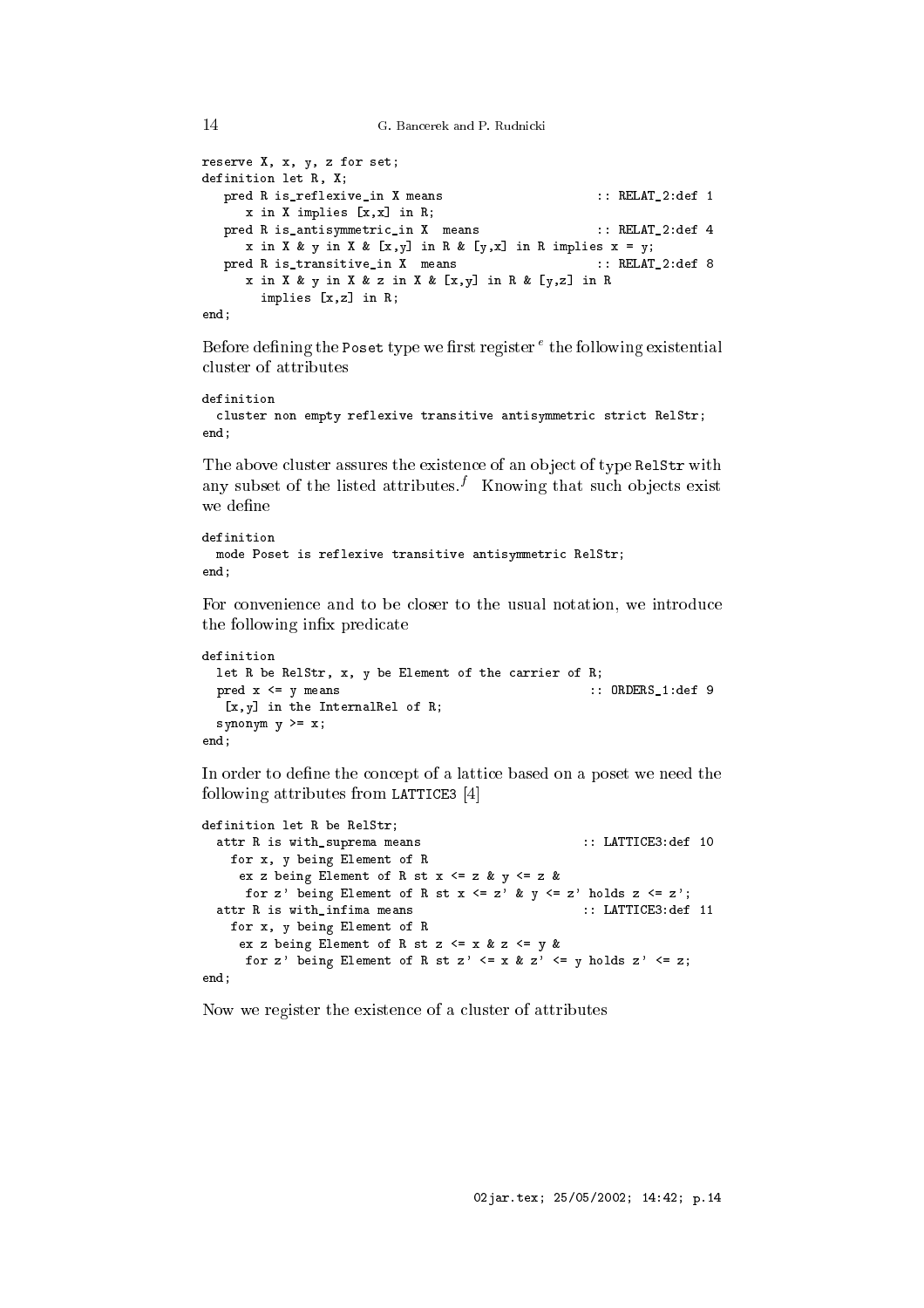```
definition
cluster with_suprema with_infima strict (non empty Poset);
end;
```
and this delivers our poset based latti
e. The orresponden
e between our new notion and Latti
e is established with the help of the following functors.<sup>9</sup>

```
definition let L be Lattice;
 func LattRel L -> Relation equals :: FILTER_1:def 8
   { [p,q] where p, q is Element of the carrier of L: p"\/"q = q };
- - - -definition let L be Lattice;
func LattPOSet L -> strict Poset equals :: LATTICE3:def 2
   RelStr(#the 
arrier of L, LattRel L#);
end;
```
For the correctness of the latter definition one needs to prove that LattRel L is an Order on the carrier of L. LattPOSet enjoys the following properties.

```
theorem :: LATTICE3:6
for L1,L2 being Latti
e st LattPOSet L1 = LattPOSet L2
 holds the LattStr of L1 = the LattStr of L2;
theorem
                                                : LATTICE3:11for L being Lattice holds LattPOSet L is with_suprema with_infima;
                                                : LATTICE3:19theorem
for A being with_suprema with_infima non empty Poset
  ex L being strict Lattice st the RelStr of A = LattPOSet L;
```
The existence in the last theorem is in fact unique and thus we introduce a third fun
tor

```
definition
let A be RelStr such that A is with_suprema with_infima Poset;
func latt A -> strict Lattice means :: LATTICE3:def 15
 the RelStr of A = LattPOSet it;
end;
```
The promised orresponden
e between these two kinds of latti
es is nowhere explicitly stated in MML although it can be proven in a straightforward way as follows:

```
for P being strict with_infima with_suprema Poset
holds LattPOSet latt P = P by LATTICE3:def 15;
for L being strict Lattice holds latt LattPOSet L = Lproof let L be strict Lattice;
```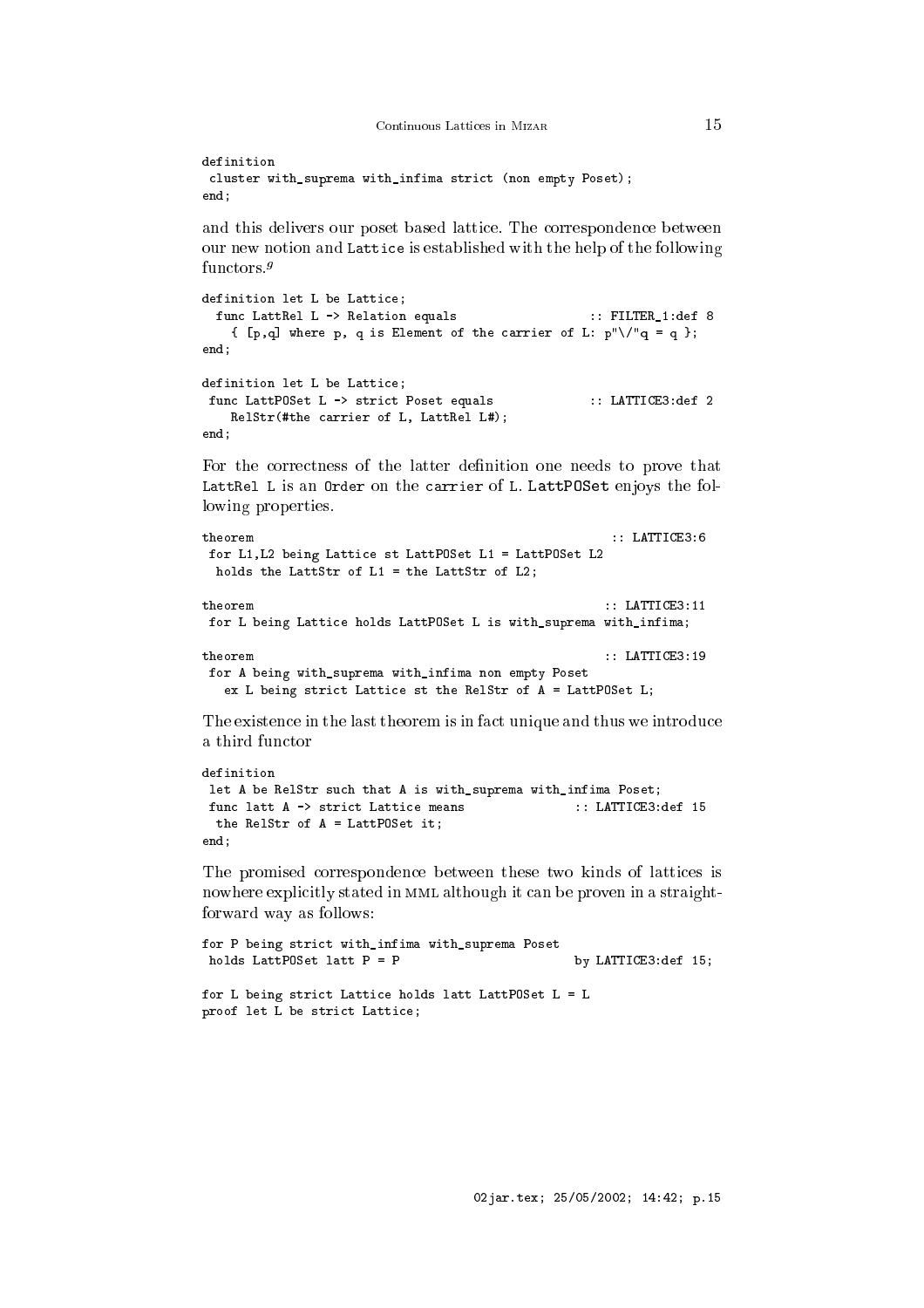G. Bancerek and P. Rudnicki

```
LattPOSet L is with_suprema with_infima by LATTICE3:11;
 then LattPOSet latt LattPOSet L = LattPOSet L by LATTICE3:def 15;
hence latt LattPOSet L = L by LATTICE3:6;
end;
```
These two facts raise an interesting issue for any computerized knowledge base for mathematics: should the simple consequences of facts already stored in the data base also be in
luded in the data base? This is an important question for the pro
ess of automating sear
hes of the data base. If one answers

- yes: this would lutter the data base with a lot of trivialities,
- no: there is overwhelming evidence that such simple consequences are sometimes not that simple for humans to find.

Probably a good solution would be to have the sear
h engine generate such simple consequences on the fly. This would require some reasonably modest definition of *simple consequence* in order to curb the omplexity of sear
hing algorithms.

4.3. mml revisions

mml frequently undergoes revisions whi
h hange the arti
les already in it. Most hanges are small but sometimes there are substantial modifications. A revision of the "past" is usually executed because with hindsight a better way is found to solve some problems. Here we would like to describe one such revision which was forced by the start of the CCL project, namely the modification of some MML contents to introduce a few basic lattice related notions. The other reason for spending some space in this paper on revisions is because of our conviction that revisions of the past will be unavoidable in any data base of formalized mathemati
s. Thus, su
h types of data bases should be furnished with a means for automating the pro
ess. However, we do not laim we have a solution to this problem—it is not as straightforward as it might appear at firsthand and many MML revisions are performed by hand.

Before the start of the CCL project, MML did not include a sufficiently general and flexible notion of a poset. In ORDERS 1 [56], a structure for posets was defined<sup>8</sup>

```
definition
stru
t poset (#

arrier -> non empty set,
   order -> Order of the 
arrier
```
 $^\circ$  This can be still seen in [56], see the note on the references to MIZAR articles on p. 57.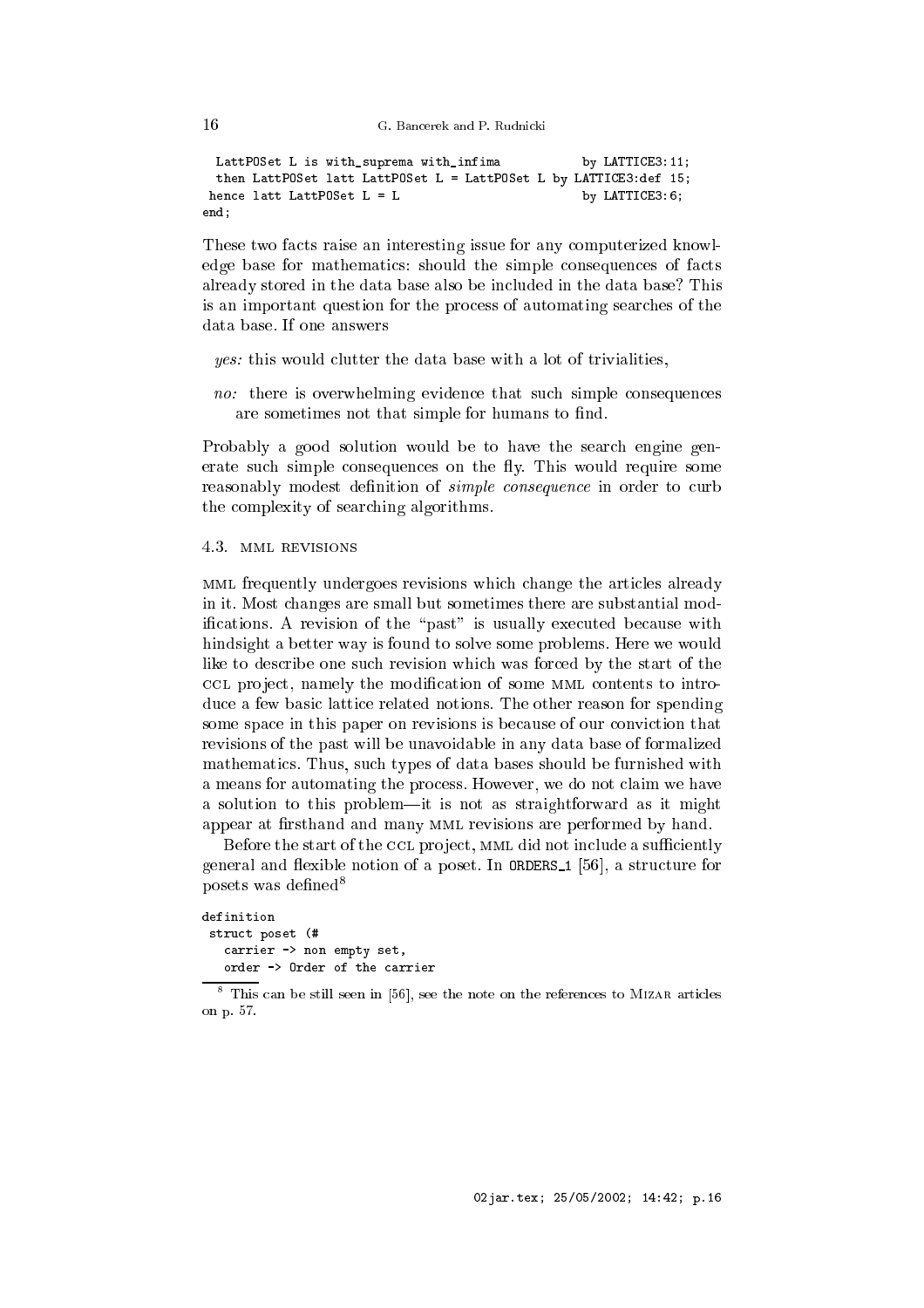#) end;

where  $Order$  of  $X$  is a reflexive, antisymmetric and transitive Relation of X. This stru
ture was dened in 1990 and did not use the 1-sorted structure as a prefix since the latter was not introduced until 1995 in an MML revision.

The above structure is not flexible: the conditions for Order of are not split into the basic properties of reflexivity, transitivity, and antisymmetry. Therefore, should the need arise for a definition of a quasi-poset, for example, one would have to define another structure, develop its theory, and then make some sort of connection between an antisymmetri quasi-poset and a poset. This approa
h seemed to be a dead end if we ever planned to get to latti
es.

A decision was made to revise **ORDERS** 1 and all articles depending on it by repla
ing the existing poset stru
ture by a new, more general one which would allow for more convenient, object-oriented derivations. The definition of the poset structure was replaced by RelStr (see Section 4.2, p. 13); the field order was replaced by InternalRel with a more general type Relation of the arrier. Attributes reflexive, antisymmetric, and transitive (previously defined to be applicable to a Relation) are now also defined for RelStr. In order to take advantage of Mizar pro
essing of these attributes, the following properties of functors were registered  $^e$ 

```
definition let A be Poset;

luster the InternalRel of A -> Order-like;
- - - -definition
  let X be set;
 let O be Order of X;
  cluster RelStr( #X, 0 #) -> reflexive transitive antisymmetric;
end;
```
Poset is then introduced as an expandable type (see Section 4.2, p. 14).

Before the change of poset to Poset, four other articles covering theory of posets existed in mml and several other arti
les used some minor lemmas and notions from ORDERS<sub>1</sub>. Of course, changes in ORDERS<sub>1</sub> in
uen
ed the orre
tness of these arti
les and some work was required to: update the environment sections of these articles, replace old notions by the new ones, and renumber theorems. Fortunately, many of these tasks ould be done almost me
hani
ally with a stream editor. Some simple generalizations of many facts were also made, but this work had to be done by hand.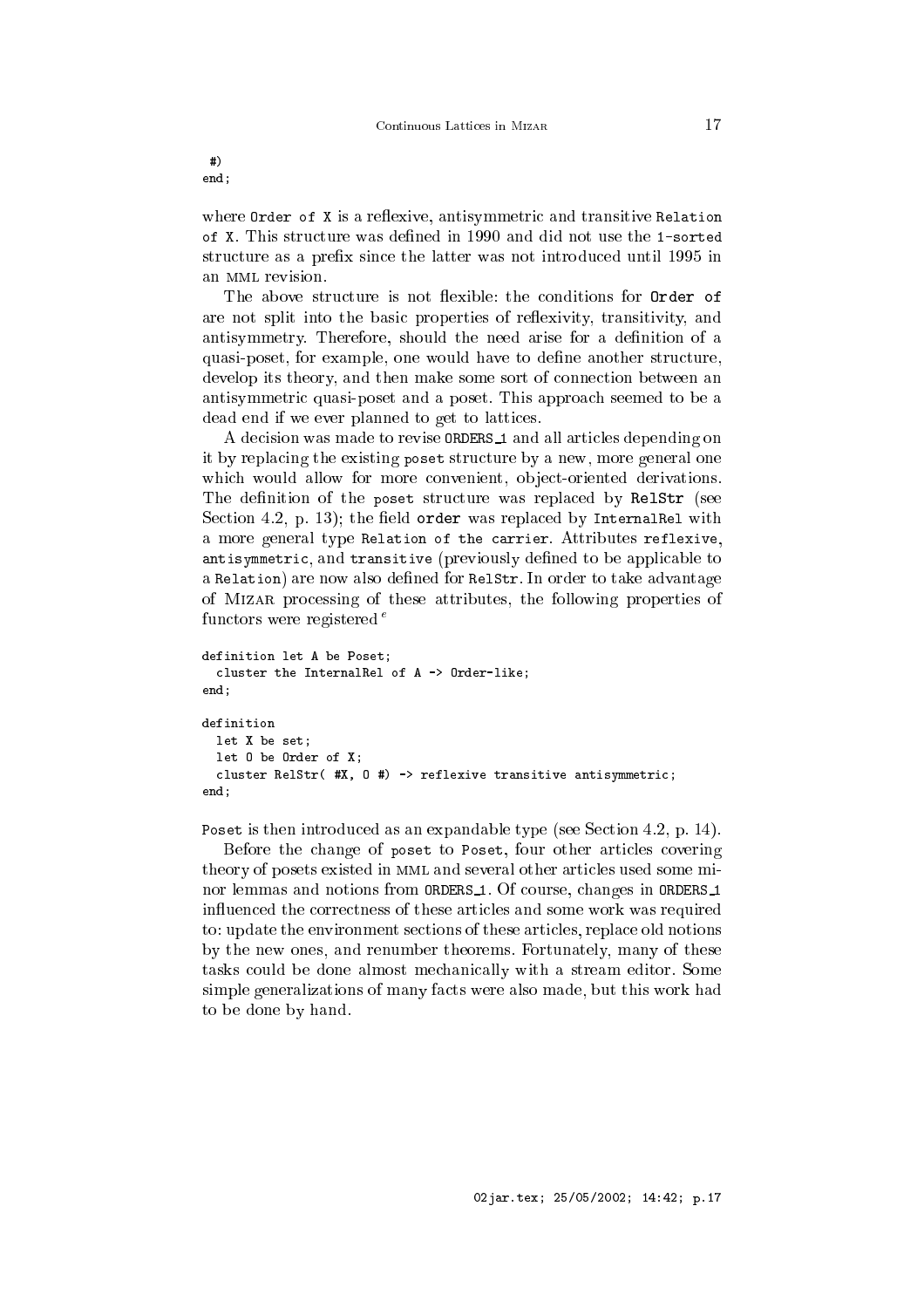The continuation of the CCL project prompted a number of other MML revisions—too technical to describe here.

# 4.4. The YELLOW series

Recall that the articles in the YELLOW series are intended to cover the background material assumed by the CCL-book. This series of 22 articles (out of 57 total in the project) indicates that MML was in considerably good shape for the formalization (see some numbers in Section 7). However, in order to fill the gap, the following topics had to be developed.

- Relational stru
tures
	- substructures: YELLOW\_O, YELLOW\_2, YELLOW\_6 products: YELLOW\_1, YELLOW 3, YELLOW10 . bounds: YELLOW 0, YELLOW 5 . duality: YELLOW 7 isomorphism: YELLOW14.
- $-$  Posets
	- $\bullet$  bounds, suprema and infima: YELLOW 0  $\bullet$  Boolean posets: YELLOW 1
	- $\bullet$  retracts: YELLOW16.
- - complete: YELLOW<sub>-0</sub>, YELLOW<sub>2</sub> the lattice of ideals: YELLOW<sub>2</sub>

 Boolean: YELLOW 2, YELLOW <sup>5</sup> modular and distributive: YELLOW11 • lattice operations on subsets of a poset: YELLOW 4 • topological: YELLOW13.

Topology

• Moore–Smith convergence: YELLOW<sub>-6</sub> • Baire and sober spaces: YELLOW 8 · bases: YELLOW 9, YELLOW13, YELLOW15 · augmentations and refinements: YELLOW 9 · Hausdorff spaces: YELLOW12 · products, Tichonov theorem: YELLOW14, YELLOW17 • retracts: YELLOW16  $\bullet$  compactness: YELLOW19.

Category theory

• concrete categories: YELLOW18 • isomorphisms, equivalence and duality: YELLOW18, YELLOW20, YELLOW21 · lattice-wise: YELLOW21.

In the following subsection, we discuss a number of these topics whose development raised some interesting issues.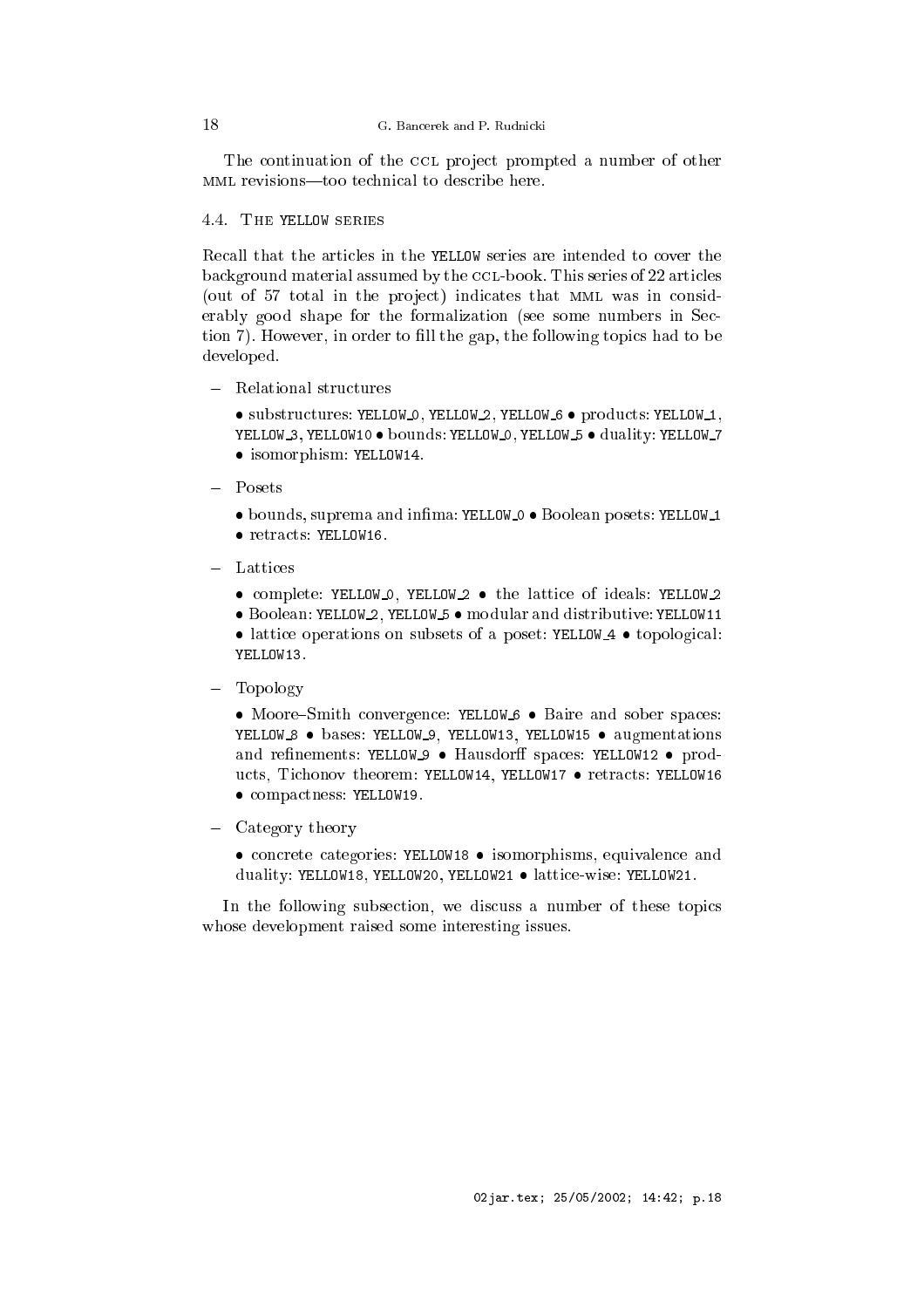### 4.5. PRODUCTS

Dealing formally with products of families of sets is quite tedious work espe
ially sin
e everyday pra
ti
e tends to sweep ertain problems under the carpet. For instance, associativity of the Cartesian product

$$
(X \times Y) \times Z = X \times (Y \times Z)
$$

is often taken for granted and both sides of the equality are treated as being equal to  $X \times Y \times Z$  which is understood as a set of triples. Formally, each of the three is a different entity although one can easily introduce the obvious isomorphisms among them. MML offers the following means for dealing with products of sets.

 $-$  The binary Cartesian product is defined in ZFMISC<sub>1</sub> [18] as a set of pairs.

```
definition let X1,X2;
func [: X1, X2 :] means :: ZFMISC_1:def 2
 z in it iff ex x, y st x in X1 & y in X2 & z = [x, y];
end;
```
We have also products of three sets  $[$ :  $X1, X2, X3$ : ] defined as  $[:x_1,x_2:], x_3:],$  and of four sets  $[:x_1,x_2,x_3,x_4:]$  defined as  $[:[X1,X2,X3:]X4:]$ .

 $\blacksquare$  The product of an arbitrary family of sets is defined in CARD<sub>-3</sub> [2].

```
definition let f be Function;
 func product f -> set means :: CARD_3:def 5
  x in it iff ex g being Function st x = g & dom g = dom f &
              for x st x in dom f holds g.x in f.x;
end;
```
It is a bit surprising that despite some efforts at unifying the two notations (see FUNCT  $6$  [3]), they have not been unified completely. It turns out that trying to work with product  $\langle * \times x, Y \rangle$ , that is a product of a sequen
e of sets with length 2, needs quite an investment for developing additional onstru
tors orresponding to the ones already existing for  $[: X, Y :].$ 

At the start of the project, MML contained definitions for products for some algebraic structures (Abelian groups and universal algebras), but we had to define the product for relational structures in YELLOW<sub>-1</sub>  $[26]$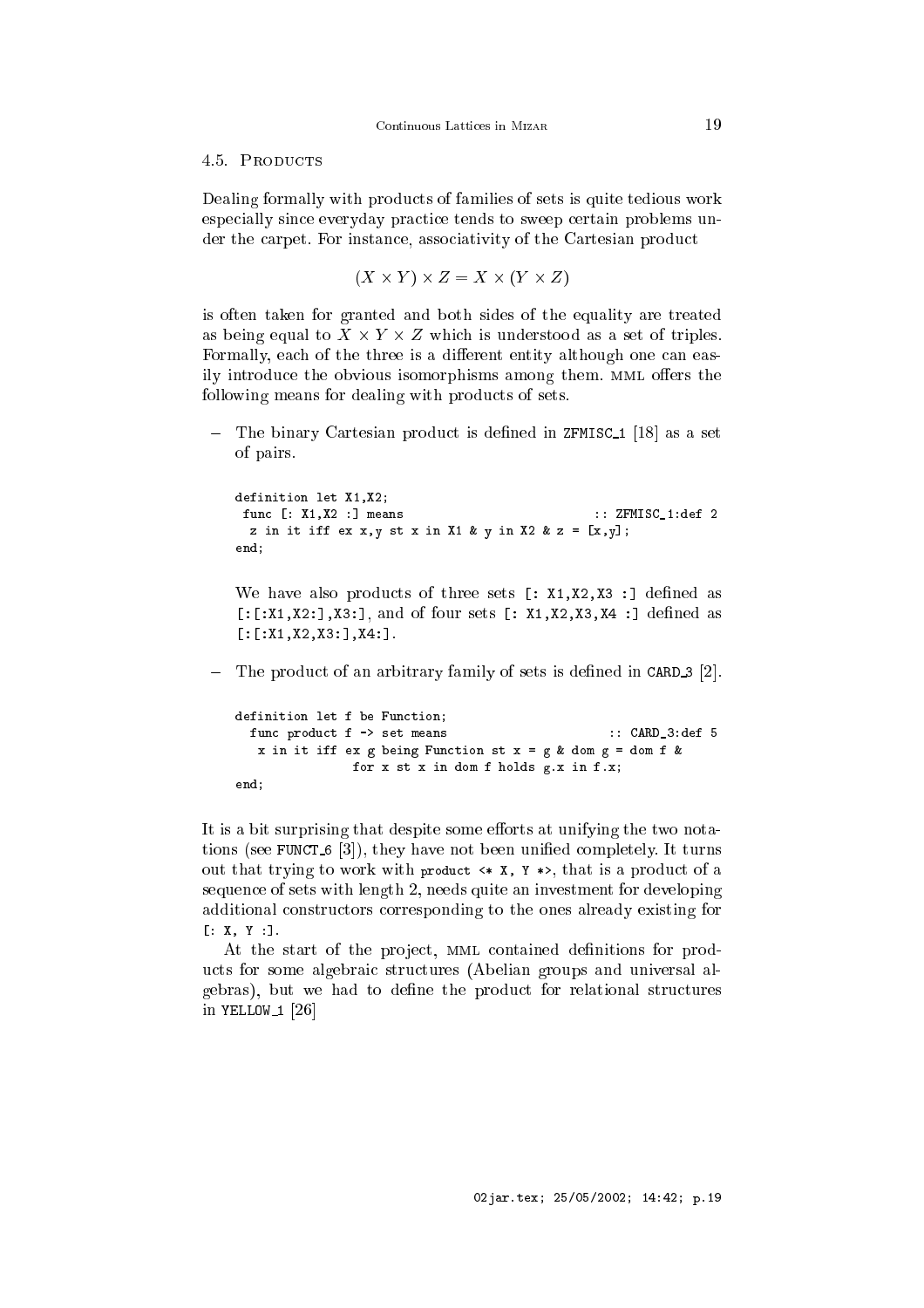G. Bancerek and P. Rudnicki

```
definition let I be set, J be RelStr-yielding ManySortedSet of I;
func product J -> strict RelStr means :: YELLOW_1:def 4
 the 
arrier of it = produ
t Carrier J &
 for x, y being Element of the carrier of it st x in product Carrier J
  holds x \leq y iff
        ex f, g being Function
         st f = x \& g = y \& gfor i be set st i in I
             ex R being RelStr, xi, yi being Element of R
              st R = J.i & xi = f.i & yi = g.i & xi <= yi;
end;
```
where the set I plays the role of an index set and Carrier is defined in PRALG $1$  [38]

```
definition
let J be set, A be 1-sorted-yielding ManySortedSet of J;
func Carrier A -> ManySortedSet of J means :: PRALG_1:def 13
 for j being set st j in J
  ex R being 1-sorted st R = A.j & it.j = the carrier of R;
end:
end;
```
(see Section 4.2 for more details).

Introdu
ing the notions is only a small part of the tedious job of formalization and before the notions can be used conveniently, one has to prove quite a number of theorems giving the frequently used properties of the introduced notions. It is quite difficult to foresee all of the needed properties of these notions and thus their characterization is spread all over MML. Let us quote just one example of such a fact.

```
theorem :: YELLOW16:38
for I being non empty set,
    J, K being RelStr-yielding non-Empty ManySortedSet of I
 st for i being Element of I holds K.i is SubRelStr of J.i
  holds product K is SubRelStr of product J;
```
Similar to the product of two sets we have the product of two RelStrs defined in YELLOW  $3[33]$ 

```
definition let X, Y be RelStr;
func [: X, Y: ] -> strict RelStr means :: YELLOW_3:def 2
 the carrier of it = [: the carrier of X, the carrier of Y : ] &
 the InternalRel of it =
                    [' the InternalRel of X, the InternalRel of Y "];
end;
```
where the product of two relations is also defined in YELLOW  $3$  [33]

```
definition let P, R be Relation;
func [" P, R "] -> Relation means :: YELLOW_3:def 1
```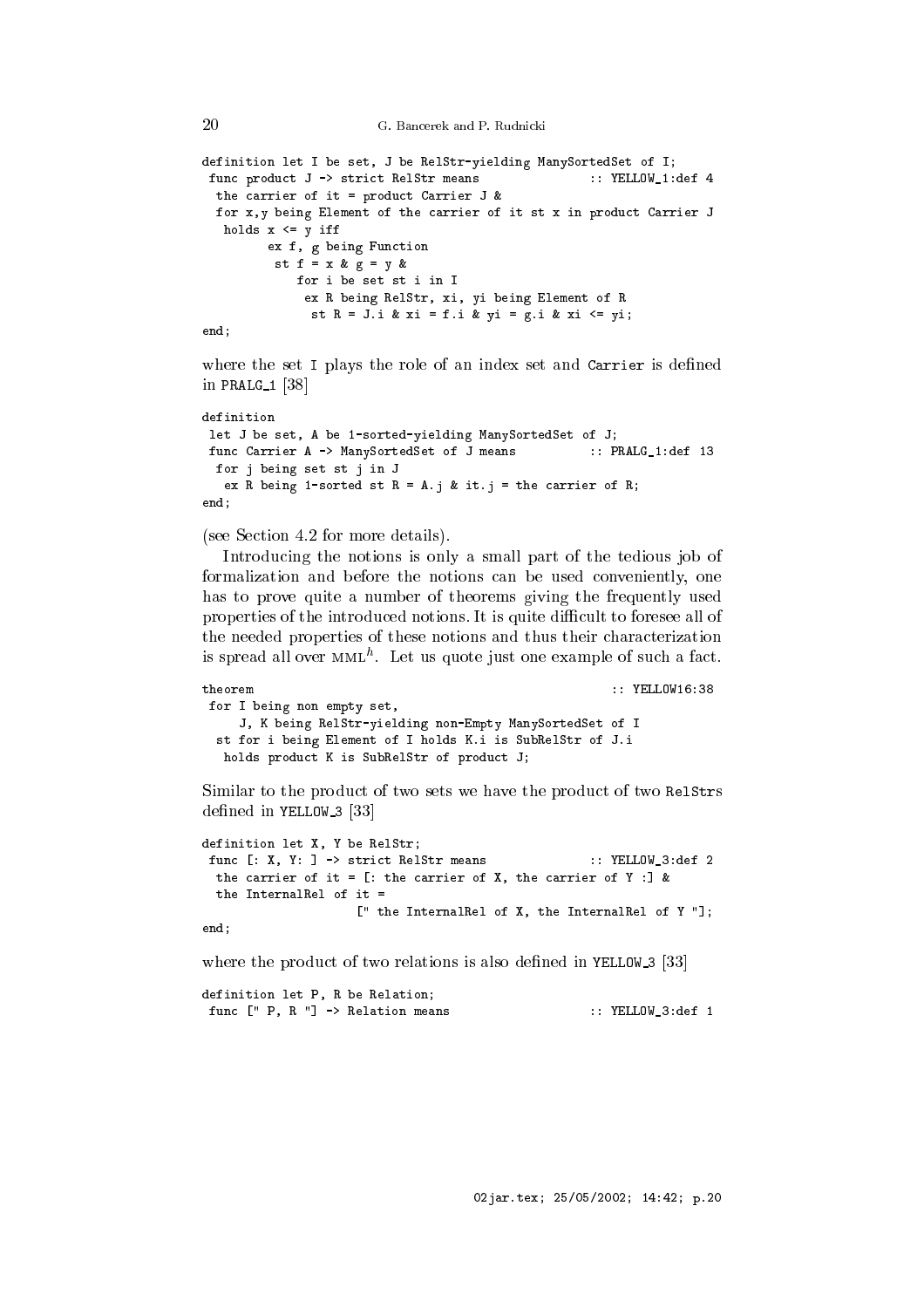```
for x, y being set
  holds [x, y] in it iff
        ex p, q, s, t being set
          st x = [p,q] & y = [s,t] & [p,s] in P & [q,t] in R;
end;
```
The same question we asked above for the produ
t of two sets is also applicable here: could we have just one product for RelStr and express [:  $X, Y:$  ] as product  $\leftrightarrow X$ ,  $Y \leftrightarrow ?$  Probably the inertia of the MIZAR authors or lack of discipline is to be blamed for still having both of these notions. This situation indi
ates the kind of housekeeping work needed for maintaining a knowledge base for mathemati
s, espe
ially when the base becomes sizable—MML is still minuscule from the viewpoint of a data base overing most of mathemati
s.

Products of topological structures are discussed in Section 5.5.

### 4.6. MOORE-SMITH CONVERGENCE

The CCL-book uses Moore–Smith convergence classes to justify that the S
ott topology is adequate for des
ribing the required lim-inf onvergence (see Section 5.7) in topological terms. This posed quite a challenge for formalization in YELLOW 6 [52] as [25, pp. 101-102] makes only a reference to [32] and A. Trybulec ended up constructing convergence classes in MIZAR from scratch.

In Moore–Smith convergence theory, the concept of a net is a generalization of the concept of a sequence; nets are sometimes called generalized sequences. A sequence is a function on  $\omega$  (linearly ordered by in
lusion) and its generalization onsists in a weakening of the ordering conditions on the index set, that is, the sequence domain. Nets are formalized in WAYBEL 0 [6] based on a new structure NetStr over S which is derived from the relational structure RelStr by augmenting it with a mapping from the indices—the carrier of the RelStr—into the arrier of the stru
ture S.

```
definition
 let S be 1-sorted;
  stru
t(RelStr) NetStr over S (#
    carrier -> set,
    InternalRel -> Relation of the 
arrier,
   mapping -> Function of the carrier, the carrier of S
 #);
end;
```
The carrier of S is the set on which we want to discuss a topology. Note that the carrier of S is not a field in NetStr as S is a parameter and not a structural ancestor of NetStr.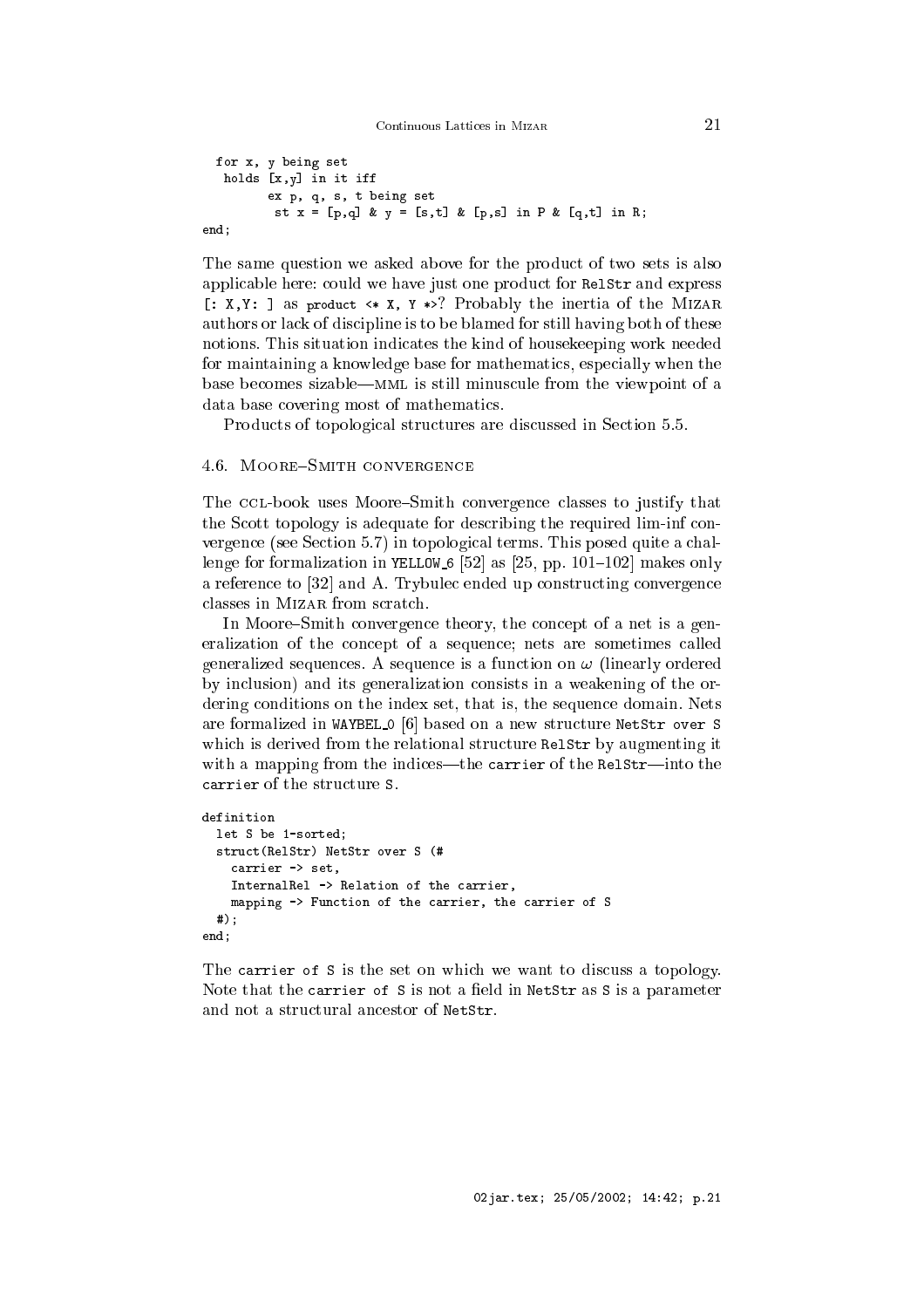For a NetStr over S to be a net on the carrier of S it must be non empty, the indices must be directed, and the order must be transitive. This is expressed by two expandable type definitions in WAYBEL  $[6]$ 

```
definition let L be 1-sorted;
mode prenet of L is directed non empty NetStr over L;
end;
definition let L be 1-sorted;
mode net of L is transitive prenet of L;
end;
```
"Usual" sequences satisfy all these conditions as  $\omega$  is non empty and linearly ordered by inclusion. Thus,  $\omega$  is a directed set.

We present below the convergence of nets based on [32]. Consider a net of L, N. We say that net N is eventually in X if there is an upper cone of indices with values of N in X. This is captured by the MIZAR predi
ate

```
definition
let L be non empty 1-sorted, N be non empty NetStr over L, X be set;
pred N is_eventually_in X means :: WAYBEL_0:def 11
 ex i being Element of N st
  for j being Element of N st i <= j holds N.j in X;
end:
end;
```
Given a topological space T, a net of T is said to be *convergent* to a point  $p$  of  $T$  iff it is eventually in every neighborhood of  $x$ . Since in general a net may onverge to more than one point, a fun
tor for denoting the set of all limits of a net is introduced.

```
definition let T be non empty TopSpa
e, N be net of T;
func Lim N -> Subset of T means :: YELLOW_6:def 18
for p being Point of T holds p in it iff
 for V being a_neighborhood of p holds N is_eventually_in V;
end;
```
We say that a net N is convergent if Lim N is non empty. Now, we may express the Moore-Smith concept of a convergence class where the key question is (cf.  $[32, p. 73]$ ):

If C is a class consisting of pairs  $(S, s)$ , where S is a net in X and s is a point, when there is a topology  $\mathcal T$  for X such that  $(S, s) \in \mathcal C$ iff S converges to s relative to the topology  $\mathcal{T}$ ?

The conditions that  $\mathcal C$  must satisfy for such a topology to exist are stated in [32, p. 74] (recast informally in Figure 1) and every class satisfying these conditions is called a *convergence class*. Our problem here is simple: in order to discuss convergence classes what should the domain(s) of these nets be? There are no classes in MIZAR and thus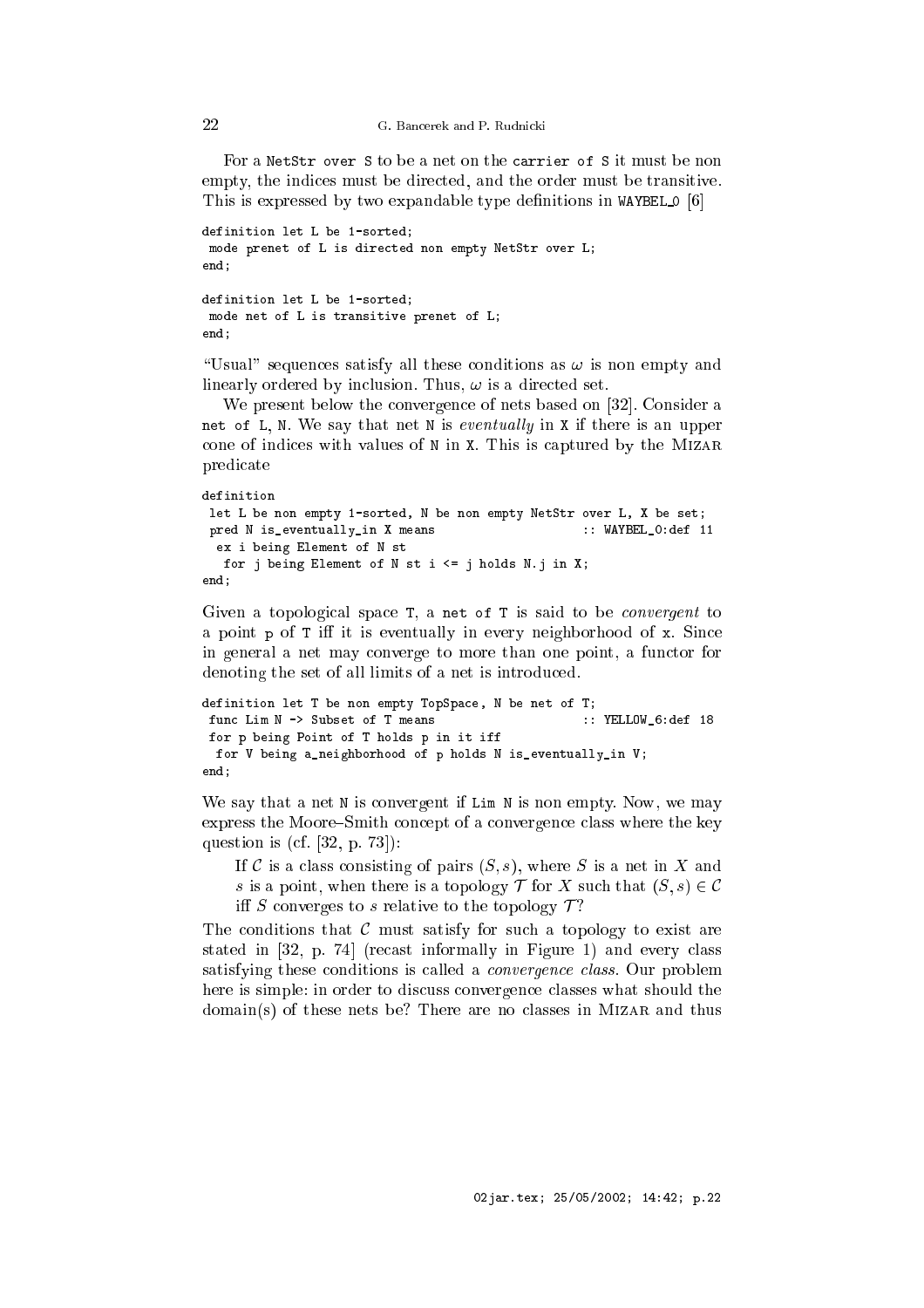(CONSTANTS) Constant nets onverge.

(SUBNETS) If <sup>a</sup> net onverges, then so does ea
h of its subnets.

(DIVERGENCE) If <sup>a</sup> net does not onverge to some point, then it has <sup>a</sup> subnet whi
h does not ontain any subnets onverging to the point.

(ITERATED LIMITS) Iterations of onvergent nets yield onvergent nets.

Figure 1. Topological convergence conditions

 $-$ 

we could not follow the approach from  $[32]$ . The problem is in finding a set big enough to serve as the domain of our nets such that for any C and T, we have C induces T iff T induces C.

Fortunately, the Tarski-Grothendieck set theory available in MML allows for the onstru
tion of universal sets. In our ase, the smallest universal class of a set is sufficiently large. More specifically, the following mode is used for convergence classes of the carrier of S (see YELLOW  $6$  [52] for details)

```
definition let S be non empty 1-sorted;
mode Convergen
e-Class of S means :: YELLOW_6:def 21
 it c= [: NetUniv S, the carrier of S :];
end:- - - -where
definition let X be non empty 1-sorted;
func NetUniv X means :: YELLOW_6:def 14
```

```
for x holds x in it iff
   ex N being strict net of X st N = x kthe 
arrier of N in the_universe_of the 
arrier of X;
end:
```
and the universe of a set A is a set B having the  $\epsilon$ -transitive closure of A as an element and satisfying the following conditions defined in CLASSES1  $[1]$ .

```
definition let B be set;
 attr B is being_Tarski-Class means :: CLASSES1:def 2
 B is subset-
losed &
  (for X being set holds X in B implies bool X in B) &
  (for X holds X c = B implies X, B are_equipotent or X in B);
end;
```
Given a convergence class we can form a topological space as follows

definition let S be non empty 1-sorted, C be Convergence-Class of S; func ConvergenceSpace C -> strict TopStruct means :: YELLOW\_6:def 27 the arrier of it = the arrier of S &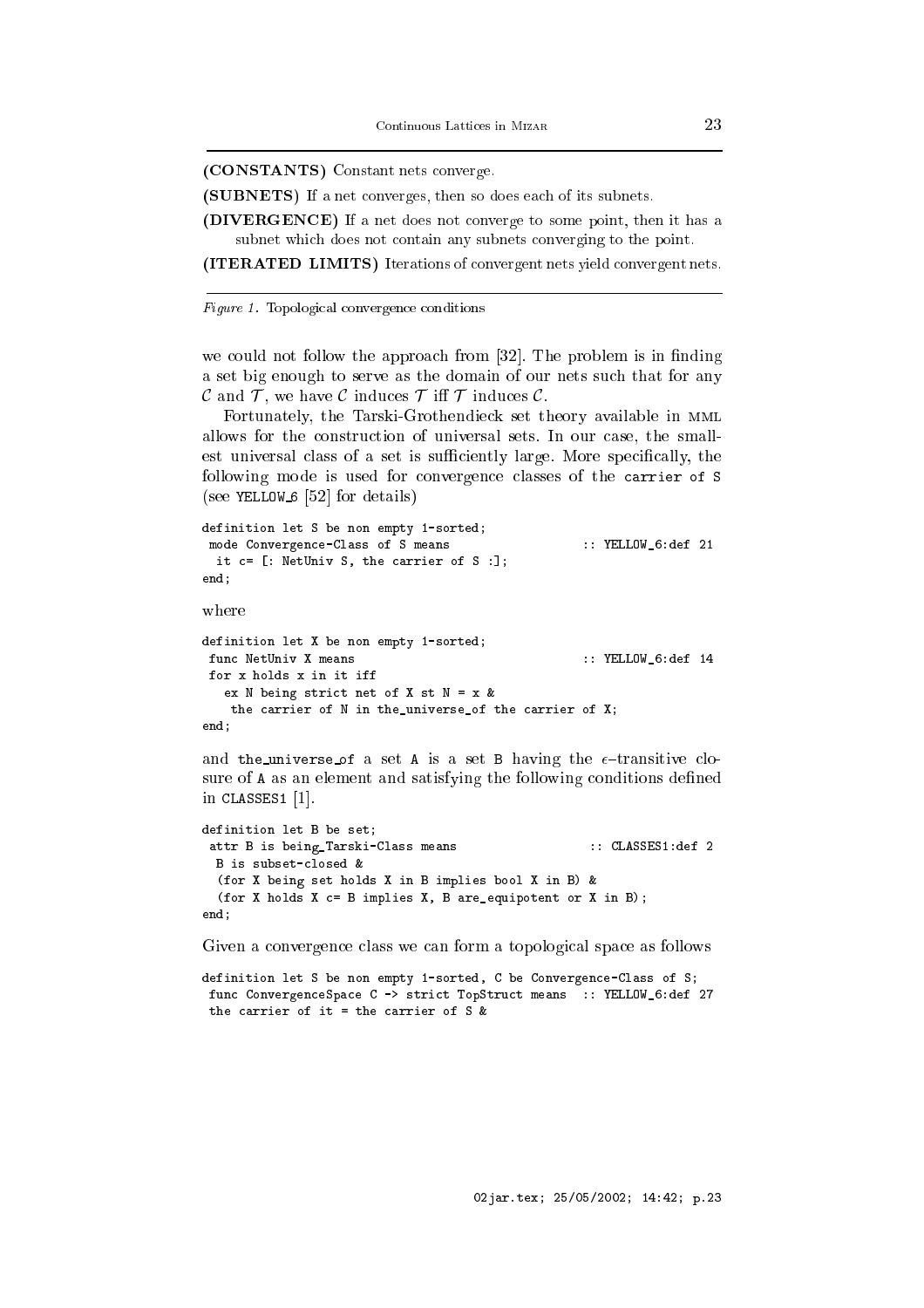G. Bancerek and P. Rudnicki

```
the topology of it =
 { V where V is Subset of the 
arrier of S:
    for p being Element of the 
arrier of S st p in V
     for N being net of S st [N, p] in C holds N is_eventually_in V };
end;
```
A convergence class is called topological if it satisfies the conditions stated in Figure 1. The key theorems then state that

```
:: YELLOW_6:49
theorem
for S be non empty 1-sorted, C be Convergen
e-Class of S
holds C c= Convergence ConvergenceSpace C;
```

```
:: YELLOW_6:53
theorem
for T be non empty 1-sorted, C be Convergen
e-Class of T
holds Convergence ConvergenceSpace C = C iff C is topological;
```
The point that we would like to make here is this: fortunately for our project, MML contained the theory of Tarski universal classes as without it, the detour in formalizing the notion of a onvergen
e lass and thus Scott's topology (see Section 5.7) would have been much longer.

# 4.7. CONCRETE CATEGORIES

A category  $\mathcal C$  is concrete if there exists a function assigning to each object A of C its carrying set, the C-carrier of A, such that

- $-$  a morphism in C from A to B is a function from C-carrier of A to  $\mathcal C$ -carrier of  $B$ ,
- the omposition of morphisms is a fun
tion omposition, and
- identity morphisms are identity maps.

The formalization of concrete categories in MML was motivated by the duality theory for continuous lattices (see  $[25, p. 189]$ ). In duality theory, we have to consider various types of maps between lattices and it is natural to use the framework of ategory theory. Namely, we ope with concrete categories whose objects are lattices and morphisms are maps preserving some latti
e properties. For example, the base ategory of this theory, the category  $UPS$ , has complete lattices as its objects and maps preserving directed suprema as morphisms. Other categories **INF** and  $SUP$ , also with complete lattices as objects, have morphisms preserving infima and suprema, respectively.

The problem with formalizing su
h notions lies again in the task of expressing concepts from a set theory with classes in the terminology of a set theory without lasses, like the Tarski-Grothendie
k set theory

```
24
```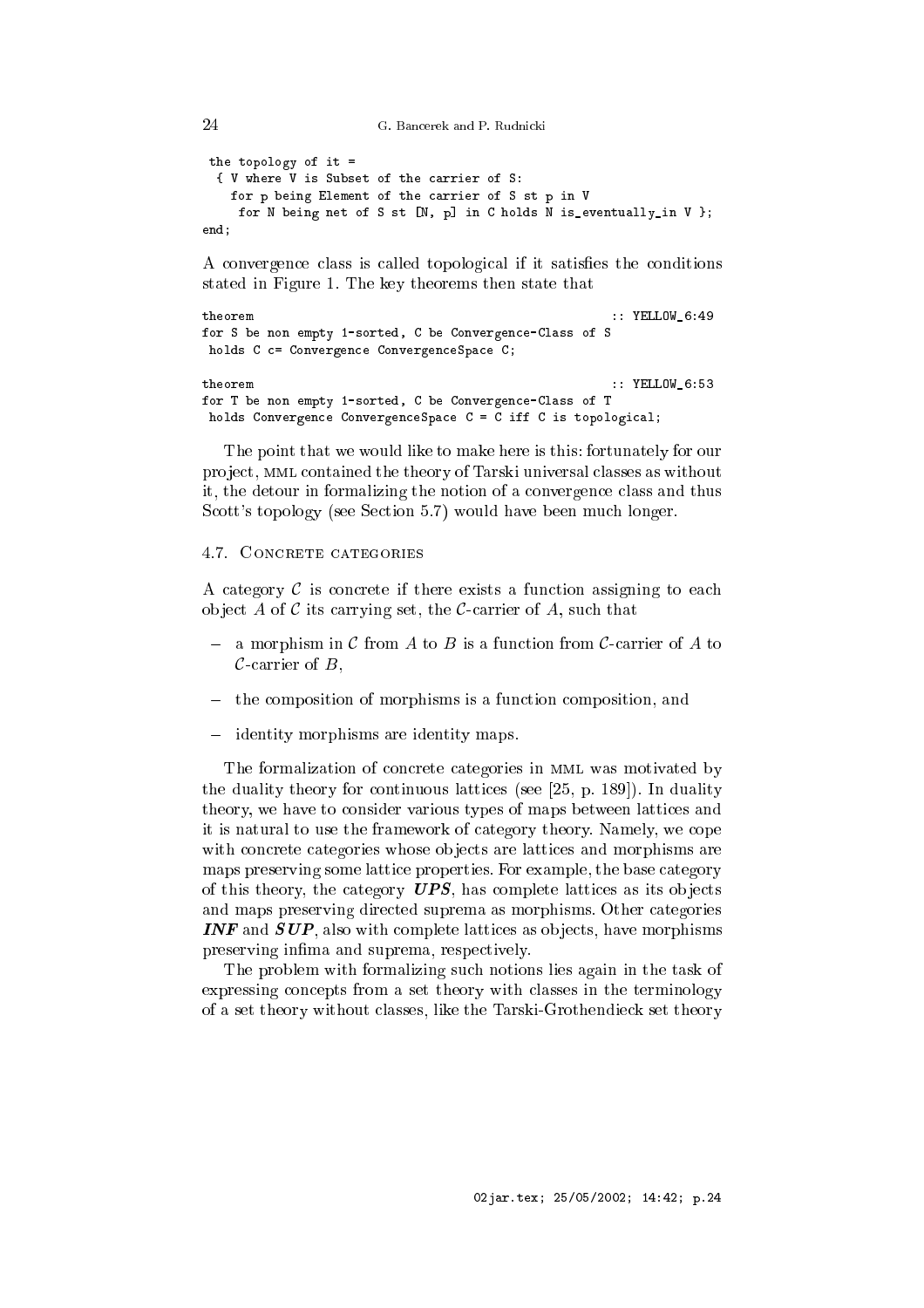selected for MML. For example, we cannot define a category with all complete lattices as objects. In MIZAR formalization, all objects of a fixed category must form a set and, because there is no set of all omplete latti
es, there is also no ategory of all omplete latti
es (see Section 5.9).

The MIZAR formalization may be seen as more general and forces investigations of different categories, that is, categories over different sets of lattices. As a result, categories with fixed universa as in the l-book be
ome one of the overed instan
es. Fortunately, the theory does not refer to the richness of these categories and the fact that they are closed under some algebraic constructions does not affect our work now.

There are two approaches in MML to the formalization of categories. The first method proposed in CAT<sub>1</sub> [19] introduces a structure with uniqueness of domain and codomain. Namely, the structure includes fields Cod and Dom which are functions from morphisms to objects. So, the concept of a morphism from one object to another is defined by values of Dom and Cod. In other words, the hom-sets are disjoint. The concrete category Ens V of all sets from the family V and functions among them was formalized in this approach with morphisms as triples [[a, b], f], where f is Function of a, b. In particular, morphisms of Ens V are not fun
tions and their omposition is expressed in a slightly complicated way in  $ENS_1$  [20].

```
definition let V be set, m1, m2 be Element of Maps V;
 assume 
od m1 = dom m2;
 func m2*m1 -> Element of Maps V equals :: ENS_1:def 7
  [[dom m1, cod m2], m2'2*m1'2];
end:- - - -
```
This definition is permissive, that is, its definiens is available only when the assumed condition is met. This means that we can use the expression m2\*m1 freely and it always denotes an element of Maps V. However, what this term is equal to we can determine only when  $\cot m1 = \tan$ m2. Maps V is the set of morphisms of Ens V.

The second approach, introduced in ALTCAT<sub>1</sub> [50], starts from the concept of a morphism. Namely, AltCatStr has a field Arrows which assigns to each pair of objects a set of morphisms. The EnsCat V category is formalized as AltCatStr with Arrows assigning to any pair of sets the set of all functions from the first set into the second. The composition of morphisms in EnsCat V is a omposition of fun
tions. This approa
h ompli
ates the on
ept of fun
tors and their omposition, but on the other hand it enables us to generalize fun
tors.

The second approach was chosen to introduce a general framework for concrete categories and, eventually, lattice-wise categories. A lattice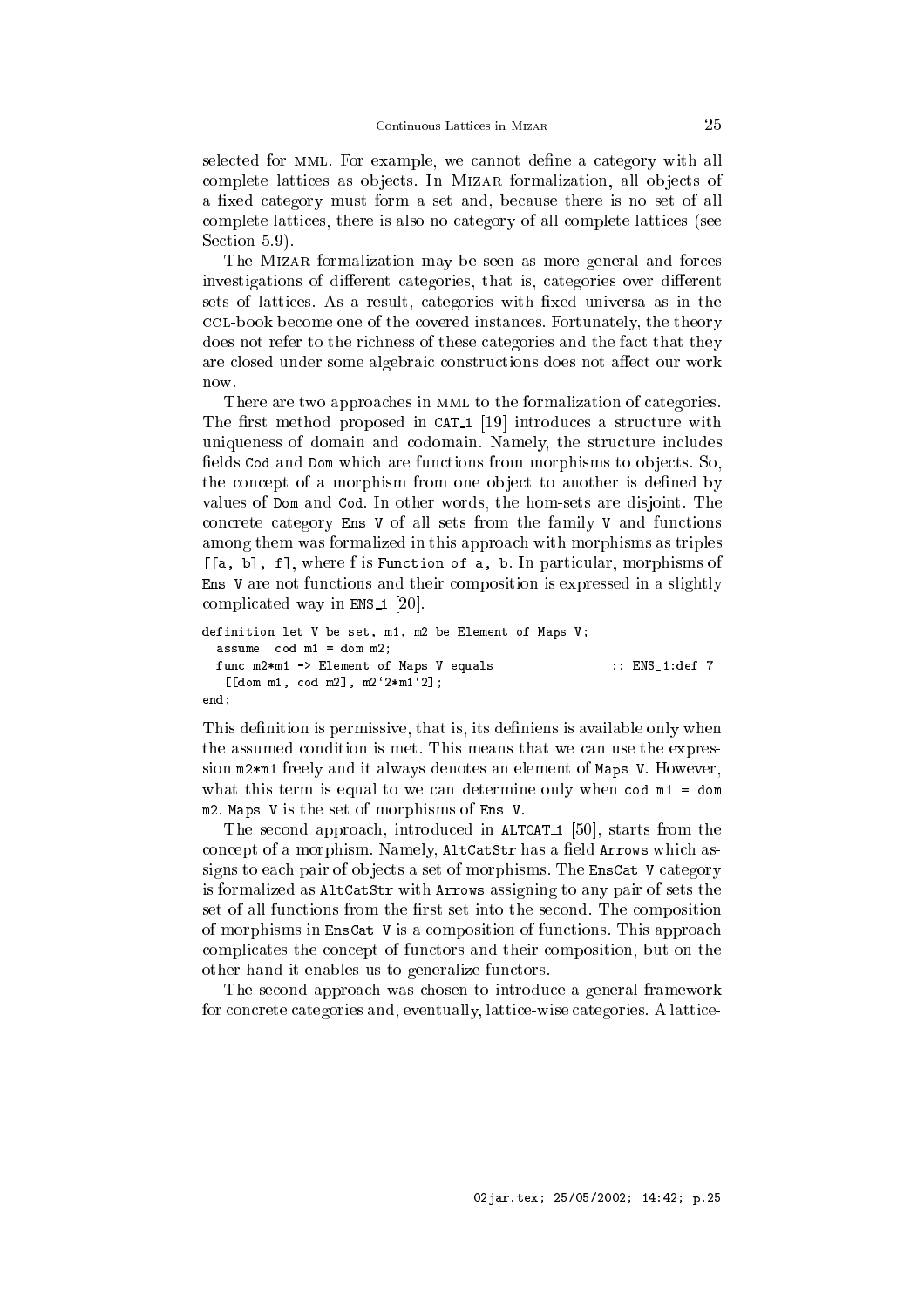wise category is a concrete category  $C$  with lattices as objects and monotone maps as morphisms. The carrying set of an object of  $\mathcal C$  is the value of the carrier selector of the object, that is

```
for C being latti
e-wise 
ategory, a being obje
t of C
ex S being 1-sorted st S = a \& C-carrier a = the carrier of S
```
In the current implementation, because it is impossible to redefine obje
t of to be RelStr or even 1-sorted, the following so alled asting functor was introduced for convenience.

```
definition
let a be set;
func a as_1-sorted -> 1-sorted equals :: YELLOW21:def 1
 a if a is 1-sorted otherwise 1-sorted(# a #);
end:- - - -
```
A suitable redefinition was made for objects of lattice-wise categories

```
definition
let C be lattice-wise category, a be object of C;
redefine func a as_1-sorted -> LATTICE equals :: YELLOW21:def 6
  a:
  \overline{\phantom{a}}synonym latt a;
end:- - - -
```
and another casting functor was defined for decoding the category morphisms to the latti
e language.

```
definition
let C be lattice-wise category, a, b be object of C such that
 \langle ^a, b^> \langle {};
let f be Morphism of a,b;
func @f -> monotone map of latt a, latt b equals :: YELLOW21:def 7
 \mathbf{f}:
  \simend;
```
The two theorems below state the orresponden
e of isomorphisms expressed in terms of categories and lattices.

```
theorem :: YELLOW21:4
for C being with_all_isomorphisms (latti
e-wise 
ategory)
    a, b being obje
t of C, f being Morphism of a,b
st @f is isomorphic holds f is iso;
for C being latti
e-wise 
ategory,
    a,b being object of C st \langle a, b \rangle \langle b \rangle \{ \} & \langle b, a \rangle \langle b, \{ \} \ranglefor f being Morphism of a, b st f is iso holds @f is isomorphic;
```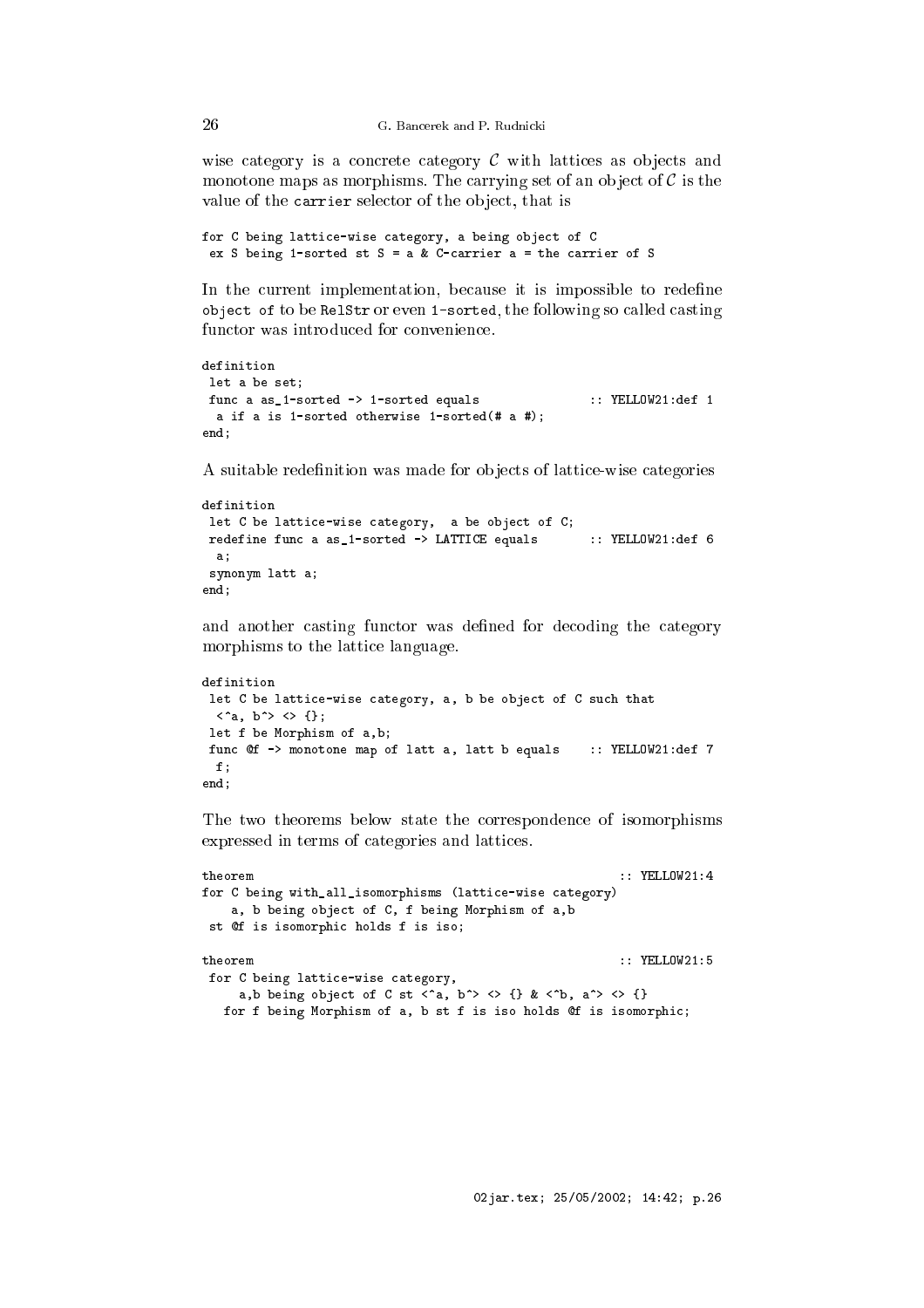The isomorphic attribute is a notion about relational structures while iso is from the world of ategories.

The machinery of categories presented in this section was heavily used in the formalization of duality (see Section 5.9).

#### 5. The main ourse: the WAYBEL series

In this section, we will present a number of selected issues faced during our project. Appendix A lists the parts of the CCL-book covered in each

5.1. LATTICES

 $-$ 

In order to get the definition of a lattice closer to that in the CCLbook, the definitions of reflexivity, transitivity, and antisymmetry were redennedi in YELLOW\_O [5] as incarnations of analogous notions from **ORDERS** 1 [56] (see Section 4.2, p. 13).

```
definition let A be non empty RelStr;
redefine attr A is reflexive means :: YELLOW_O:def 1
   for x being Element of A holds x \leq x;
- - - -definition let A be RelStr;
redefine
 attr A is transitive means :: YELLOW_O:def 2
   for x,y,z being Element of A st x \leq y & y \leq z holds x \leq z;
 attr A is antisymmetric means \qquad \qquad :: \text{YELLOW\_0:def} 3
   for x, y being Element of A st x \le y & y \le x holds x = y;
end:
```
YELLOW<sub>-0</sub> also introduces a host of similar definitions which serve to bridge the state of MML and the requirements of formalizing the CCLbook. WAYBEL  $\Omega$  [6] gives the final version of the concept of a lattice  $\overline{a}$ s

```
definition
mode Semilatti
e is with_infima Poset;
mode sup-Semilatti
e is with_suprema Poset;
mode LATTICE is with_infima with_suprema Poset;
end;
```
# 5.2. GALOIS CONNECTIONS

Galois connections are introduced in WAYBEL  $1 \vert 6 \vert$  in two steps. First, a mode for connections between two RelStrs is defined to be a pair of maps followed by a convenient redefinition.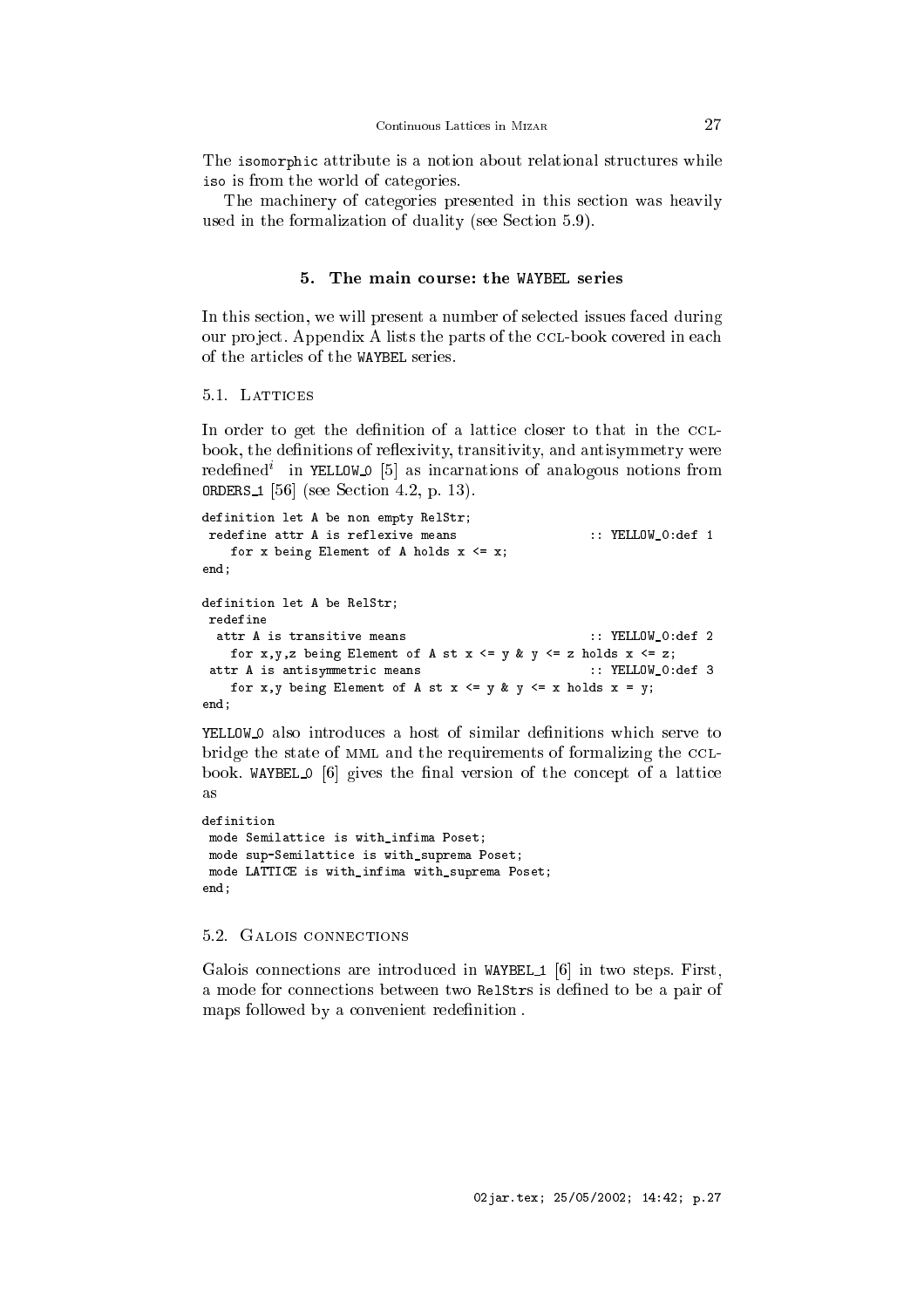```
G. Bancerek and P. Rudnicki
```

```
definition let S,T be RelStr;
 mode Connection of S, T -> set means :: WAYBEL_1:def 9
  ex g being map of S, T, d being map of T, S st it = [g, d];
end;
definition let S,T be RelStr, g be map of S,T, d be map of T,S;
redefine func [g, d] \rightarrow Connection of S, T;
end;
```
Starting in this way, we can use the mode for purposes other than only one spe
ial kind of onne
tion. Sin
e our interest was in Galois connections, the Galois attribute for Connection was introduced.

```
definition let S, T be non empty RelStr, gc be Connection of S, T;
  attr gc is Galois means \qquad \qquad :: \text{WAYBEL_1:def 10}ex g being map of S, T, d being map of T, S
    st gc = [g, d] & g is monotone & d is monotone &
       for t being Element of T, s being Element of S
       holds t \leq g.s iff d.t \leq s;
end;
```
Right after this definition, a more convenient formulation was stated in the following theorem.

```
theorem
                                                          :: WAYBEL 1:9
for S,T being non empty Poset, g being map of S,T, d being map of T,S
holds [g, d] is Galois
   iff g is monotone & d is monotone &
        for t being Element of T, s being Element of S
         holds t \leq g.s iff d.t \leq s;
```
One may wonder why we need the theorem when we already have the definition. The answer is: we do not; however, the second formulation is more onvenient when:

- g and d are appropriate maps between T and S,
- $-$  [g, d] is Galois (that is, [g, d] is Connection of T, S due to the previous redenition), and
- we would like to access the facts from the definiens of WAYBEL 1:def 10.

Because of the way the current version of MIZAR works, all we can get in one step from WAYBEL 1:def <sup>10</sup> is an existentially quantied formula (which can be eliminated in the same step with the consider construct) and in order to pro
eed, we have to use properties of equality of two ordered pairs. Using WAYBEL 1:9 instead frees us of this trouble. In the other direction, that is, from the definiens to the definiendum, both the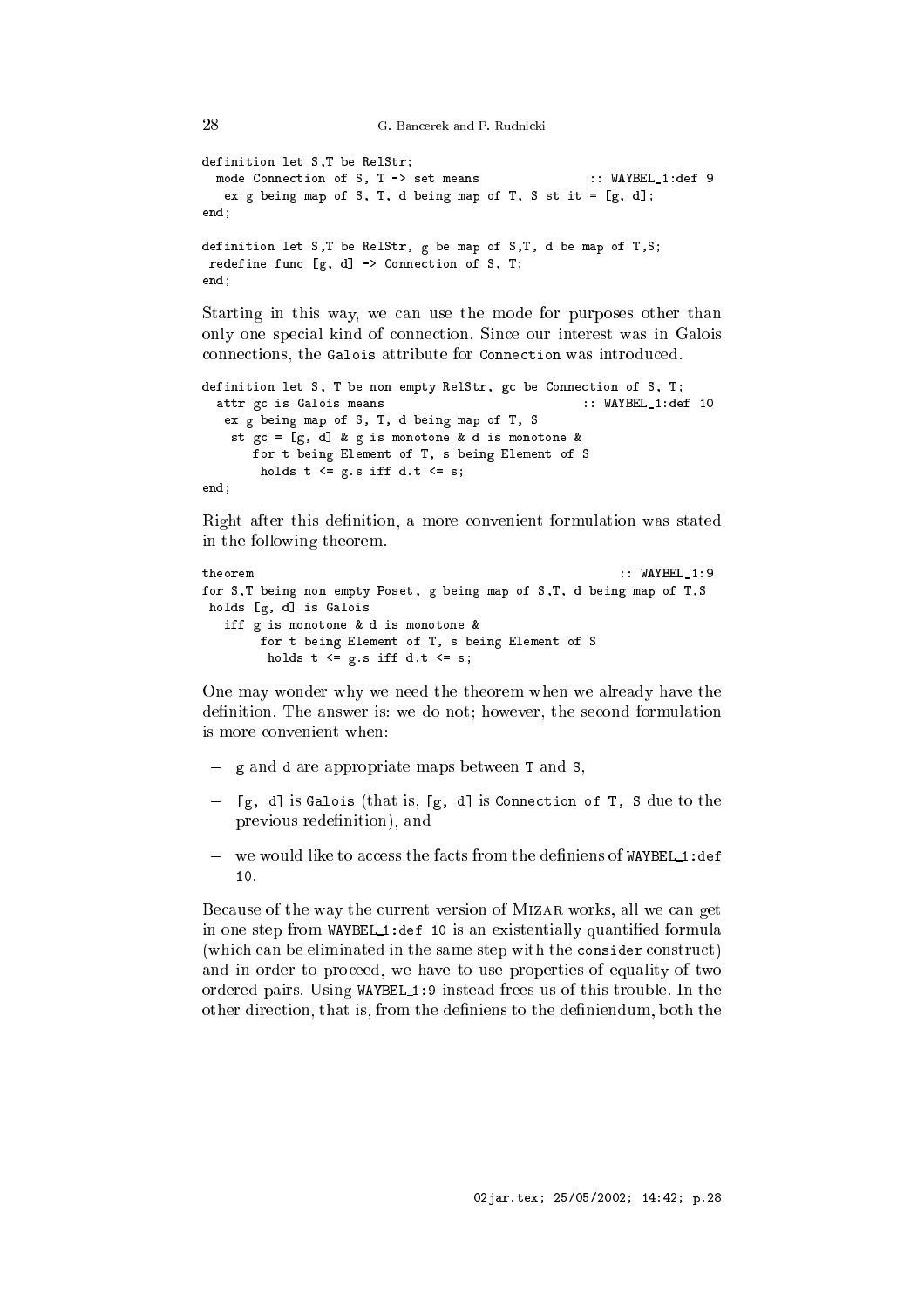definition and the theorem can be used in exactly the same way. The MIZAR checker is continually upgraded and one of the extensions being considered may eliminate the difference described above.

The names of adjoints are introdu
ed using the same notation as in the CCL-book.

```
definition let S, T be non empty RelStr, g be map of S, T;
attr g is upper_adjoint means \cdot : WAYBEL_1:def 11
 ex d being map of T, S st [g,d] is Galois;
synonym g has_a_lower_adjoint;
end;
definition let S, T be non empty RelStr, d be map of T, S;
attr d is lower_adjoint means :: WAYBEL_1:def 12
 ex g being map of S, T st [g,d] is Galois;
synonym d has_an_upper_adjoint;
end;
```
Both of these definitions could have been written in one definitional blo
k at the expense of some onfusion.

```
definition let S, T be non empty RelStr, g be map of S, T;
attr g is upper_adjoint means
 ex d being map of T, S st [g, d] is Galois;
 synonym g has_a_lower_adjoint;
 attr g is lower_adjoint means
 ex d being map of T, S st [d, g] is Galois;
 synonym g has_an_upper_adjoint;
end;
```
The Mizar pro
essor would not mind these expressions at all, but for human readers the combined version would be rather puzzling.

The concept of Galois connections is used to introduce Heyting algebras. Namely, a lattice is called a Heyting algebra if for each of its elements x, the map  $s \mapsto x \sqcap s$  has an upper adjoint (cf. Definition  $3.17$  in  $[25, p. 25]$ ). In other words, in a Heyting algebra an implication is definable.

The tasks of defining a Heyting algebra and proving that an implication can be defined in it tested the correctness of our formalization of Galois onne
tions.

```
definition let S be non empty RelStr, x be Element of S;
func x''/\sqrt{''} -> map of S, S means :: WAYBEL 1:def 18
 for s being Element of S holds it.s = x''/\sqrt{``s};
- - - -definition let H be non empty RelStr;
 attr H is Heyting means \cdot :: WAYBEL_1:def 19
 H is LATTICE &
```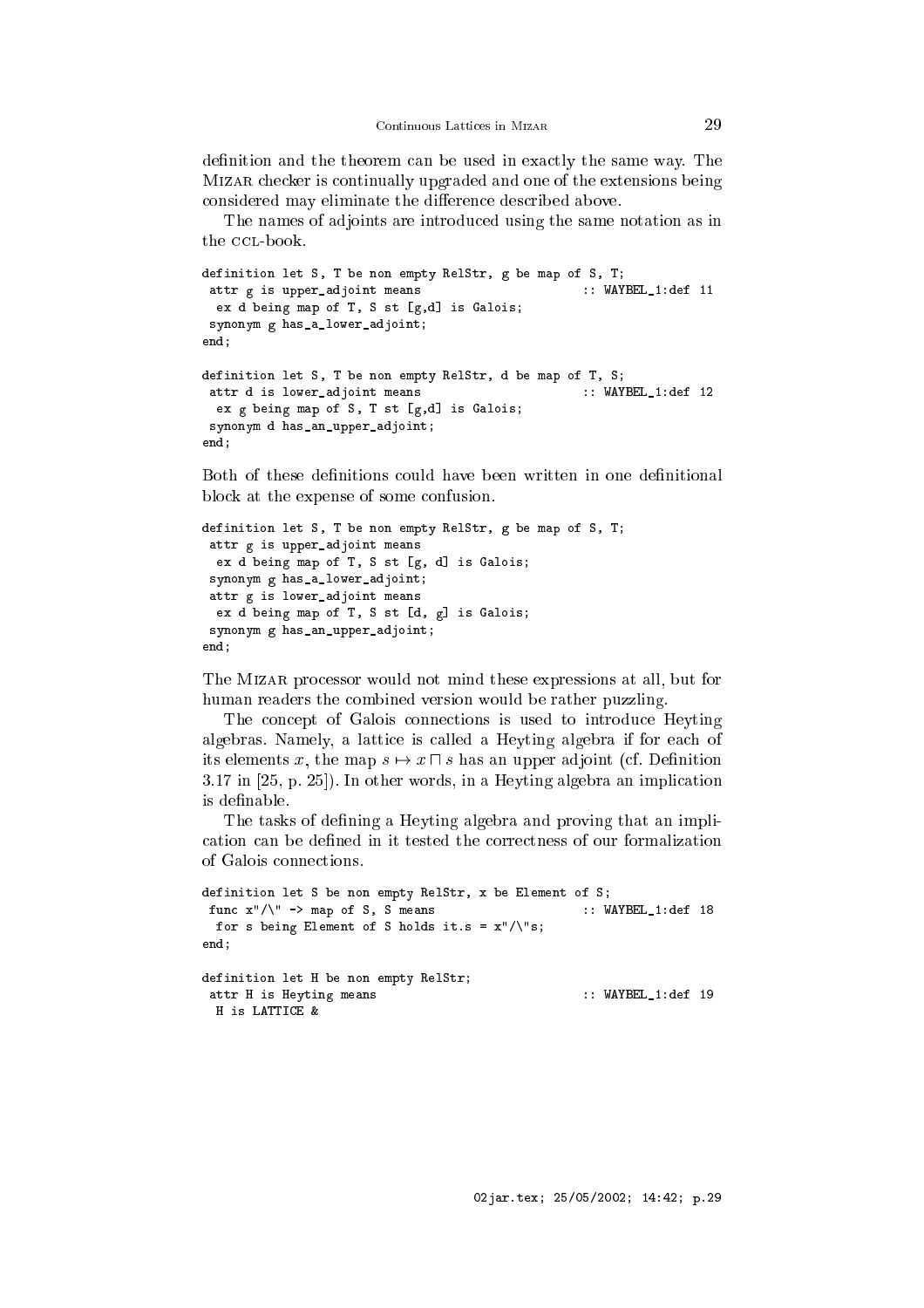```
for x being Element of H holds x"/\" has_an_upper_adjoint;
synonym H is_a_Heyting_algebra;
end;
```
We needed some additional functors in order to conveniently formalize the key theorem.

```
definition let H be non empty RelStr, a be Element of H;
assume H is Heyting;
func a=> -> map of H, H means :: WAYBEL_1:def 20
 [it, a"/\setminus"] is Galois;
end;
definition let H be non empty RelStr, a, y be Element of H;
func a=>y -> Element of H equals :: WAYBEL_1:def 21
 a=>.y;
end;
```
The first definition introduces  $\Rightarrow$  as a unary postfix operator and the second defines it as a binary operator. With the help of these functors the key theorem is now expressed as

```
theorem :: WAYBEL_1:70
   for H being non empty RelStr st H is_a_Heyting_algebra
    for x, a, y being Element of H holds x \ge a''/\sqrt{y} iff a \Rightarrow x \ge y;
```
Galois connections are heavily used in duality theory (see Section 5.9).

# 5.3. CONTINUOUS LATTICES

The concept of a directed set was changed slightly in the MIZAR formalization. A directed set is non empty in math-lore and in the CCL-book. However, it happens frequently that we need a set whi
h is dire
ted or empty. MIZAR does not allow for the definition of a *directed or empty* set type and we decided to formalize the concept as follows

```
definition :: CCL, Definition 1.1, p. 2
  let L be RelStr, X be Subset of L;
  attr X is directed means
                                                       : WAYBEL 0: def 1
   for x,y being Element of L st x in X & y in X
      ex z being Element of L st z in X & x \leq z & \sqrt{2} x \leqend;
```
The theorem explaining orresponden
e to the usual meaning appears  $2S$ 

```
theorem :: WAYBEL_0:1
for L being non empty transitive RelStr, X being Subset of L
holds X is non empty directed
  iff for Y being finite Subset of X
      ex x being Element of L st x in X & x is_>= than Y;
```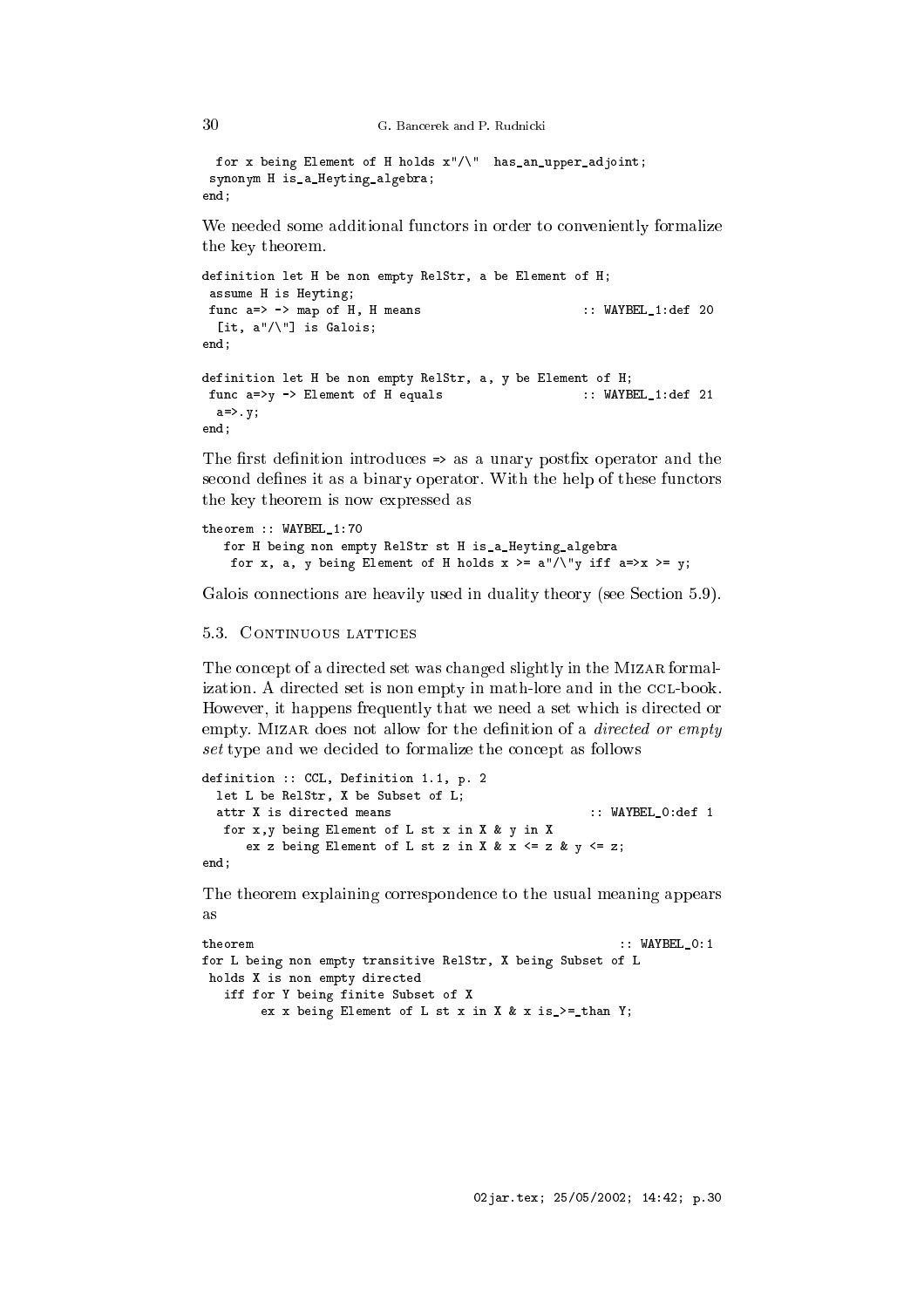The concept of completeness presented in the CCL-book depends on ontext. A omplete poset, a omplete semi-latti
e, and a omplete lattice have to satisfy different conditions. In MIZAR, we introduced the following attributes:

- up-complete for completeness with respect to directed sups,
- /\omplete for ompleteness with respe
t to non empty infs,
- complete for completeness with respect to all sups.

Then, we have the following correspondence

| The CCL-book     | MML                                                         |
|------------------|-------------------------------------------------------------|
| complete poset   | up-complete Poset                                           |
|                  | $complete\ semilattice$ /\-complete up-complete Semilattice |
| complete lattice | complete LATTICE.                                           |

The fact that a complete lattice is both a complete poset and a complete semilattice is expressed in WAYBEL 0  $[6]$  by the conditional cluster registration<sup> $i$ </sup>

```
definition
 cluster complete -> up-complete /\-complete
                                         (non empty reflexive RelStr);
end;
```
The up-complete and /\-complete attributes are automatically added to an object already attributed by complete when its type widens to a non empty reflexive RelStr.

Since the concept of a continuous structure differs for lattices, semilattices, and posets in the CCL-book, we decided to formalize it in as general a way as possible by apturing the ommon meaning in the basic continuous attribute (see WAYBEL\_3 [7]).

```
definition
 let L be non empty reflexive RelStr;
 attr L is continuous means \cdots :: WAYBEL_3:def 6
  (for x being Element of L holds waybelow x is non empty dire
ted) &
  L is up-
omplete satisfying_axiom_of_approximation;
end;
```
Note that our definition of continuity corresponds to Definition 1.26, p. 52 rather than Definition 1.6, p. 42 from the CCL-book. The attribute on
erning the axiom of approximation is introdu
ed as follows.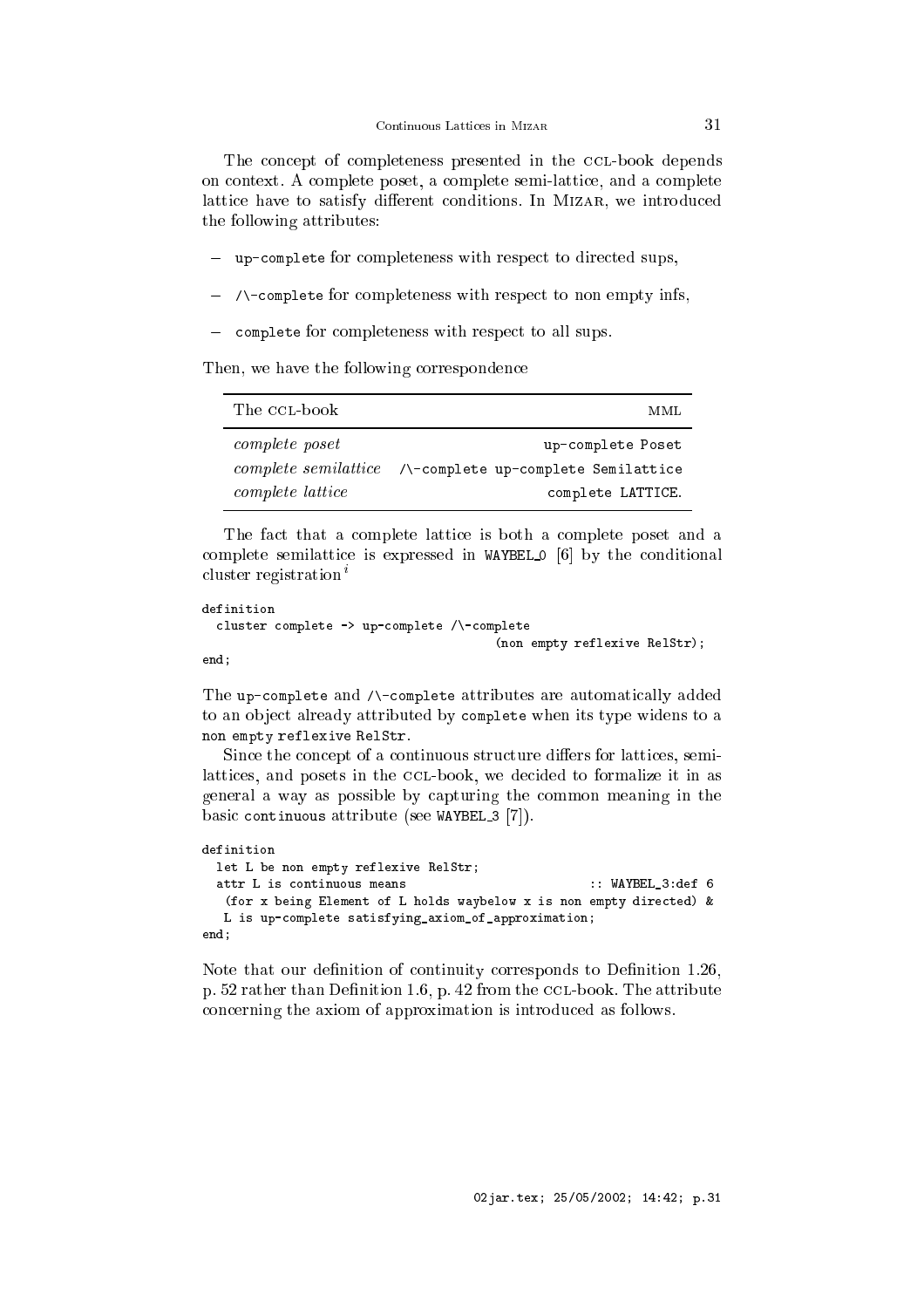G. Bancerek and P. Rudnicki

32

```
definition
 let L be non empty reflexive RelStr;
 attr L is satisfying_axiom_of_approximation means :: WAYBEL_3:def 5
   for x being Element of L holds x = sup waybelow x;
end;
```
The sup functor is a supremum operator defined in YELLOW  $\Omega$  [5]. The waybelow x is a set of all elements of L whi
h are way below x as introduced by the following definitions in WAYBEL 3 [7]

```
definition :: CCL 1.1, p. 38
let L be non empty reflexive RelStr, x,y be Element of L;
pred x is_way_below y means :: WAYBEL_3:def 1
 for D being non empty dire
ted Subset of L st y <= sup D
  ex d being Element of L st d in D & x \le d;
synonym x \leq y; synonym y \gg x;
end;
definition :: after CCL 1.2, p. 39
let L be non empty reflexive RelStr, x be Element of L;
func waybelow x -> Subset of L equals :: WAYBEL_3:def 3
     {y where y is Element of L: y \le x};
func wayabove x -> Subset of L equals :: WAYBEL_3:def 4
     {y where y is Element of L: y \gg x};
end;
```
Our final notation for continuous structures is summarized below.

| CCL.                          | MML                                |
|-------------------------------|------------------------------------|
| <i>continuous</i> poset       | continuous up-complete Poset       |
| <i>continuous</i> semilattice | continuous up-complete Semilattice |
| $complete\text{-}continuous$  | $continuous / \text{-complete}$    |
| semilattice                   | up-complete Semilattice            |
| <i>continuous lattice</i>     | continuous complete lattice        |

As a test of the correctness of the introduced concepts, we proved the orresponden
e between lo
ally ompa
t topologi
al spa
es and ontinuous lattices (see CCL  $[25, p. 42]$ ). This correspondence is expressed by two theorems

```
theorem :: WAYBEL_3:42
for T being non empty TopSpa
e
    st T is_T3 & InclPoset(the topology of T) is continuous
 holds T is locally-compact;
                                               : WAYBEL_3:43
theorem
for T being non empty TopSpace st T is locally-compact
 holds InclPoset(the topology of T) is continuous;
```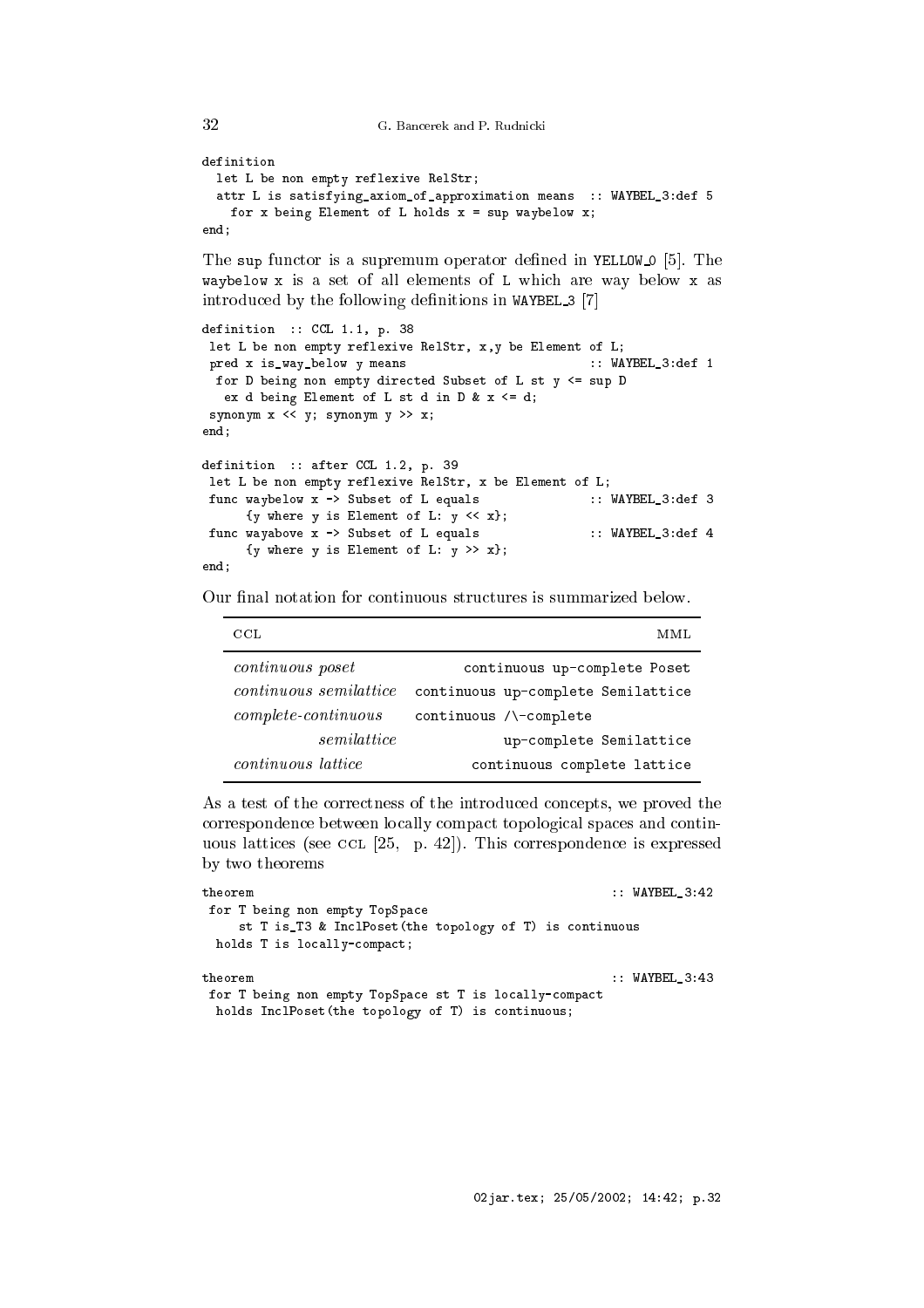The InclPoset(the topology of T) is the poset of open sets of T with set inclusion as the Internal Rel.

The entire CCL-book is written very carefully and it is hard to find errors<sup>,</sup> of substance. Sometimes, however, we found theorems whose proofs as suggested in the CCL-book seemed too tedious to formalize and we ended up with different proofs. A case in point is the following

2.7. Theorem. The class of continuous lattices is closed under the formation of arbitrary products...

(i) If  $L_i$  :  $j \in J$  is a family of continuous lattices, then the cartesian product  $\mathbf{X}_{i \in J}$  *L<sub>i</sub>* is a continuous lattice (relative to the omponent-wise partial order);

from  $[25, p. 60]$  which is formalized in WAYBEL20  $[44]$  as

```
theorem :: WAYBEL20:34
for I being non empty set,
   J being RelStr-yielding non-Empty reflexive-yielding
                                           ManySortedSet of I
 st for i being Element of I holds J.i is 
ontinuous 
omplete LATTICE
 holds product J is continuous;
```
The hint for the proof given in  $[25, p. 60]$  suggests using the equational characterization of continuous lattices:

Sin
e all operations in the artesian produ
t are omponent-wise, then any equation which holds in each factor holds in the product. Sin
e the produ
t of omplete latti
es is omplete, 2.3 proves the claim.

We will not quote the entire Theorem 2.3 here, but suffice it to say that it involves distributivity equations of the form

> $\bigwedge_{i \in J} \bigvee_{k \in K(i)} x_{i,k} = \bigvee_{f \in M} \bigwedge_{i \in J} x_{i,f(i)},$  $\sim$   $\sim$   $\sim$   $\sim$

where M is the set of functions defined on J with values  $f(j) \in K(j)$ . Su
h equations are notoriously tedious to work with formally and thus we ended up proving Theorem 2.7 directly from the definition of the ontinuous latti
e whi
h seemed mu
h simpler. If Mizar has been better equipped with tools for handling algebra, we probably would have followed the hint from the book.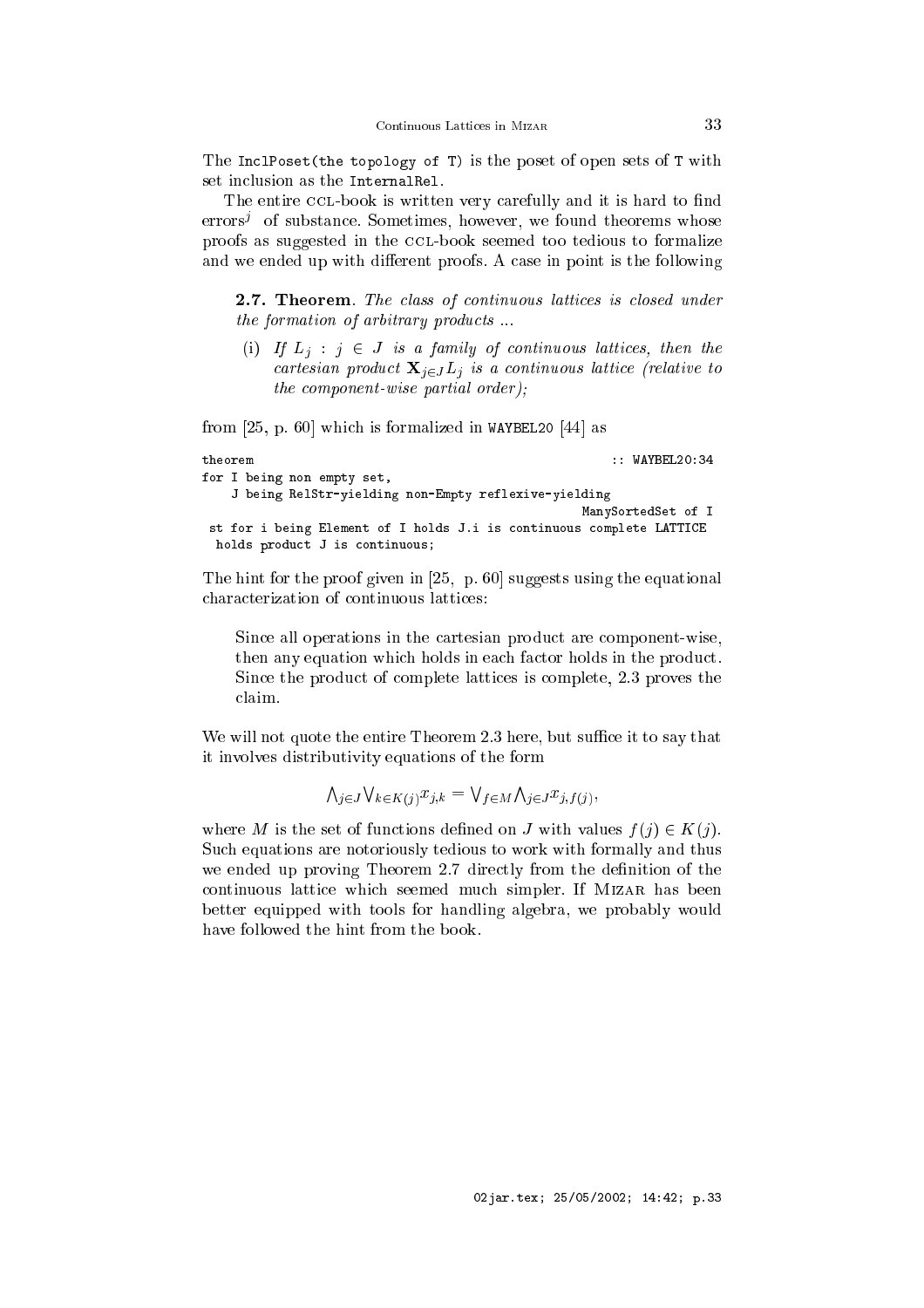# 5.4. ALGEBRAIC LATTICES

Examples of algebraic lattices are lattices of congruences and lattices of subalgebras of an algebra; they are ontinuous. In formalizing this material, notational solutions different from those in the CCL-book [Ch. I, Section 4 were adopted.

# 5.4.1. Subset of ompa
t elements

The CCL-book defines the subset  $K(L)$  of all compact elements of a lattice  $L$  and treats it as a set. The CCL-book does not make a clear distinction between a subset of a structure and a substructure of the stru
ture. A better solution for the formalization seemed to be the introduction of a corresponding sublattice in WAYBEL 8 [39] as

```
definition :: DEFINITION 4.1, p. 85
  let L be non empty reflexive RelStr;
 func CompactSublatt L -> strict full SubRelStr of L means
                                                    :: WAYBEL_8:def 1
  for x being Element of L
   holds x in the carrier of it iff x is compact;
end;
```
where full has the usual category theoretic meaning of restricting the internal relation to the carrier of the substructure. Where the CCL-book uses  $K(L)$ , we write

the carrier of CompactSublatt L

which at the time of its introduction seemed a better solution. If we had introdu
ed the following fun
tor

func COMPACT L -> Subset of L

to play the role of  $K(L)$ , then in many places we would have had to use expressions of the form

```
for K being SubRelStr st the 
arrier of K = COMPACT L holds ...
```
which do not read elegantly. It seems that using CompactSublatt L avoided this in
onvenien
e and by introdu
ing appropriate fun
torial registrations tor it, the mechanization of some reasoning steps became possible.

However, in hindsight it now seems that working with just a set and using Mizar luster me
hanisms to arry the needed information could have been just as effective, if not better. With COMPACT defined above, we could have used the functor subrelstr (defined in YELLOW  $[5]$ and applicable to a subset of a structure) which recovers the full substructure of its argument. In that case, instead of CompactSublatt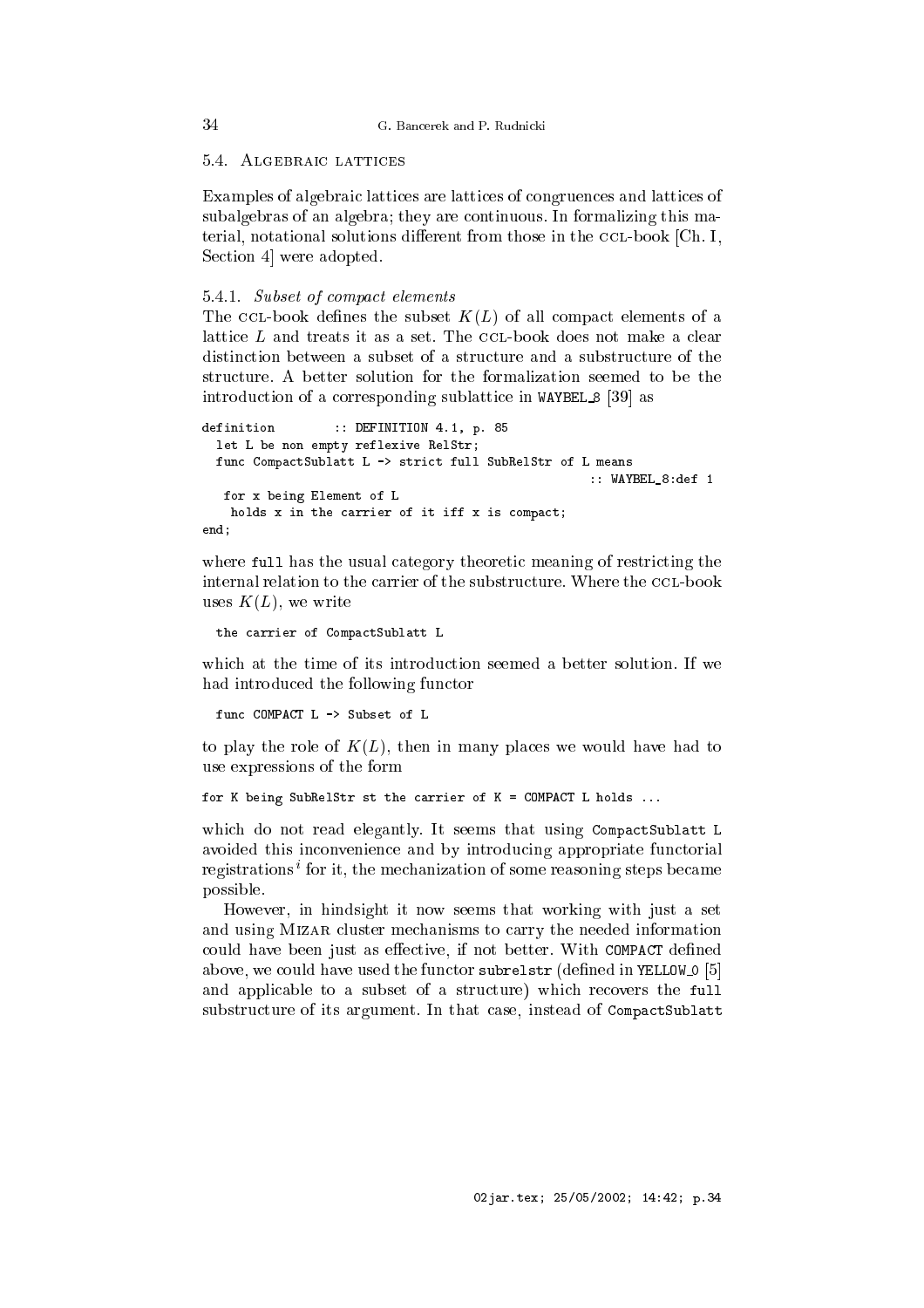L, we would have been working with subrelstr COMPACT L and instead of the arrier of the former, we would have written just COMPACT L. Another possibility would have been to define a host of term adjective registrations for subrelstr COMPACT L as the type of this term carries all the information about L. However, that would be impossible for the carrier of CompactSublatt L as its type is just set. An MML revision may hange the urrent solution.

### 5.4.2. Additional notation

The CCL-book very frequently uses the term  $\downarrow x \cap K(L)$ . While this term is not particularly complicated, we were afraid that we might run into typing problems as redefinitions are delicate constructs allowed only for fun
tors and not for terms. Therefore, the following shorthand notation was introduced

```
definition
 let L be non empty reflexive RelStr, x be Element of L;
 func compactbelow x -> Subset of L equals :: WAYBEL_8:def 2
   { y where y is Element of L: x >= y & y is compact };
end;
```
which substantially simplified further writing. The above definition employs the Fraenkel operator in its definiens. The Fraenkel operator is very convenient in definitions since we do not have to prove existence. However, using such a definition is rather tedious and thus a more onvenient hara
terization of the dened notion is expressed as a theorem.

```
: WAYBEL_8:4tho</math>for L be non empty reflexive RelStr, x, y be Element of L
holds y in compactbelow x iff x \geq y \leq y is compact;
```
The original  $\downarrow x \cap K(L)$  from the CCL-book is written as compactbelow x and the following theorem shows that they are equivalent.

```
theorem
                                                             :: WAYBEL_8:5
for L be non empty reflexive RelStr, x be Element of L holds
  compactbelow x = downarrow x / \backslash the carrier of CompactSublatt L;
```
### 5.4.3. A generalization

The notion of an algebraic lattice is generalized as

```
let L be non empty reflexive RelStr;
 attr L is satisfying_axiom_K means :: WAYBEL_8:def 3
   for x be Element of L holds x = sup compactbelow x;
end:
end;
```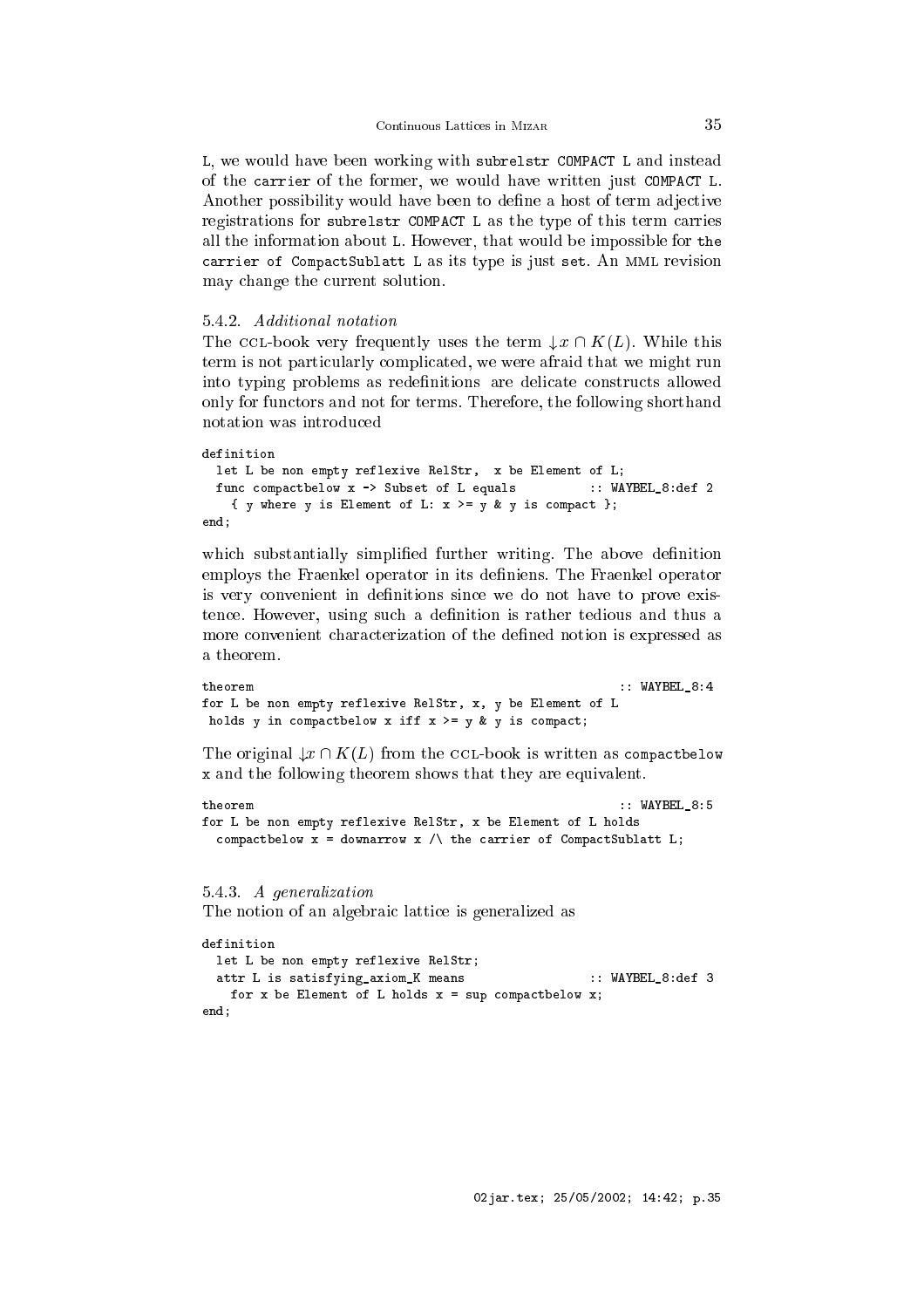```
G. Bancerek and P. Rudnicki
```

```
definition \qquad \qquad :: \text{DEFINITION 4.4, p. 85}let L be non empty reflexive RelStr;
 attr L is algebraic means \cdot :: WAYBEL_8:def 4
  (for x being Element of L
     holds compactbelow x is non empty directed) &
   L is up-
omplete satisfying_axiom_K;
end;
```
Note the similarity between this definition and definitions of continuous lattices and complete lattices in Section 5.3. In all these cases, we use the property of existen
e of suprema of appropriate subsets rather than using the attribute complete. With this generalization we can treat algebraic lattices which are not complete, unlike the CCL-book which does not provide for such objects. Instead, the CCL-book proposes a separate definition of algebraic posets and semilattices in an exercise [25, Ch. I, 4.28, p. 94. We find the MIZAR approach more convenient and we follow it also for the case of arithmetic lattices which we do not discuss here due to lack of space.

## 5.4.4. Stru
ture typed lo
i

We would like to make some comments on a certain "obnoxious" property of the current implementation of MIZAR concerning constructors whose arguments are structures. The remarks below apply to all structures, but we will use algebraic lattices as an example. Currently, there is a need to prove theorems of the following form

```
theorem
                                                         :: WAYBEL_8:17
for L1, L2 be non empty reflexive antisymmetri
 RelStr
st the RelStr of L1 = the RelStr of L2 & L1 is algebrai

 holds L2 is algebraic;
```
The forgetful functor the RelStr of when given a structure derived from a RelStr returns the strict RelStr structure, that is, a structure with exactly two fields: carrier and InternalRef. Because of this formulation, the theorem can be applied to objects of type, say, TopRe1Str  $(see Section 5.5.1).$ 

The attribute algebraic was defined above for non empty reflexive RelStr. One would suspe
t that if the RelStr of L1 = the RelStr of L2 and L1 is algebraic, then obviously L2 is also algebraic, but this is not obvious to the MIZAR checker. In the case of the attribute algebraic as defined above, it is really puzzling why not. However, in general, the simplest of reasons for a theorem of this form not being obvious to the he
ker is that it an be false. For the sake of illustration, let us consider the following, simplified and twisted, example. First, we define an attribute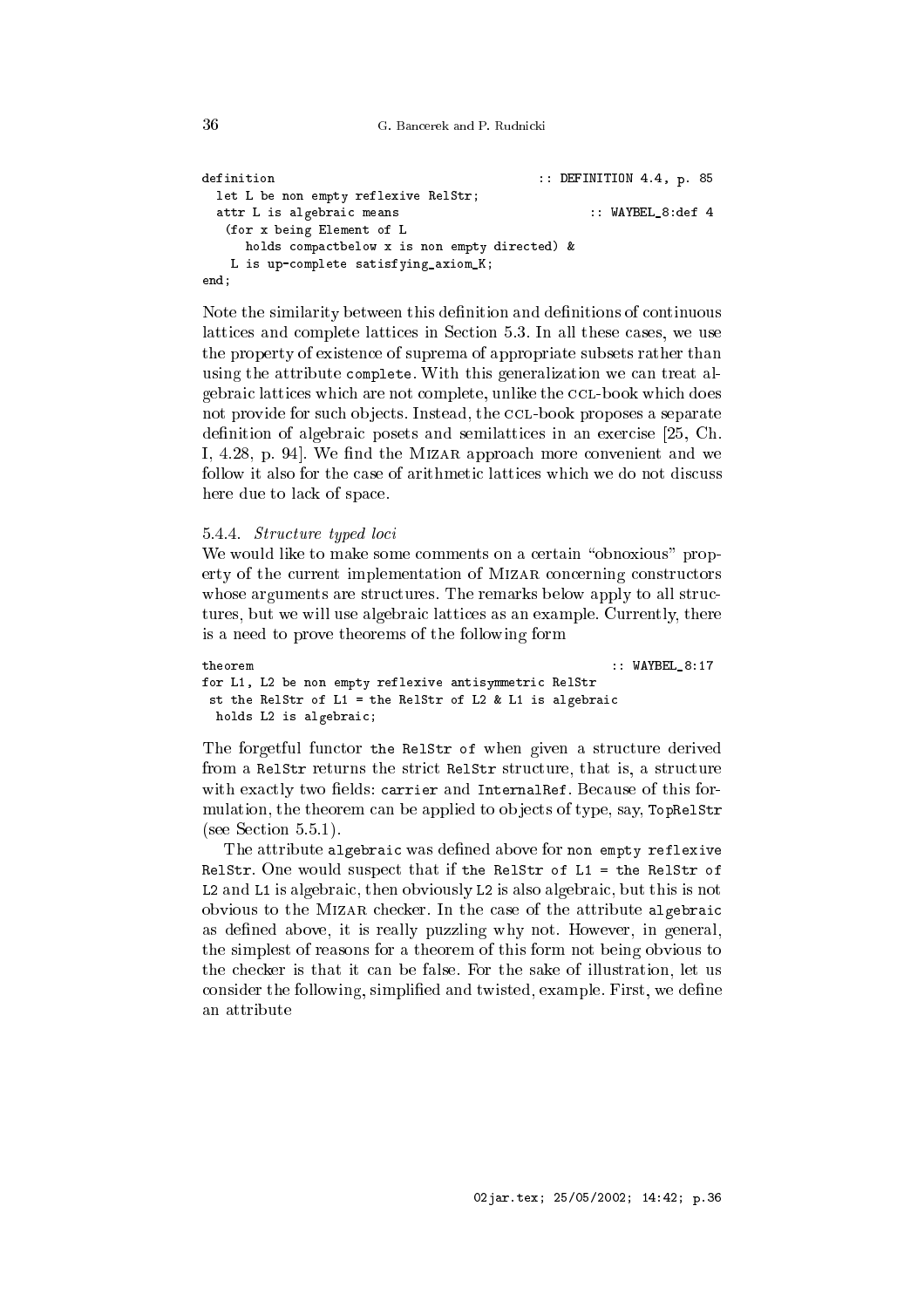Continuous Lattices in MIZAR

```
definition
let R be RelStr;
attr R is funny means :LFD:
 ex T being TopRelStr st R = T;
end;
```
(TopRelStr is dis
ussed in Se
tion 5.5.1.) The argument R is used improperly in the definiens. Instead of only examining its fields, we try to say something about R in its entirety. This abuse renders proving the following laim impossible

```
theorem FALSE:
for R, T being RelStr st the RelStr of R = the RelStr of T & R is funny
holds T is funny;
```
There is no way we can succeed because of the following counterexample

```
reconsider IR = \{\} as Relation of \{\} by RELSET_1:25;
 set R = RelStr( # {}, IR #);
onsider TL being empty Subset-Family of {};
 set T = T \text{op} (t + \{ \}, I R, TL +);T is funny by LFD;
then R is funny by FALSE;
```
where we have constructed two objects R and T which satisfy premises of the theorem yet the on
lusion is false.

Let us note that in the present implementation of MIZAR we cannot prove the negation of the laim named FALSE. Currently, there is considerable discussion in the MIZAR project about an implementation of constructors with arguments that are structures which would allow similar properties to be dis
overed automati
ally by the pro
essor when they hold. As of now, we have to prove sequences of theorems, sometimes long, similar to WAYBEL 8:17 above.

Another not very pleasant aspect of the MIZAR system, also concerning structures, is that we cannot define a general notion of an isomorphism between structures. Such a definition is possible for structures defined within a universal algebra, but there is no way to introduce the general notion of an isomorphism for structures occurring at the language level.

5.5. PUTTING TOGETHER ORDER AND TOPOLOGY

### 5.5.1. Latti
es with topology

Topologies on posets indu
ed by their ordering and, onversely, partial orders on topologi
al spa
es generated by their topologies are of entral importan
e to the theory of ontinuous latti
es. Examples of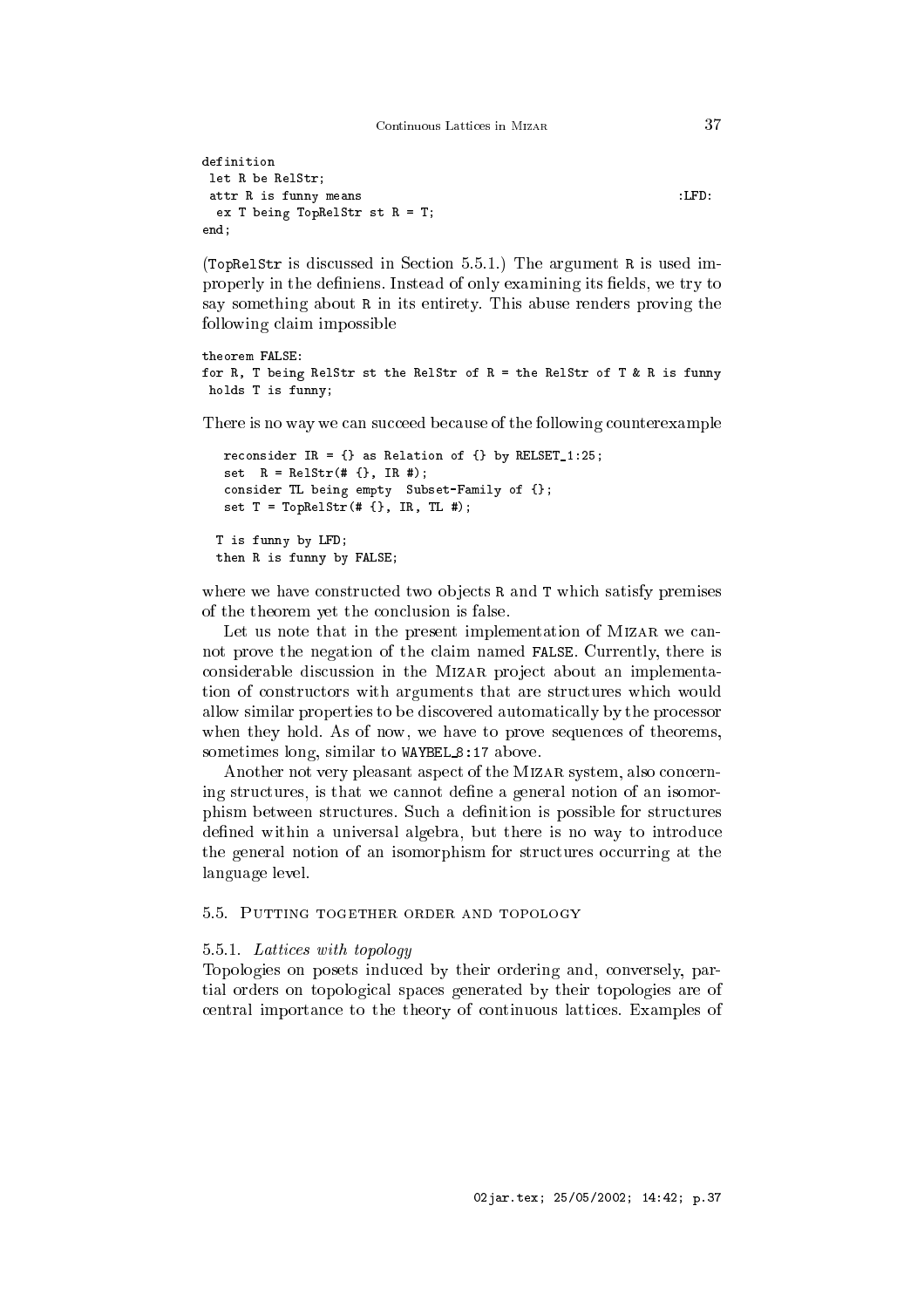such topologies are: the Scott topology, introduced in the CCL-book as the family of sets which are inaccessible by directed sups; the *lower* topology, generated by complements of principal filters as subbasic open sets; and the *Lawson topology*, the common refinement of both.

When investigating su
h topologies, we need to address the matter from two perspectives simultaneously: the algebraic (lattice) perspective and the topological spaces perspective. In the case of the *Lawson* topology, we have to deal with three topologies and a poset at the same time. The solution from the CCL-book introduces new notations like Scott open, Scott closed, Scott neighborhood, etc. Although, it is possible to do the same in Mizar, su
h types of notations whi
h are not consistently used in the CCL-book, would unnecessarily complicate the use of general topology notions already developed in mml and require many new attributes. The problem was solved by employing multi-prefixed structures.

The root structure for topological spaces given in PRE TOPC  $[41]$  is

```
definition
stru
t (1-sorted)
TopStru
t (# 
arrier -> set,
              topology -> Subset-Family of the 
arrier #);
end:
```
 $-$ 

and a relation is added to it in WAYBEL  $9 \left[ 34 \right]$  to obtain

```
struct (TopStruct, RelStr)
TopRelStr (# 
arrier -> set,
              InternalRel -> (Relation of the 
arrier),
             topology -> Subset-Family of the 
arrier #);
```
An auxiliary mode defined in YELLOW  $9$  [11] captures the fact that a topology was added to a relational stru
ture

```
definition
let R be RelStr;
mode TopAugmentation of R -> TopRelStr means :: YELLOW_9:def 4
 the RelStr of it = the RelStr of R;
- - - -
```
The structure TopRelStr is both the structure TopStruct and the structure Relstr, so to an object of type TopRelStr one can apply attributes defined for posets as well as attributes defined for topological spaces.

If X is a TopRelStr, then we also have the following equality

```
the RelStr of X = RelStr (# the carrier of X, the InternalRel of X #)
```
and a similar one holds for TopStruct. The structure TopRelStr provides the "building blocks" for introducing a mode of lattices with topology in WAYBEL  $9$  [34]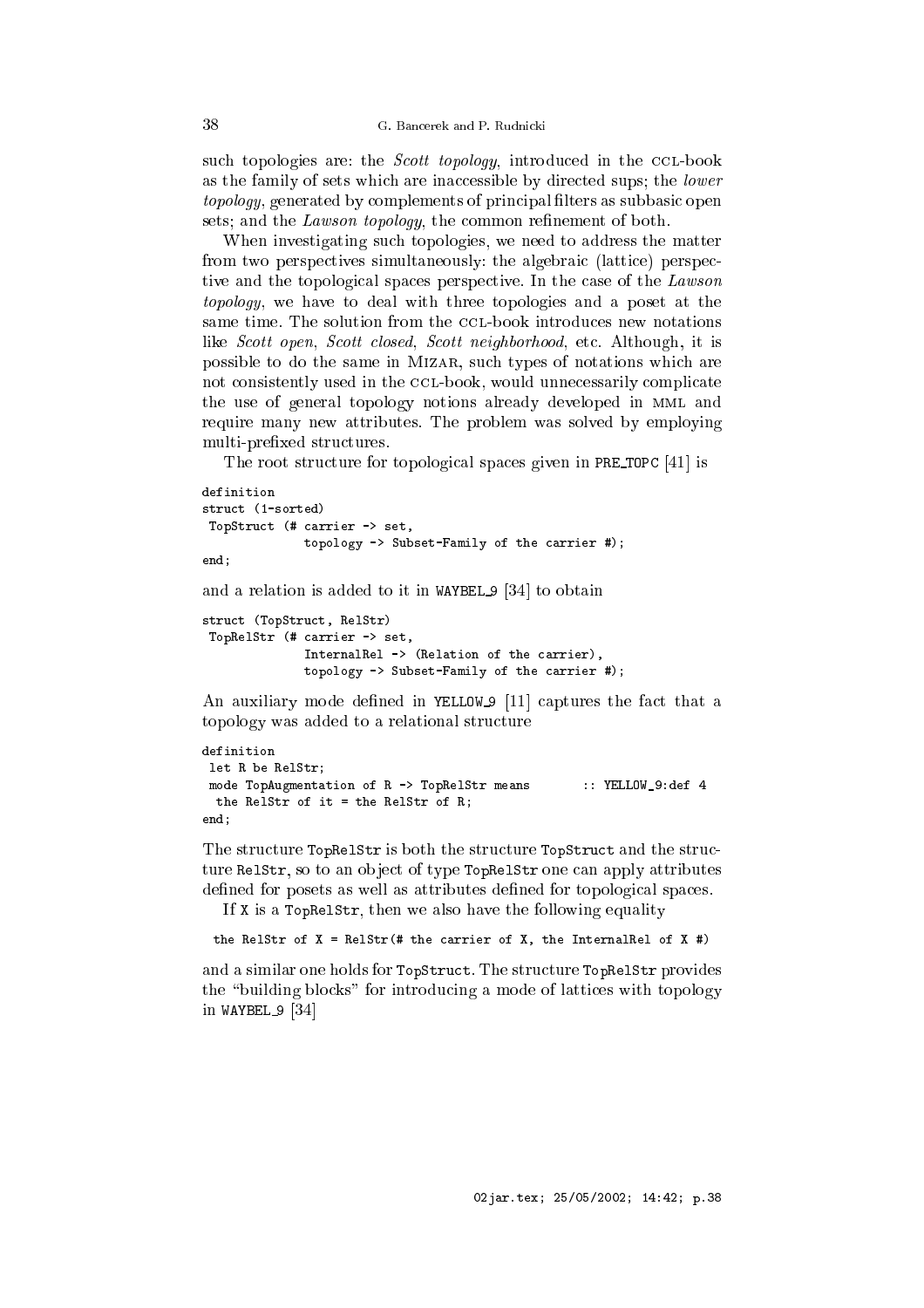Continuous Lattices in MIZAR

```
definition
mode TopLatti
e is with_suprema with_infima reflexive transitive
                    antisymmetri
 TopSpa
e-like TopRelStr;
```
end;

Note that TopLattice is a more general notion than a topological lattice sin
e the ontinuity of meet and join operators is not required.

The attribute open is defined for subsets of TopStr as

```
definition let T be TopStru
t, P be Subset of T;
 attr P is open means \cdot : PRE_TOPC:def 5
  P in the topology of T;
- - - -
```
and is applicable to a subset of any structural type widening to  $TopStr$ .

The Scott topology is a topological space having the following property

definition let T be reflexive non empty TopRelStr; attr T is S
ott means :: WAYBEL11:def 4 for S being Subset of T holds S is open iff S is inaccessible upper; end;

In order to say that a subset of the carrier of  $TopRelStris *Scott open*, we$ use the attribute open together with the attribute S
ott and similarly for *Lawson open* (see Section 5.8).

As an example of this approach, let us look at Proposition 1.6 from  $[25, p. 144].$ 

1.6. Proposition. Let L be a complete lattice.

- (i) An upper set U is Lawson open iff it is Scott open;
- $(ii)$  A lower set is Lawson-closed iff it is closed under sups of directed sets.

The corresponding MIZAR theorems appear in WAYBEL19 [12].

The MIZAR formalization of the  $if$  case of (i) was also formulated in a different way since every *Scott open* set is also upper by definition, and thus we have two theorems for (i) shown below, and only one theorem for (ii).

```
theorem :: WAYBEL19:37
for S being Scott complete TopLattice,
   T being Lawson 
orre
t TopAugmentation of S,
   A being Subset of S
 st A is open
  for C being Subset of T st C = A holds C is open;
theorem :: 1.6. PROPOSITION (i), p. 144 :: WAYBEL19:41
```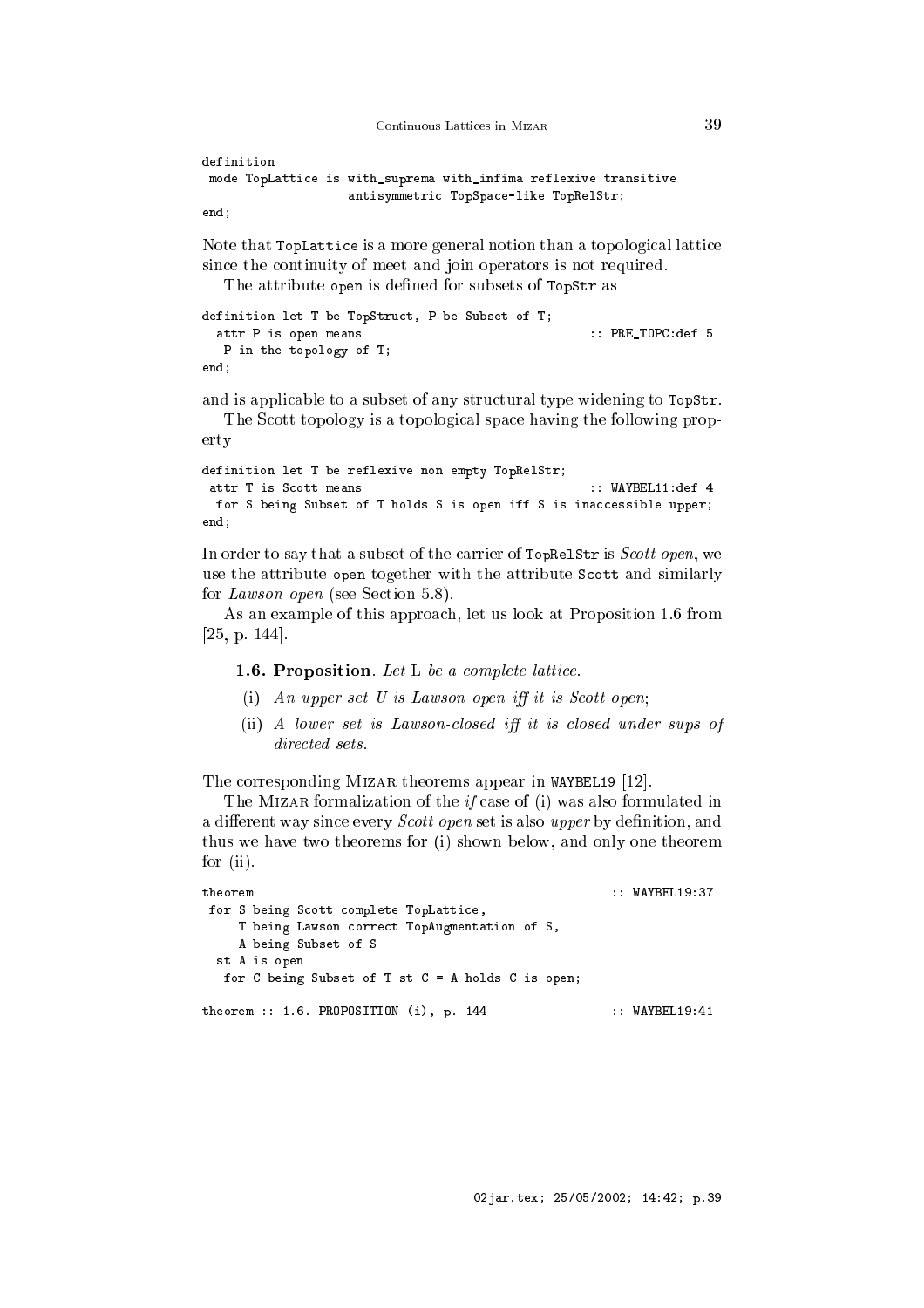G. Bancerek and P. Rudnicki

```
for S being Scott complete TopLattice,
    T being Lawson 
orre
t TopAugmentation of S,
    A being upper Subset of T
 st A is open
  for C being Subset of S st C = A holds C is open;
theorem :: 1.6. PROPOSITION (ii), p. 144 :: WAYBEL19:42
for T being Lawson (
omplete TopLatti
e), A being lower Subset of T
 holds A is closed iff A is closed_under_directed_sups;
```
### $5.5.2.$  Products

Products of lattices augmented with a topology are treated by separating the relational product from the topological product. The product of a family of sets and the produ
t of a family of relational stru
tures were discussed in Section 4.5. The product of a family of topological spaces is defined in WAYBEL18  $[27]$  as

```
definition let I be set,
              J be TopSpa
e-yielding non-Empty ManySortedSet of I;
func product J -> strict TopSpace means :: WAYBEL18:def 3
 the carrier of it = product Carrier J &
 produ
t_prebasis J is prebasis of it;
- - - -
```
and we will not venture into the details of the definiens.

Item 3.4 from  $[25, p. 122]$  uses both products, the algebraic and the topologi
al.

**3.4. Lemma.** (i) For every set M we have  $\Sigma(2^M) = (\Sigma 2)^M$ ; that is the Scott topology on  $2^M$  and the product topology agree....

```
theorem :: WAYBEL18:16
for I being non empty set,
   T being S
ott TopAugmentation of produ
t (I --> BoolePoset 1)
holds
the topology of T = the topology of product (I -\rightarrow Sierpinski_Space);
```
where BoolePoset 1 is a RelStr with carrier equal to 2 ordered by in
lusion.<sup>k</sup> Therefore I --> BoolePoset 1 is RelStr-yielding and the produ
t of the latter is the relational produ
t as mentioned on p. 19.

Sierpinski\_Space is a topological space equal to TopStruct(# 2, 3 #) defined as

```
func Sierpinski_Space -> strict TopStruct means :: WAYBEL18:def 9
 the carrier of it = \{0,1\} &
 the topology of it = \{\{\}\}, \{1\}, \{0,1\} \};
end;
```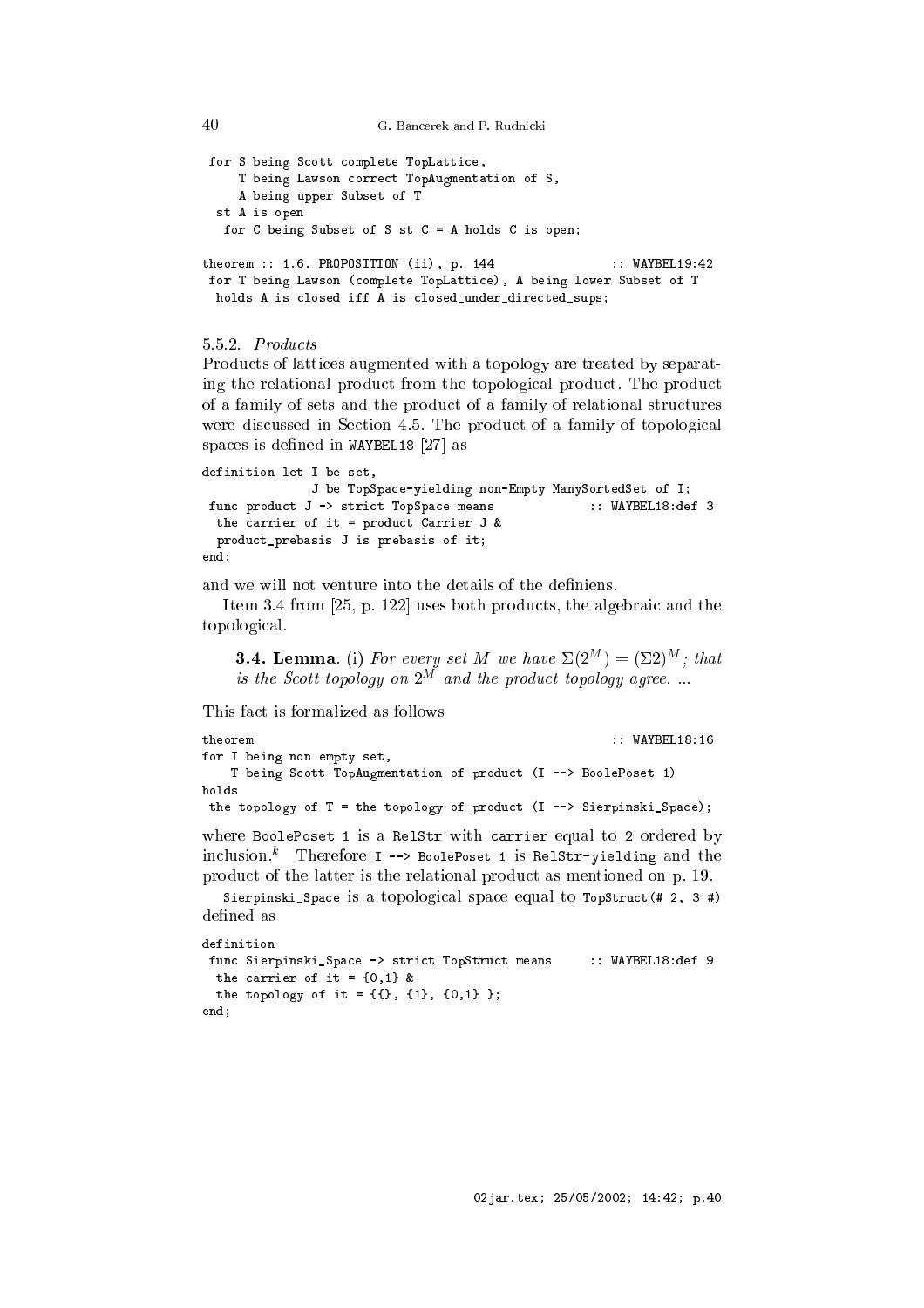Hence, an indexed set of such spaces I --> Sierpinski\_Space is TopSpace vielding and its product is the topological product mentioned above.

This overloading of product is very convenient but also potentially troublesome; namely, if M is a ManySortedSet and M has both the RelStrand TopSpa
e-yielding attributes, then there is a question of whether product M is the relational product or the topological product? Currently in Mizar the answer depends on the ontext whi
h is ontrolled by the text author. However, there is no way to directly say which product is meant and this situation is not satisfa
tory. The way around the problem is to define synonyms for both products that will distinguish them notationally, see WAYBEL26  $[15]$ .

```
definition
let I be set, J be RelStr-yielding ManySortedSet of I;
redefine func product J;
synonym I-POS_prod J;
end;
definition
let I be set, J be TopSpa
e-yielding non-Empty ManySortedSet of I;
redefine func product J;
synonym I-TOP_prod J;
end:- - - -
```
#### 5.6. Alexander's lemma

Alexander's lemma is a criterion for topological compactness in terms of covers and subbases. In  $[32, p. 139]$ , it is presented as

**6** THEOREM (ALEXANDER) If S is a subbase for the topology of a space X such that every cover of X by members of S has a finite subcover, then  $X$  is compact.

The way below relation, written as  $\ll$  in the CCL-book, may be seen as a generalization of a concept related to topological compactness. It is derived from the concept of  $U$  is relatively compact in  $V$ , for open sets U and V (U is compact if U is relatively compact in itself). This was explored in WAYBEL  $3$  [7] to show the correspondence between locally compact topological spaces and continuous lattices. The correspondence between way\_below and topological openness and subcovers is expressed by the following lemmas

```
theorem :: WAYBELL STATE STATE STATE STATE STATE STATE STATE STATE STATE STATE STATE STATE STATE STATE STATE S
for T being non empty TopSpa
e,
    x, y being Element of In
lPoset the topology of T
 st x is_way_below y
```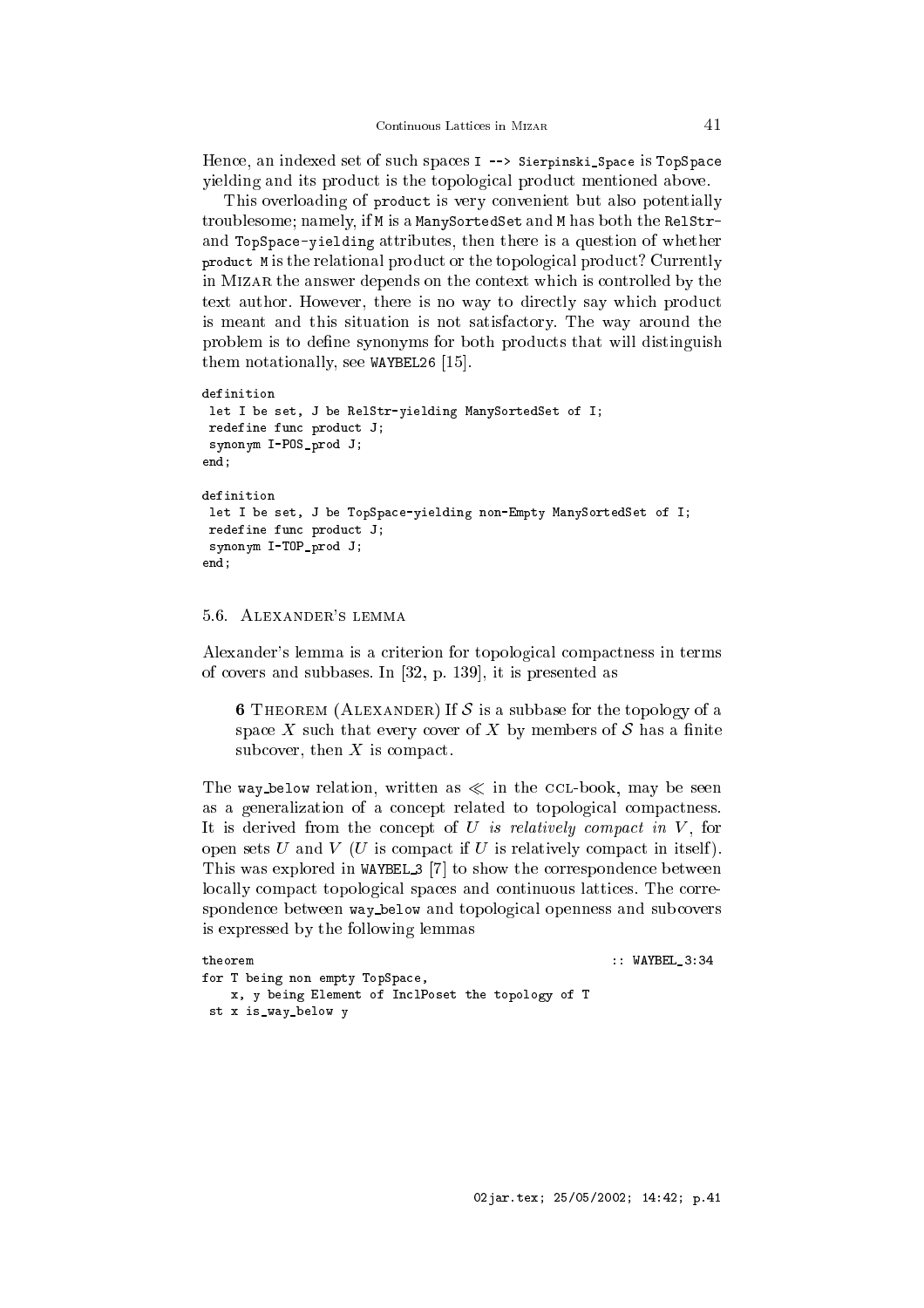```
G. Bancerek and P. Rudnicki
```
42

```
for F being Subset-Family of the 
arrier of T
  st F is open & y c= union F
   ex G being finite Subset of F st x c= union G;
theorem :: WAYBEL_3:35
for T being non empty TopSpa
e,
   x, y being Element of In
lPoset the topology of T
 st for F being Subset-Family of T st F is open & y c= union F
    ex G being finite Subset of F st x c= union G
 holds x is_way_below y;
With the following definition
definition :: CCL 1.1, p. 38
let L be non empty reflexive RelStr, x be Element of L;
attr x is 
ompa
t means :: WAYBEL_3:def 2
 x is_way_below x;
synonym x is isolated_from_below;
end;
we can state the main lemmas of interest
theorem :: WAYBEL_3:36
for T being non empty TopSpa
e,
   x being Element of In
lPoset the topology of T,
   X being Subset of T st x = Xholds x is compact iff X is compact;
                                                 :: WAYBEL_3:37
theorem
for T being non empty TopSpa
e,
   x being Element of In
lPoset the topology of T
st x = the 
arrier of T
 holds x is compact iff T is compact;
```
The compact attribute on the left-hand side is defined by WAYBEL 3:def 2 and on the right-hand side it means compact in the topological sense. Pursuing this orresponden
e, a generalization of Alexander's lemma is given in  $[25, Ch. I, p. 74]$ 

**3.21. Proposition**. Let  $\beta$  be a collection of open subsets forming a **subbase** for the topology of a space X, and let U and V be open sets with  $U \subseteq V$ . Then a necessary and sufficient condition for  $U \ll V$  is that every cover of V by members of B has a finite subcover of U.

This generalization was formalized in WAYBEL  $7 \left[ 9 \right]$ 

```
:: WAYBEL_7:35
theorem
for T being non empty TopSpa
e, B being prebasis of T
    x, y being Element of In
lPoset the topology of T
```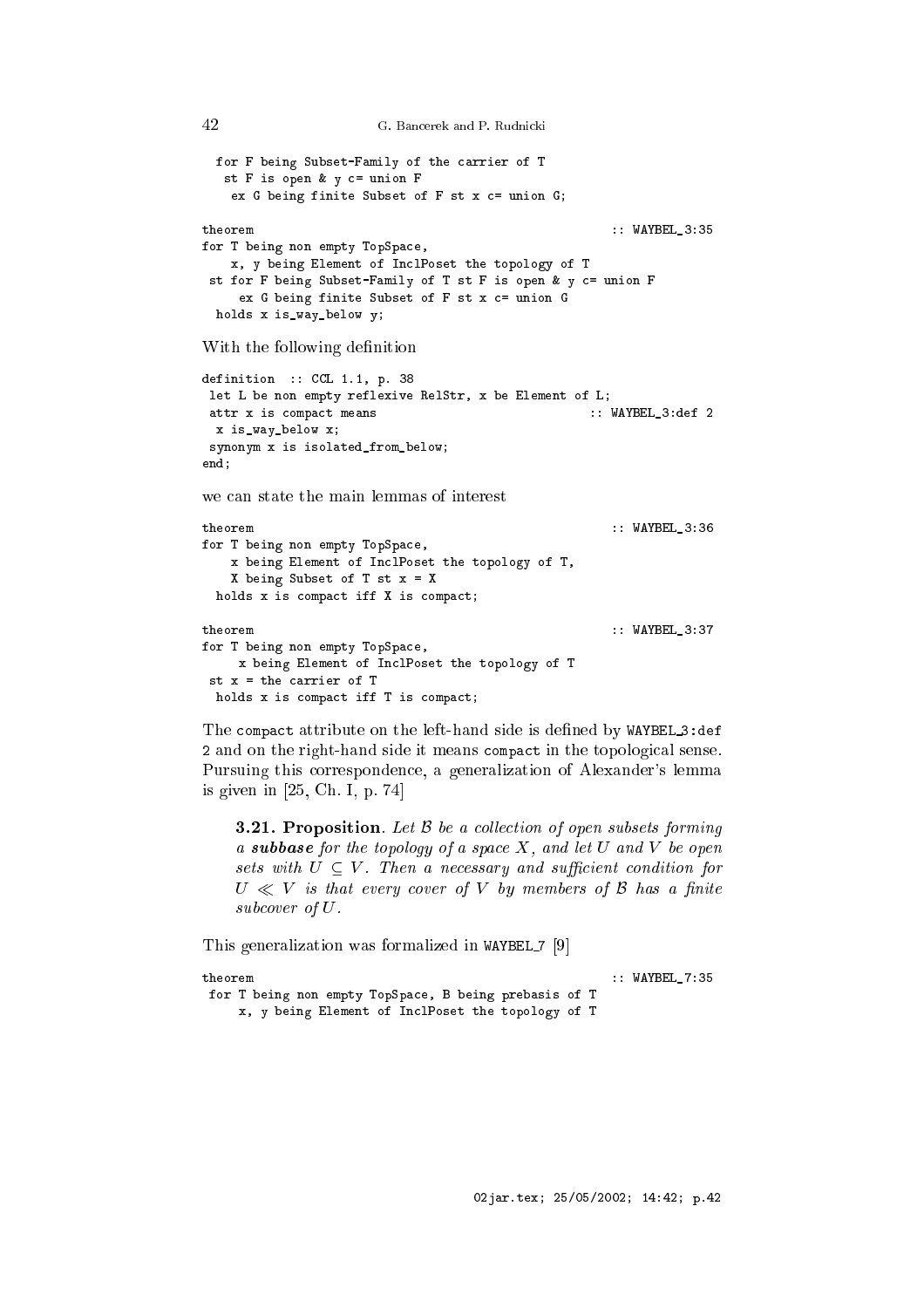Continuous Lattices in MIZAR

```
st x c= y holds x << y
            iff
                for F being Subset of B st y c= union F
                 ex G being finite Subset of F st x c= union G;
```
The mode prebasis of corresponds to the commonly used term of a subbase. Note, that the meaning of subcover is stated explicitly. Fortunately, we did not have to define the mode prebasis as it already existed in MML in CANTOR 1  $[47]$ 

```
definition
 let X be TopStruct;
 mode prebasis of X -> Subset-Family of X means :: CANTOR_1:def 5
   it c = the topology of X &
    ex F being Basis of X st F c = F in Meet Cl it;
and- - - -where Basis of X is
definition
 let X be TopStruct;
  mode Basis of X -> Subset-Family of X means :: CANTOR_1:def 2
    it c= the topology of X & the topology of X c= UniCl it;
```
Here, UniCl and FinMeetCl of a family of sets are losures under arbitrary unions and under finite intersections, respectively.

We thought we were less fortunate with the concept of subcover since there was no corresponding definition for it in MML. The author formalizing theorem WAYBEL 7:35 struggled with the idea of defining a new mode (type constructor) for subcover of. This mode would take two arguments: a set and a family of sets. However, it turned out that in this particular theorem  $[25, Ch. I, 3.21]$ , the term subcover is not used in a straightforward way: we have  $U \subseteq V$ ,  $\beta$  is a cover of V, and we want to say that there exists a subcover of  $U$  chosen from  $\mathcal{B}$ . Of course  $\mathcal{B}$  is also a cover of U as  $U \subset V$ . An attempt to express in Mizar all the needed type dependen
ies required new notions. It also required a revision of MML as the notion of a cover was defined in COMPTS <sup>1</sup> for types too narrow for our needs. Instead of doing all this, the meaning of sub
over was expressed dire
tly in the theorem. The meaning of subcover is expressed very succinctly as it uses only the predicate  $c$ = and the functor union. Note that this takes the same number of characters as typing subcover! Issues like this seem to be insignificant yet they consume quite some time when one tries to be formal

The MIZAR proof of Proposition 3.21 in [25, Ch. I] is about 8 times longer than the proof from the CCL-book (if we count words) but the reasoning is almost the same. In a MIZAR proof we must refer explicitly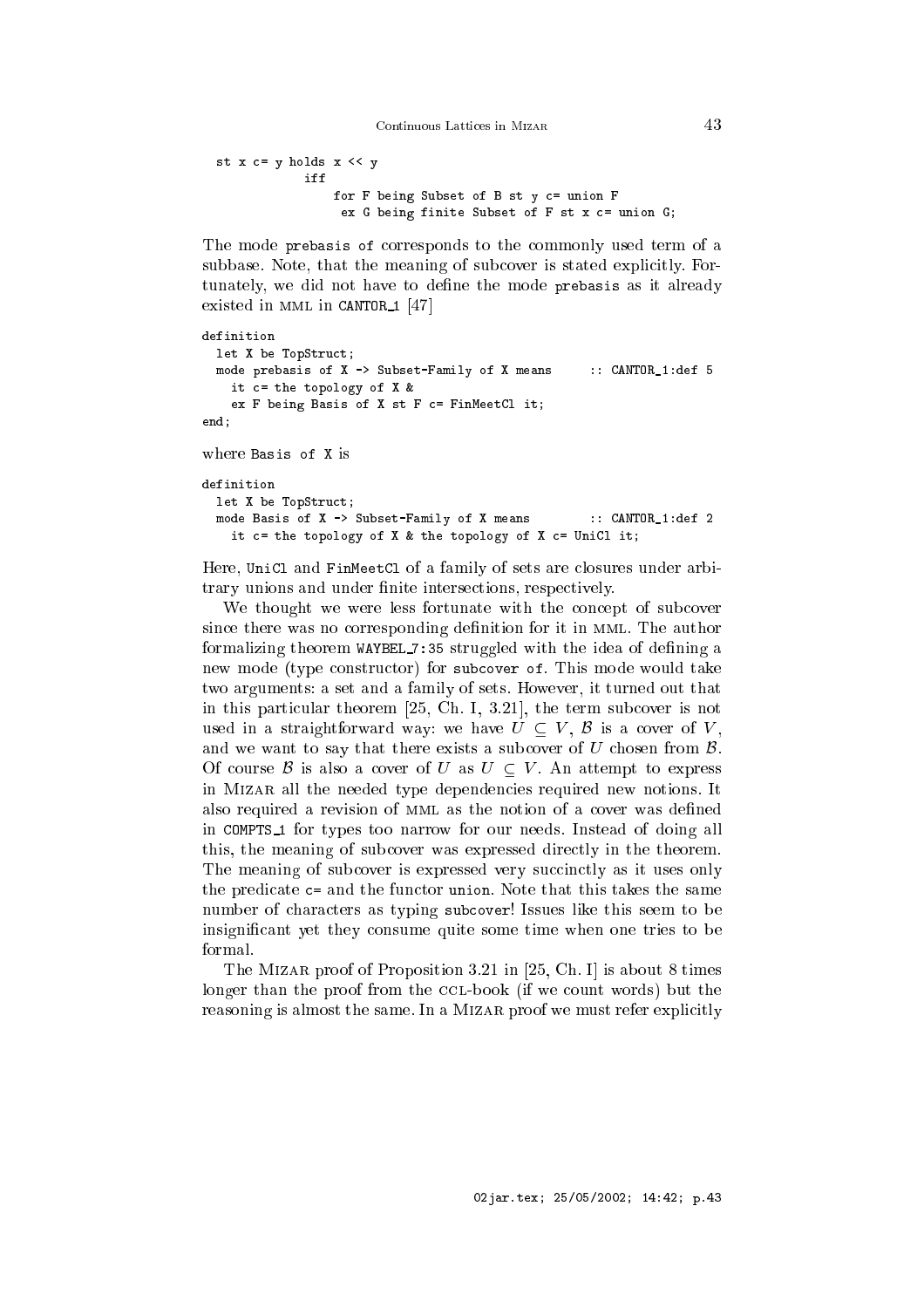to all premises and inferen
e steps are more detailed sin
e in most ases the Mizar he
ker is not as bright as most human readers.

In formal texts we have to provide an explicit analysis of all degenerate cases: empty, trivial, non proper, etc. This is one of the more significant differences between formal proofs and proofs in the CCL-book. Such analyses revealed some gaps qui the CCL-book.

The MIZAR proof of Alexander's lemma in WAYBEL 7 [9] uses the following fa
t

```
theorem :: WAYBEL_7:30
for L being non trivial Boolean LATTICE, F being proper Filter of L
 ex G being Filter of L st F c= G & G is ultra;
```
which forced us to analyze some aspects of non trivial lattices. In MML, the attribute trivial has several meanings, depending on the type of the object to which it is applied, but the one relevant here concerns structures derived from 1-sorted and is defined in [16]

```
definition let X be set;
  attr X is trivial means \qquad \qquad :: \quad \text{REALSET1:def} \quad 12X is empty or ex x being set st X = \{x\};end;
definition let S be 1-sorted;
  attr S is trivial means
                                                       :: REALSET1:def 13
   the 
arrier of S is trivial;
end:- - - -
```
A structure that is non trivial has at least 2 elements in its carrier. Structures that are trivial have many uses since a trivial (but non empty) Relstr is the simplest object serving as a model for any lattice equality. This is used in proving correctness of existential registrations  $\,$  . In 68 existential registrations of different kinds of lattices in the YELLOW and WAYBEL series, there are 21 that use trivial RelStr as an example of existen
e and only 5 whi
h employ non trivial ones (the remaining ones do not mention the adjective). There are also 18 conditional registrations stating that trivial implies some latti
e properties and only 1 uses the non trivial ase. It turns out that trivial things have quite non trivial uses!

# 5.7 THE SCOTT TOPOLOGY

One of the objectives of the theory of continuous lattices is a characterization of the orresponden
e between latti
e theoreti notions and topological notions. The starting point for the algebraic side is the notion of *lim-inf convergence* formalized in WAYBEL11 [53] as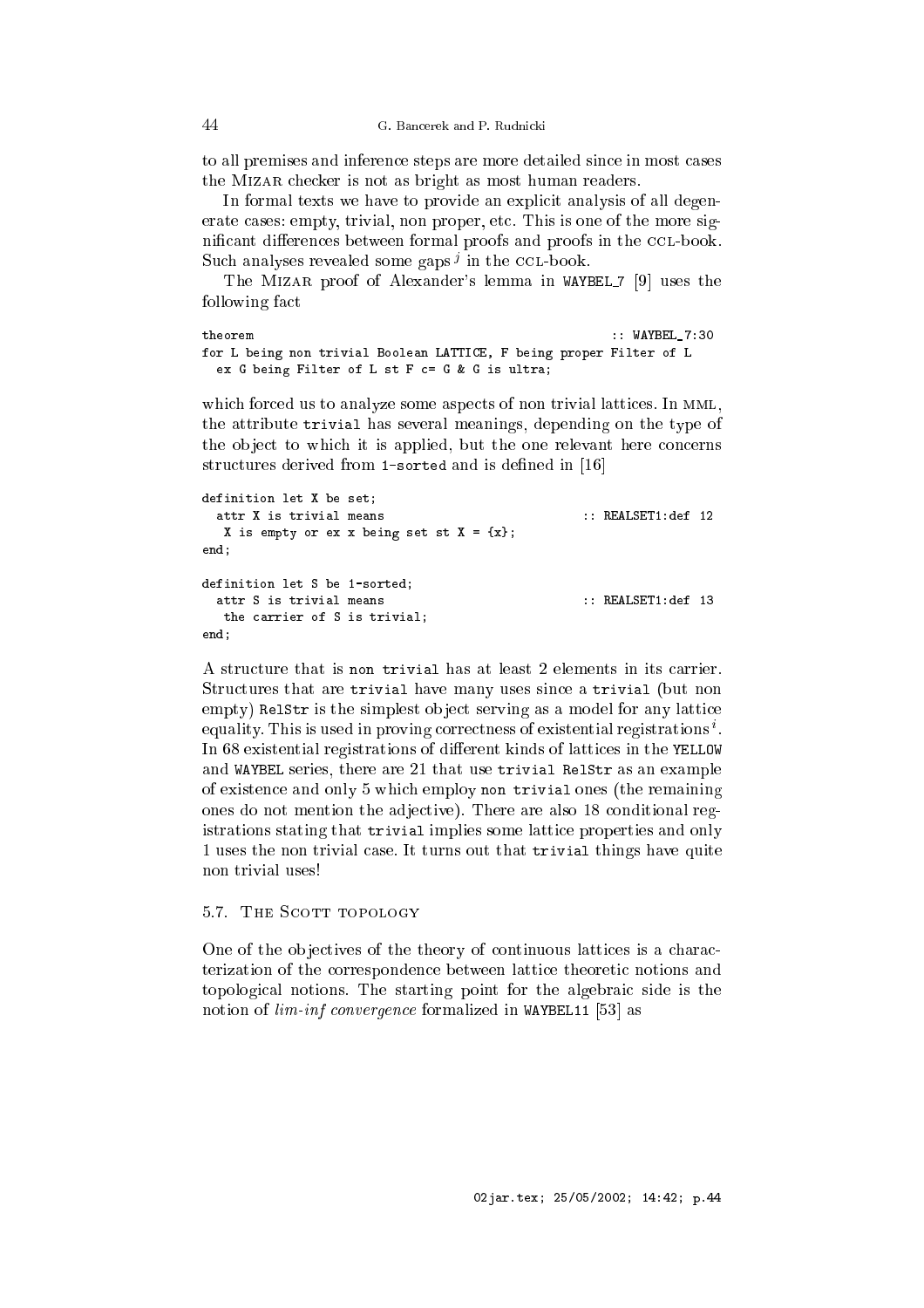definition let R be non empty RelStr, N be net of R; func lim\_inf N -> Element of R equals :: WAYBEL11:def 6 "\/" ( { "/\"( { N.i : i >= j }, R ) where j is Element of the carrier of N: not contradiction }, R );

 $end:$  $-$ 

where " $\wedge$ "( $x, R$ ) is the infimum and " $\vee$ "( $x, R$ ) is the supremum of  $x$  wrt R, respectively. Now, one is in a position to construct Scott's topology. First, we define the Scott convergence class

```
definition let R be reflexive non empty RelStr;
func Scott-Convergence R
                     -> Convergence-Class of R means :: WAYBEL11:def 8
for N being stri
t net of R st N in NetUniv R
for p being Element of the 
arrier of R
 holds [N, p] in it iff p \leq \liminf N;
end;
```
A TopRelStr is Scott according to definition WAYBEL11:def 4 quoted in Section 5.5.1 where open sets are characterized in lattice terms. One now proves the key theorem:

```
theorem
                                                        :: WAYBEL11:32
for T being complete Scott TopLattice
holds the TopStruct of T = ConvergenceSpace Scott-Convergence T;
```
(cf. Section 4.6). In addition, for every complete and continuous LATTICE, its Scott-Convergence is topological, i.e., it satisfies the conditions stated in Figure 1. In order to follow the CCL-book, we also defined a separate functor denoting the Scott topology

```
definition let L be non empty reflexive RelStr;
func sigma L -> Subset-Family of L equals :: WAYBEL11:def 12
the topology of ConvergenceSpace Scott-Convergence L;
end:
end;
```
The formalization of Scott's topology was finished in WAYBEL14 [21]. In the proof of

**1.15. Corollary**. For any complete lattice  $L$  the following conditions are equivalent

- $(1)$  L is algebraic.
- (2) The Scott topology has a basis of sets  $\uparrow k$  where  $k \in K(L)$
- (3)  $\sigma(L)$  is algebraic and has enough co-primes.

from [25, p. 108], a simplification was found. Typically, theorems of this form are proven as a sequence of implications, say  $(1) \Rightarrow (2)$ ,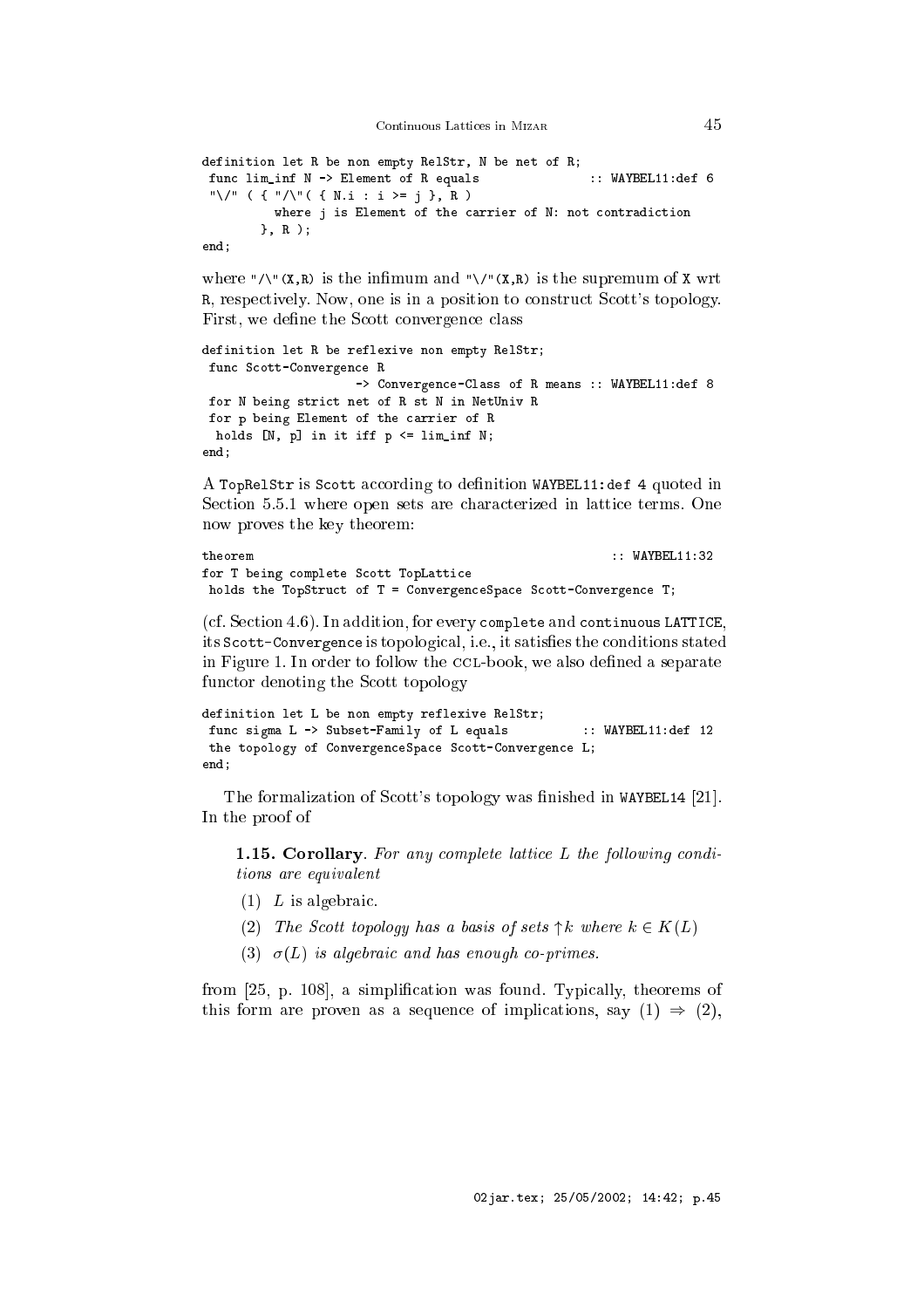$(2) \Rightarrow (3)$  and  $(3) \Rightarrow (1)$ , and this is indeed what is done in the CCLbook. While formalizing the last implication, we could not follow one of the given hints and thus we completed the proof by proving  $(3) \Rightarrow (2)$ and then  $(2) \Rightarrow (1)$ . The proof in the book turned out to be correct, but we ended up with a simpler proof. A small reward for all these formalization hores!

## 5.8. THE LAWSON TOPOLOGY

The Lawson topology is formalized in WAYBEL19  $[12]$  as a refinement of Scott's topology and the so called *lower topology*. The latter is defined as

```
definition :: 1.1. DEFINITION, p. 142 (part I)
let T be non empty TopRelStr;
 attr T is lower means
                                                        \cdots WAVREL19\cdots1
  { -uparrow x where x is Element of T: not 
ontradi
tion }
   is prebasis of T;
- - - -
```
The Lawson topology is then defined as

```
definition :: 1.5. DEFINITION, p. 144 (part I)
let T be reflexive (non empty TopRelStr);
attr T is Lawson means :: WAYBEL19:def 3
 (omega T) \setminus (sigma T) is prebasis of T;
end;
```
where omega  $T$  is the lower topology and sigma  $T$  is the Scott topology. The formalization of the material on Lawson's topology has not been ompleted; of 55 items, 17 are still not done and the material in these remaining items be
omes more and more advan
ed. Arti
le WAYBEL21 [13] can serve as a case in point of the volume of preparatory material needed to prove the more advan
ed items.

Article WAYBEL21 formalizes two items from the CCL-book, Theorem 1.8 from p. 145 and Theorem 1.11 from pp. 146–147. Both theorems state the equivalen
e of three statements, thus their proofs onsist of justifying sequen
es of impli
ations. The entire arti
le is 2,130 lines long and the a
tual proofs of theorems take only 400 lines. But 1600 lines were needed to develop some auxiliary, frequently very technical, facts su
h as: properties of semi-latti
es and morphisms of SubRelStrs. These properties probably also have potential for reuse, but really belong to the YELLOW series. The remaining 100 lines concern a generalization of Lemma 1.7 from  $[25, p. 145]$ 

1.7. LEMMA. Let  $L$  be a complete lattice and  $F$  a filtered subset. Then inf  $F = \lim F$  with respect to  $\lambda(L)$ , and this limit is unique.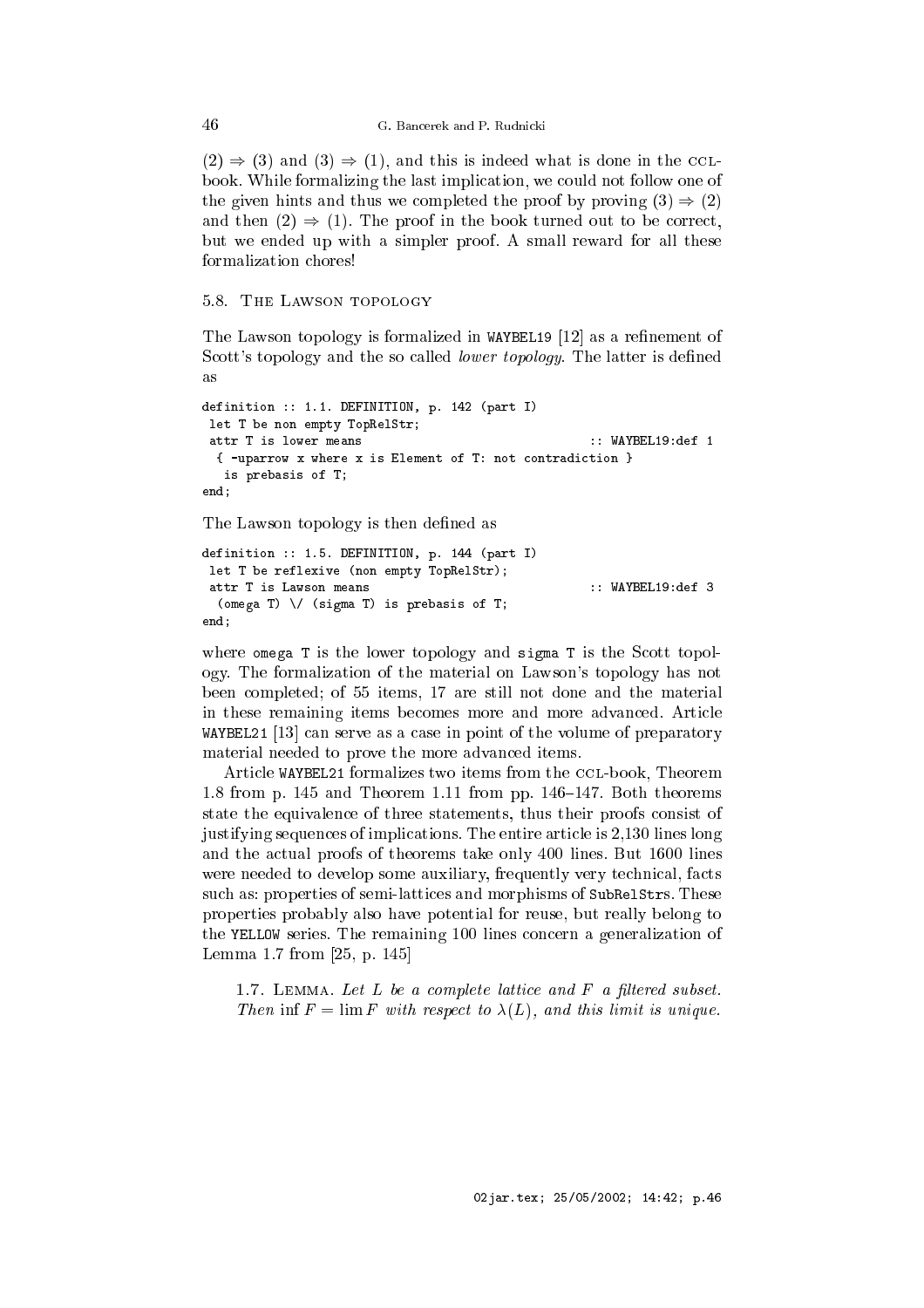$(\lambda(L))$  is the Lawson topology for L). A formalization of this lemma, by the same author, originally appeared in WAYBEL19  $[12]$  as

```
theorem :: WAYBEL19:43
for T being Lawson (complete TopLattice),
    F being non empty filtered Subset of T
 holds Lim (F opp+id) = {inf F};
```
and then its revised version was put into WAYBEL21  $[13]$ 

```
theorem :: WAYBEL21:44
                         :: 1.7. LEMMA, -- WAYBEL19:43 revised
for T being Lawson (
omplete TopLatti
e)
   N being eventually-filtered net of T
 holds Lim N = \{inf N\};
```
Without going into the details of both formulations of the lemma, we simply note that we frequently faced similar situations in which it was un
lear whether we should keep one version of the theorem, or the other, or both. If we kept only one then would it be in the original arti
le or the new one? Depending on the answer to this question, revisions of past work be
ame ne
essary and tools automating the pro
ess of su
h revisions are being considered. The frequency of such cases prompted more dis
ussion about a long pending redesignh of the organization of mml (see Se
tion 4.3).

### 5.9. Duality theory

Duality of latti
es is a meta-property, that is a property of the theory of latti
es. The simplest duality of latti
es roughly says that any theorem formulated in terms of *inf*,  $\sup$ ,  $\top$  and  $\bot$  remains true if we replace them by sup, inf,  $\perp$  and  $\top$ , respectively. This type of duality is covered in YELLOW 7 [8]. The CCL-book covers more complicated dualities, for example, the dualities of inf- and sup-preserving maps in the framework of Galois connections. In essence, these dualities can be expressed entirely within the lattice theoretic framework. While category theory helps us in formulating the gist of duality, it is of little use in obtaining dual theorems directly.

The first idea of how to formalize duality in the CCL project was to apture it without using ategory theory, but we knew this would result in greatly increasing the number of definitions and theorems. The definitions would be for functors expressing duality by transforming latti
es and maps between them. The respe
tive theorems would present the essen
e of duality without engaging ategory theory. This approa
h seemed quite appealing and reasonable sin
e we ould not spot a place in the CCL-book where category theory is used except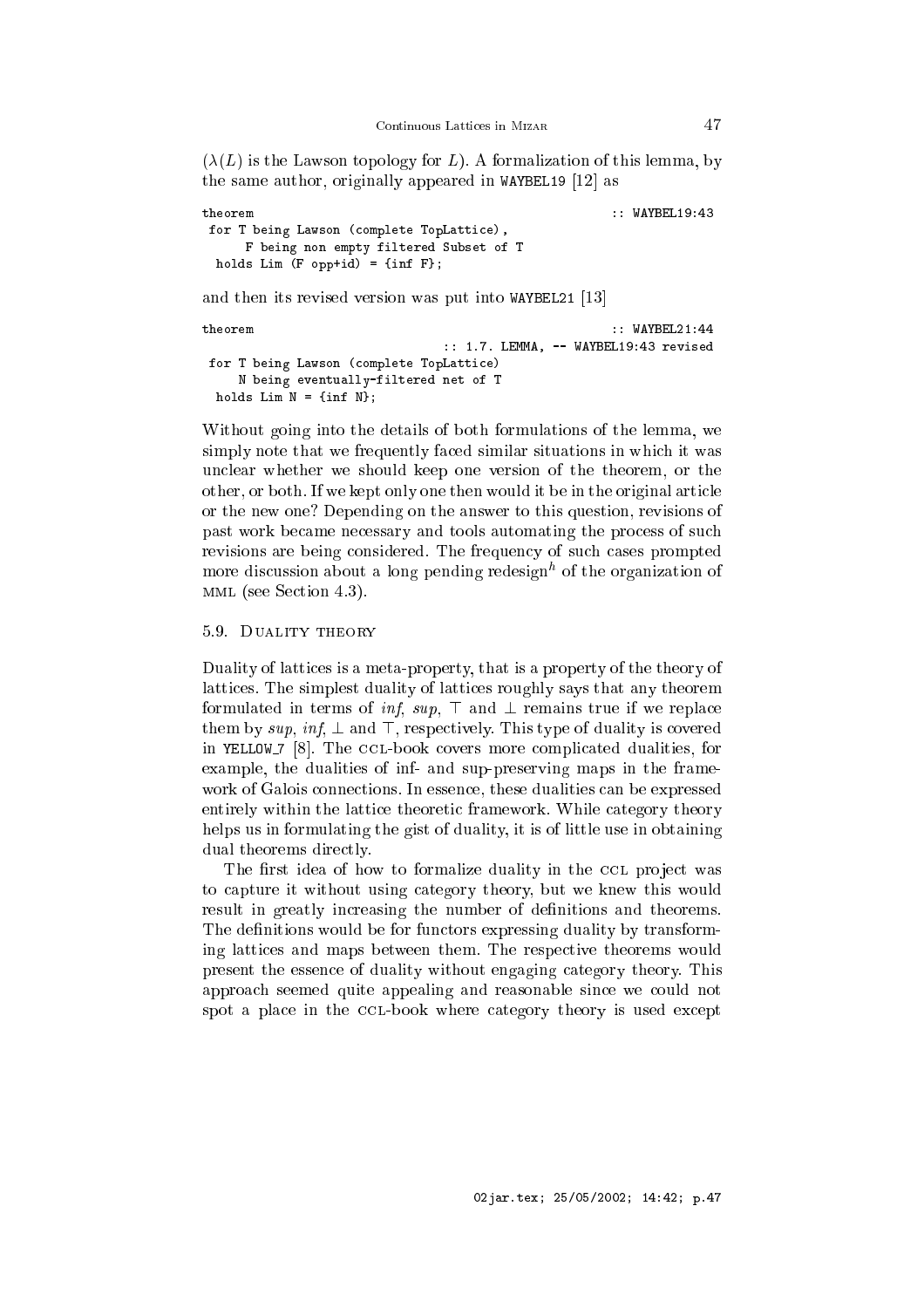for the succinct formulation of certain meta-properties of lattices. In practice, the lattice formulation of properties behind duality has more value. Another aspe
t of this approa
h's appeal was that mml did not ontain a formalization of ategory theory in a form onvenient for the CCL project.

However, formulating duality of lattices in the language of category theory seemed like an important test for the formal characterization of duality concepts. Besides, the CCL-book uses the language of category theory and we wanted to follow the book losely.

The work of formalizing duality theory has just started and at the moment the related articles contain formulations in both the lattice nomen
lature and the language of ategories. As an example, let us consider the following from the CCL-book, p. 179.

1.3. Theorem.  $(INF-SUP$  DUALITY). The categories INF and SUP are dual under the functors D and G given by the Galois connection of functions. Specifically, D and G preserve objects (the is, the "dual" of a complete lattice is itself under this duality). Moreover  $GD(g) = g$  and  $DG(d) = d$  for all g in **INF** and all d in SUP.

The two categories of interest are defined as

1.1. Definition The categories **INF** and **SUP** have the same class of objects, namely, the class of all complete lattices. The morphisms of  $\textit{INF}$  preserve arbitrary infs, the morphisms of  $\textit{SUP}$ preserve arbitrary sups.

Without using the terminology of category theory, the above theorem can be formalized as

```
:: WAYBEL34:10 :: 1.3. THEOREM, p. 179
theorem
for S, T being 
omplete LATTICE, g being infs-preserving map of S, T
holds UpperAdj LowerAdj g = g;
                               :: WAYBEL34:11 :: 1.3. THEOREM, p. 179
theorem
for S, T being 
omplete LATTICE, d being sups-preserving map of S, T
 holds LowerAdj UpperAdj d = d;
where the LowerAdj is defined as
definition
let S, T be LATTICE, g be map of S, T;
 assume S is 
omplete & T is 
omplete & g is infs-preserving;
```

```
func LowerAdj g -> map of T,S means :: WAYBEL34:def 1
 [g, it] is Galois;
end;
```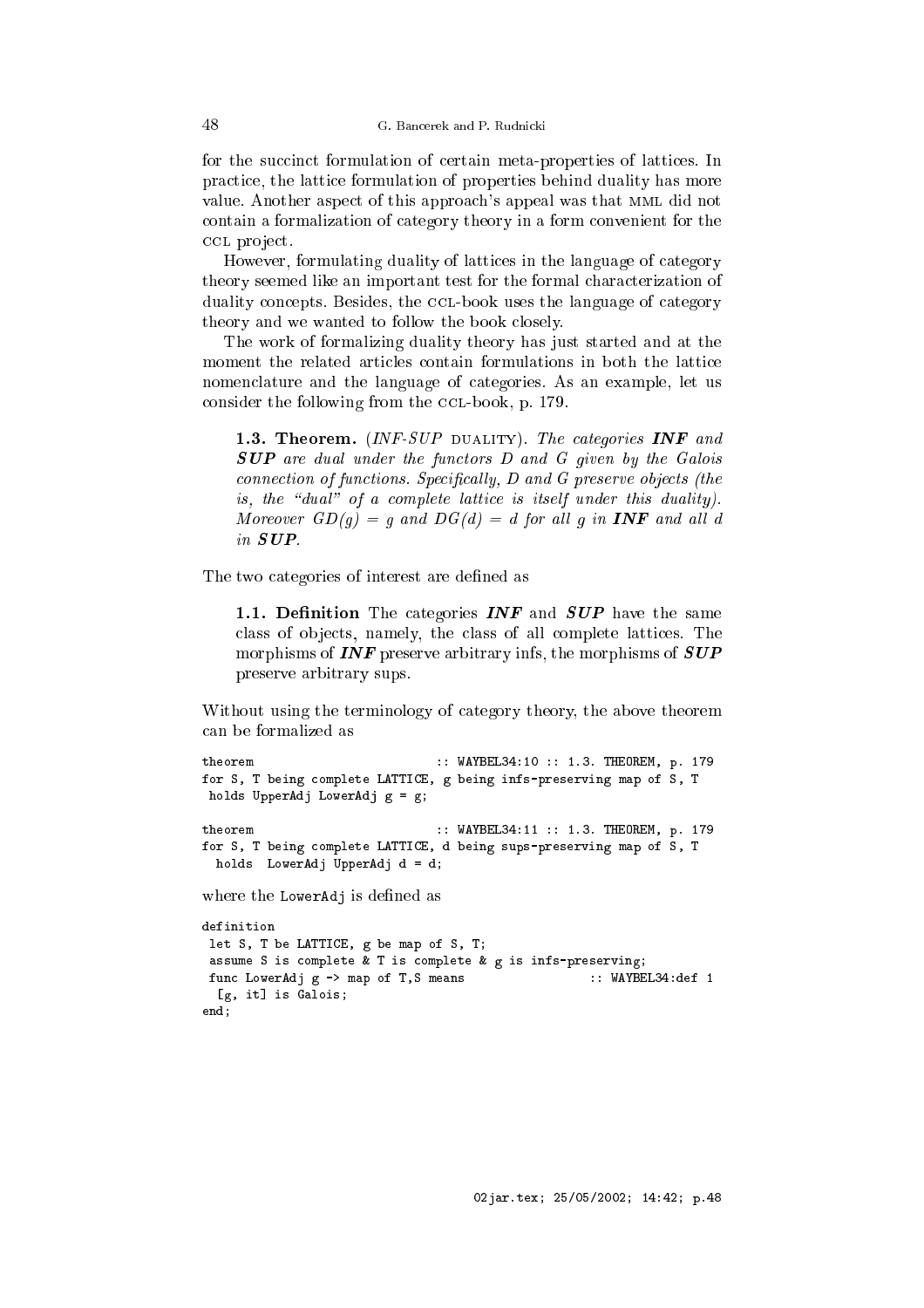The UpperAdj is defined analogously.

When using the terminology of categories for expressing the same facts, we run into the foremost problem, mentioned in Section 4.7. Namely, in MML we cannot have a category of all continuous lattices as we must deal only with sets. Therefore, one of the ategories of interest is defined as

```
definition :: 1.1 DEFINITION, p. 179
let W be non empty set; given w being Element of W such that
  w is non empty;
func W-INF_category -> lattice-wise strict category means
                                                     :: WAYBEL34:def 4
 (for x being LATTICE holds x is obje
t of it
                  iff x is strict complete & the carrier of x in W) &
for a,b being object of it, f being monotone map of latt a, latt b
 holds f in \langle a, b \rangle iff f is infs-preserving;
- - - -
```
and the definition of the other is analogous. The restriction to a set W serving as the source of carriers for our categories is not that important as the set an be as large as our set theory permits. Note that the assumption of W containing at least one non empty set is purely technical as it eliminates just one set, namely 1, see Endnote k.

With these categories defined, we can now formulate duality in the language of ategories.

```
:: WAYBEL34:19 :: 1.3 THEOREM, p. 179
tho</math>for W being with_non-empty_element set holds
  (W LowerAdj) * (W UpperAdj) = id (W - SUP\_category) &
  (W \text{ UpperAdj})*(W \text{LowerAdj}) = id (W - INF\_category);theorem
                                   :: WAYBEL34:20 :: 1.3 THEOREM, p. 179
for W being with_non-empty_element set holds
  W-INF_category, W-SUP_category are_anti-isomorphic;
```
where the types of W LowerAdj and W UpperAdj are

contravariant Functor of W-INF\_category, W-SUP\_category contravariant Functor of W-SUP\_category, W-INF\_category

respectively. Their definitions are technically complicated and we do not quote them here.

Fortunately, the basic concepts of category theory needed to formulate the above theorem were already available in FUNCTORO  $[51]$ 

```
definition let A,B be transitive with_units (non empty AltCatStr);
pred A,B are_anti-isomorphic means :: FUNCTORO:def 41
 ex F being Functor of A, B st F is bijective contravariant;
symmetry;
end;
```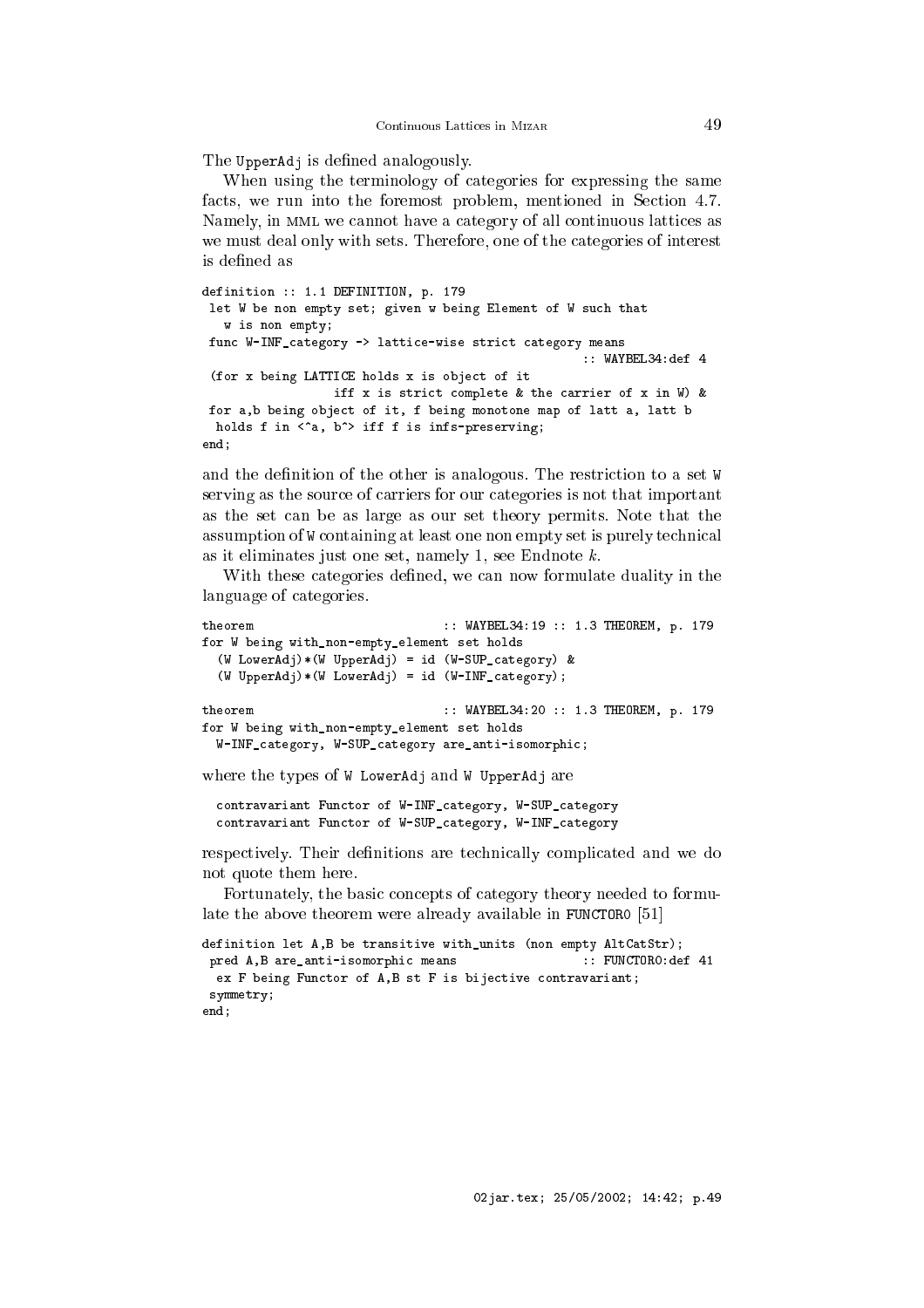We will not go into the details of the definiens: the terms used there orrespond to the ommon terminology of ategory theory. Here we would like to stress again the importance of systematically developing a data base of formalized mathematics like MML. The basics of category theory were included in MML long before they were needed for the CCL pro je
t.

# 6. The length of formal texts, osts

Probably the most interesting statisti
s would be the lengths of formal texts created in this project compared to the original CCL-book. These figures can be used to compute the so called the de Bruijn factor, but we run into some difficulties in deciding which measure to use.

Table II. The de Bruijn fa
tors

| Measure            | The CCL-book     | Formalized | The de Bruijn factor |
|--------------------|------------------|------------|----------------------|
| Characters (bytes) | 312,620          | 3,098,460  | 9.91                 |
| Compressed         | $\approx 90,000$ | 566,720    | 6.29                 |
| Lines              | 4,466            | 82.749     | 18.52                |
| Tokens (words)     | 66,990           | 808,020    | 12.06                |

The items formalized thus far occupy 111.65 pages in the CCL-book. This material is formalized not only in the WAYBEL series but also in some other MML articles that were revised for the purpose of the CCL project. We include these other articles in our comparisons so the numbers here differ slightly from the ones given in Section 7. We believe that these numbers tell something but the reader should be aware that a lot of material in the WAYBEL series should have been located in the YELLOW series or other MML articles. Some clean up is definitely due.

For this comparison, we assumed that the CCL-book has 40 lines per page, 70 hara
ters per line and 15 tokens per line. These assumptions are on the conservative side as we were too lazy to do the exact counting and we do not have the CCL-book available in electronic form. Table II presents the numbers. Note that the formalization occupies only 566,720 bytes when ompressed so the text is quite redundant; unfortunately, we cannot offer the corresponding number for the CCLbook. However, it is believed that material like the CCL-book becomes somewhere between 3 and 4 times shorter when ompressed. Thus, in this table we used a ompression rate of 3.5.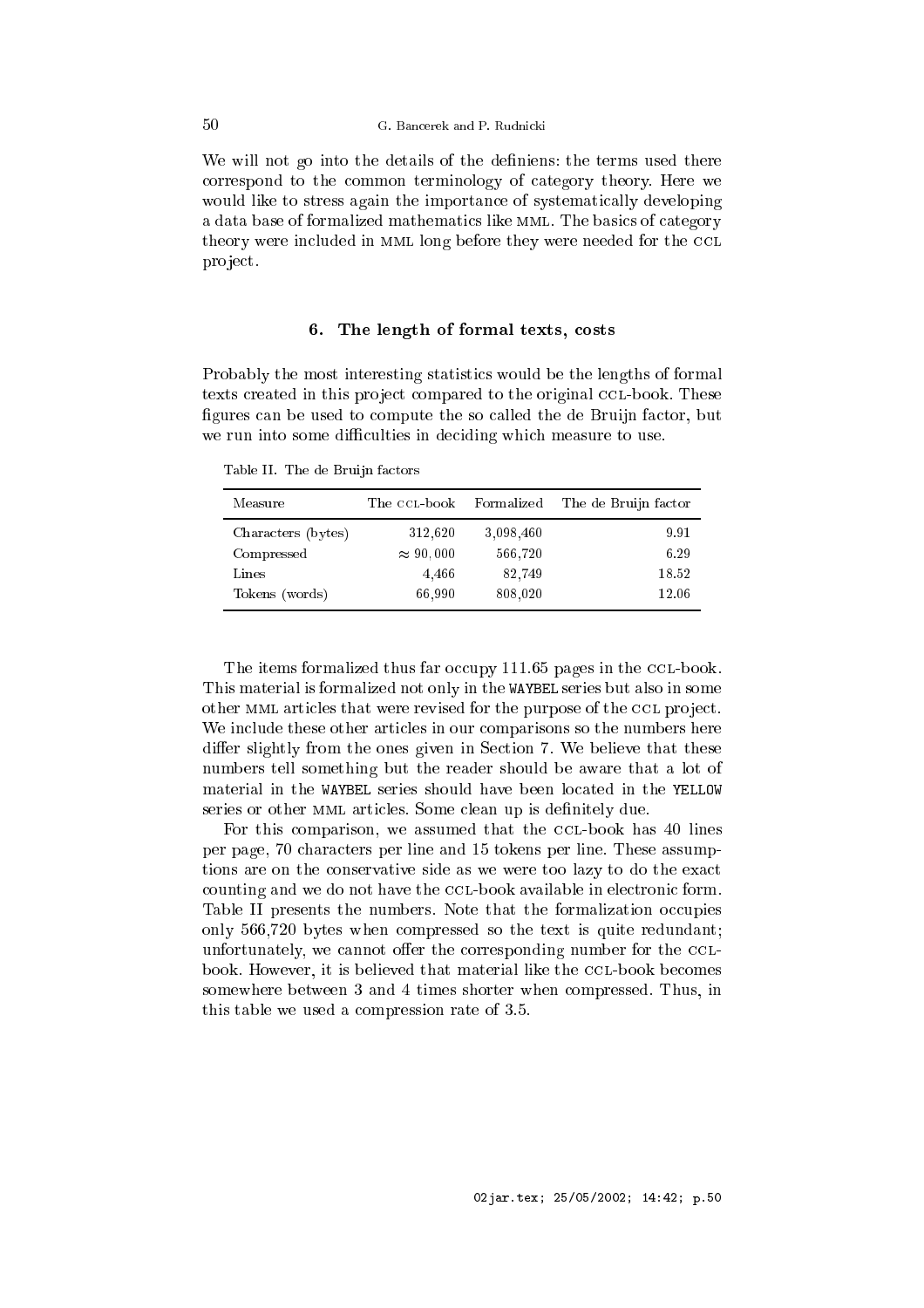F. Wiedijk [60] reported some comparisons of de Bruijn factors for different types of mathematical texts and he used WAYBEL14 [21], which formalizes pages  $105-108$  of the CCL-book, as one of the cases. He used only the byte ount and obtained the results shown in Table III.

Table III. The de Bruijn factor(s) for  $WAYBEL14$  from [60]

|              |                          | informal formal de Bruijn factor |  |
|--------------|--------------------------|----------------------------------|--|
| uncompressed | 11.7 K 78.4 K            | apparent 6.7                     |  |
| compressed   | $4.0\,\mathrm{K}$ 16.3 K | intrinsic 4.1                    |  |

We cannot offer any reliable or even substantiated claims about the cost of the CCL project measured in man-years. F. Wiedijk [59] came to the conclusion that writing a MIZAR article takes approximately 1 month of work, and 1.5 months if we take into account the maintenance of MML. Applying these numbers on 57 articles in the CCL project results in somewhere between 5 and 7.5 man-years. Since no records of this type have been kept for the project, it is hard to say how accurate these numbers are. We have the impression that they are an underestimate—many articles took substantially longer than a month to complete while several were written in about a week. Many hours of effort of a general nature, especially on the part of the project leader G. Bancerek, not associated with any particular article are hard to put in numbers. Also, for many participants of the project a substantial amount of time was needed to learn the material they were supposed to formalize, and again it is hard to do accounting of such time. Certainly, this time varied significantly among the authors and there was a generally shared impression that the material in the WAYBEL series needed mu
h more work per line than in the YELLOW series (but some of the YELLOW arti
les posed essential hallenges). This impression becomes more apparent with the later items of the CCL-book.

#### 7. Some other statistics

The CCL project started in 1996. The CCL-book contains 334 pages divided into 8 hapters overing a total of 715 items. Of these, 254 items are examples and exercises which we did not plan to cover. By the end of April 2002, the formalization overed 231 items whi
h is slightly more than 50% of the work originally planned. (A caveat is in place: items differ substantially in their weights and many of the remaining items seem to be more difficult to formalize as their proofs are diagram based.)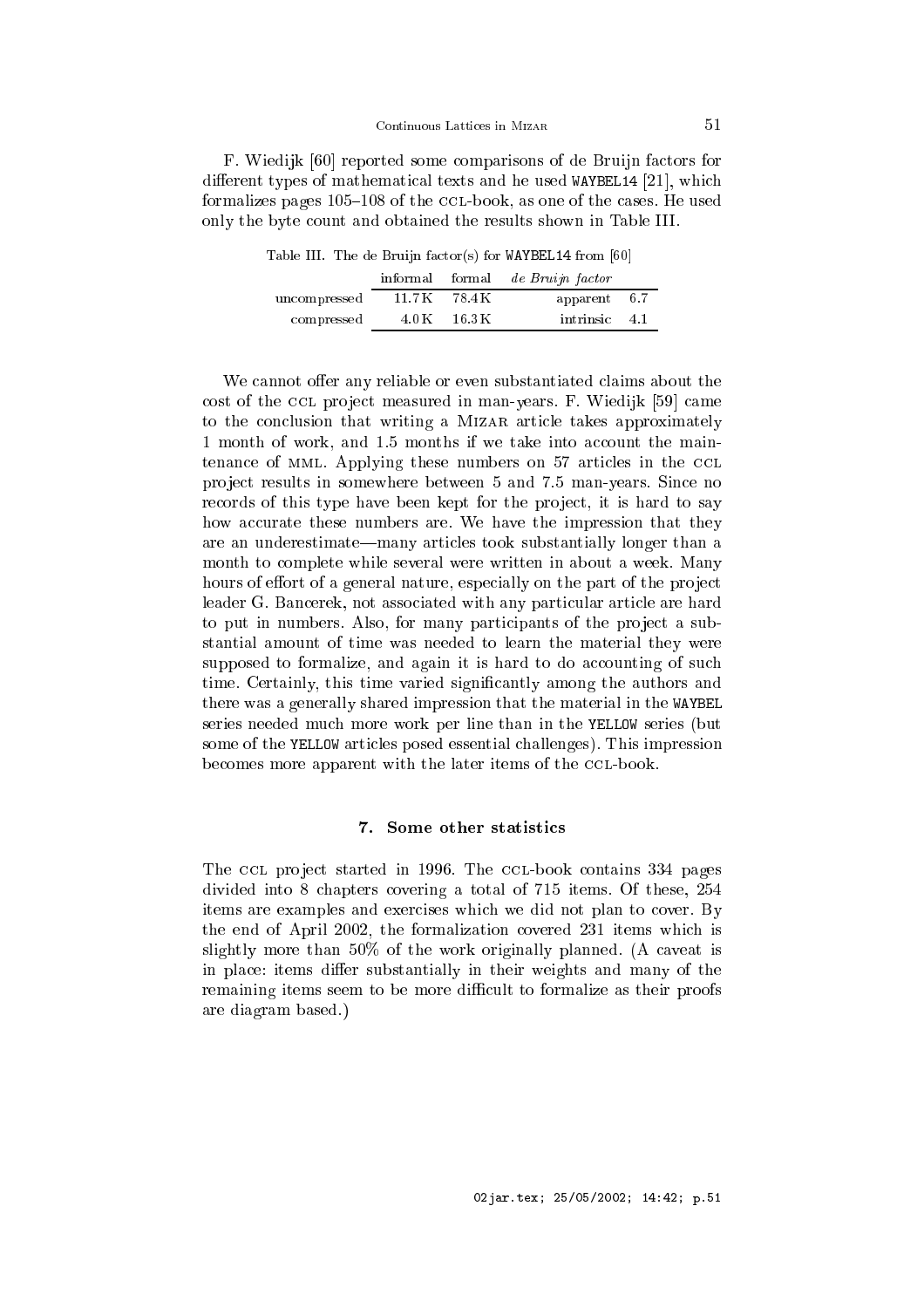| vear    |     |             |     | 1996 1997 1998 1999 2000 2001 |             |   | Total |
|---------|-----|-------------|-----|-------------------------------|-------------|---|-------|
| YELLOW  | - 8 | $1 \quad 5$ |     | $\overline{\phantom{a}3}$     | - 13        |   | 22    |
| WAYREL. | 10  | 6.          | - 8 | 4                             | $5^{\circ}$ |   | 35    |
| AH      | 18  |             | -13 | $\sim$ 7                      | 6           | h | 57    |

Table IV. CCL articles over the years  $\overline{\phantom{a}}$ 

|  |  | Table V. Some article statistics |
|--|--|----------------------------------|
|  |  |                                  |

|                | MML      | WAYBEL   | YELLOW   | W and Y  | Percentage |
|----------------|----------|----------|----------|----------|------------|
| Articles       | 717      | 35       | 22       | 57       | 7.95%      |
| Theorems       | 31,741   | 1,512    | 1,018    | 2,530    | 7.97%      |
| Average        | 44.3     | 43.2     | 46.3     | 44.4     |            |
| Min            | $\theta$ | 18       | 14       | 14       |            |
| Median         | 37       | 41       | 49       | 43       |            |
| Max            | 194      | 90       | 72       | 90       |            |
| Definitions    | 6,093    | 271      | 138      | 409      | 6.7%       |
| Average        | 8.5      | 7.7      | 6.3      | 7.2      |            |
| Min            | $\theta$ | $\theta$ | $\theta$ | $\Omega$ |            |
| Median         | 6        | 5        | 5        | 5        |            |
| Max            | 49       | 40       | 26       | 40       |            |
| Tokens $(000)$ | 16,219   | 787      | 471      | 1259     | 7.76%      |
| Average        | 22,589   | 22,498   | 21,431   | 22,086   |            |
| Min            | 50       | 10699    | 8,762    | 8,762    |            |
| Median         | 18,704   | 22,045   | 17,622   | 20,591   |            |
| Max            | 248,314  | 33,217   | 55,567   | 55,567   |            |
| Size (kB)      | 52,184   | 3,027    | 1,671    | 4,699    | 9%         |
| Average        | 72.8     | 86.5     | 75.9     | 82.4     |            |
| Min            | 0.9      | 41.1     | 29.9     | 29.9     |            |
| Median         | 62.2     | 86.5     | 66.9     | 77.4     |            |
| Max            | 640.0    | 121.4    | 166.3    | 166.3    |            |

Table IV summarizes the number of articles submitted to MML from this project. The YELLOW series constitutes 38.6% of the articles, much less than originally anticipated. However, this may change in the near future as we are approaching the part of the CCL-book which is poorly overed in mml.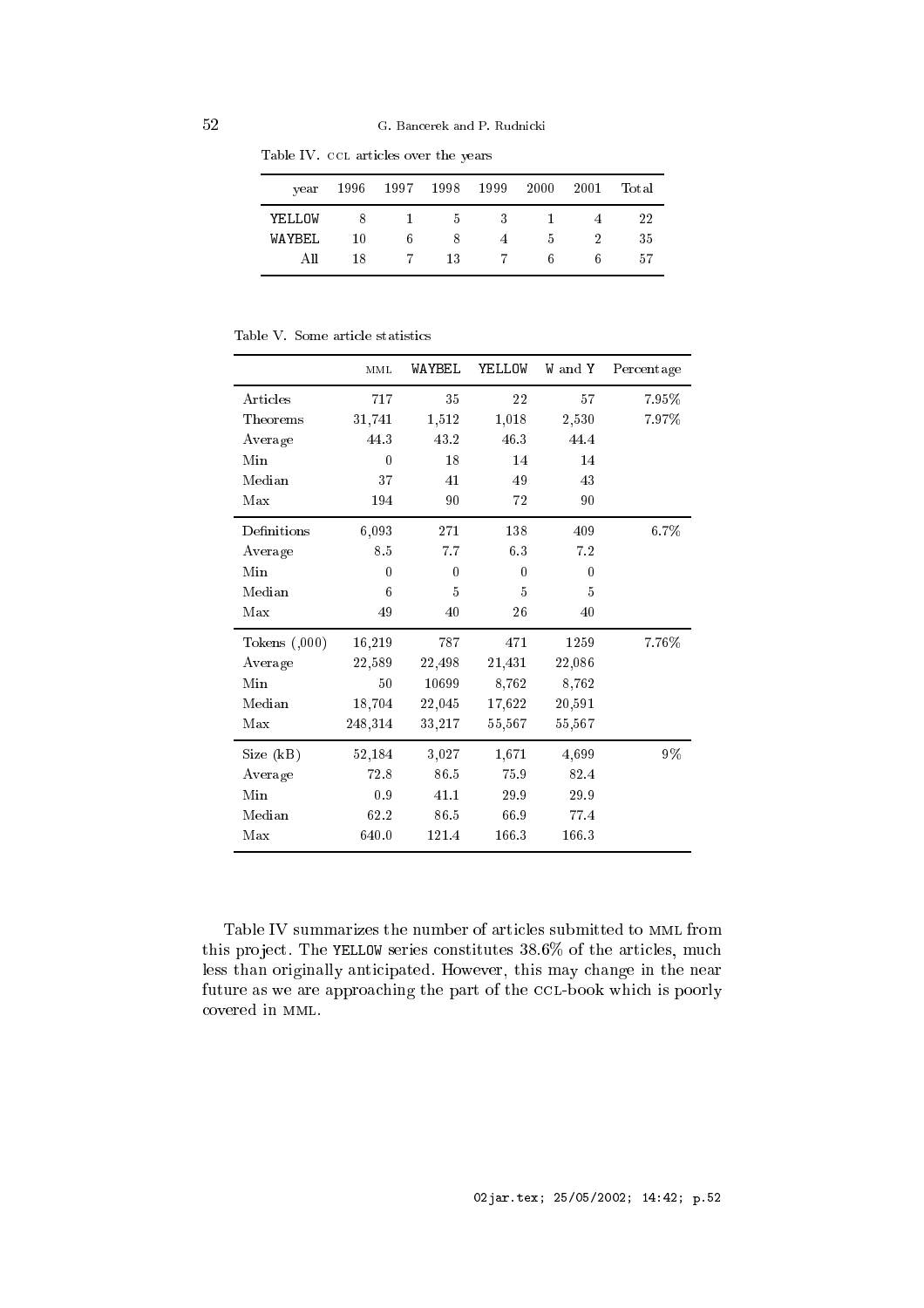| External references | Count   | Avg   | Min      | Med                    | Max   | $\%$ MML | % W&Y |
|---------------------|---------|-------|----------|------------------------|-------|----------|-------|
|                     |         |       |          | over relevant articles |       |          |       |
| MML                 | 371,795 | 518.5 | 0        | 392                    | 6.024 | 100.00   |       |
| MML to W&Y          | 13,168  | 18.4  | 0        | $\boldsymbol{0}$       | 1,017 | 3.54     |       |
| Out W&Y to W&Y      | 859     | 1.3   | $\theta$ | $\theta$               | 149   | 0.23     |       |
| Out W&Y to out W&Y  | 340.791 | 516.4 | $\theta$ | 380                    | 6.024 | 91.66    |       |
| W&Y to MML          | 30,145  | 528.9 | 143      | 476                    | 2,076 | 8.11     | 100   |
| W&Y to W&Y          | 12,309  | 215.9 | $\theta$ | 201                    | 1,017 | 3.31     | 40.83 |
| W& Y to out W& Y    | 17,836  | 312.9 | 39       | 266                    | 1,059 | 4.80     | 59.17 |

Table VI. External referen
es

Table V presents the size of the project in terms of theorems, definitions, and sheer bytes. The last olumn is the per
entage of this project's contribution to the entire MML. Average numbers of theorems, definitions, tokens, and kilobytes show that articles in the project are close to the MML average. Note the smaller average number of definitions whi
h may indi
ate that the theory is explored more intensively.

The interaction between the CCL project and the rest of the MML, may be measured by the number of references between the project arti
les and other mml arti
les as presented in Table VI. The per
entage of all external referen
es from the YELLOW and WAYBEL arti
les to the rest of MML is 59.17%. This indicates that MML contained a substantial quantity of definitions and facts needed for our project.

# 8. Con
lusions

Our general conclusions are that the MIZAR system seems satisfactory for formalizing advanced mathematics and that MML was a satisfactorily rich base for starting the formalization of the CCL-book. Let us now look at the answers to the questions that were posed for the CCL project as stated in Section 2.

- The expressive power of the MIZAR language is sufficient for formulating the definitions, theorems, and proofs contained in the CCL-book.
- The contents of MML were reused to a substantial degree with some revisions.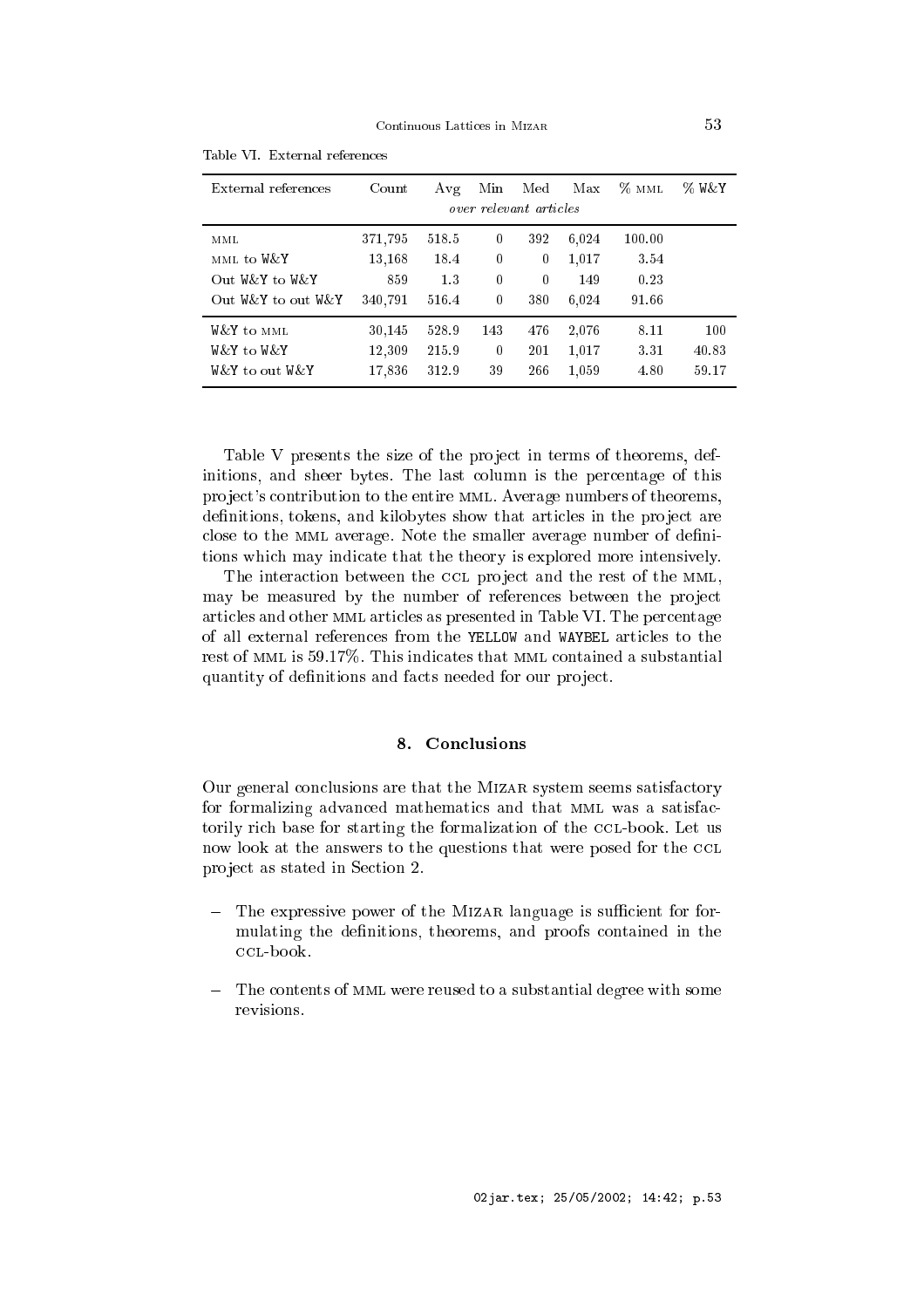#### 54 G. Ban
erek and P. Rudni
ki

- Different concepts introduced in independent articles could be used together quite smoothly.
- The MIZAR software handled the large amounts of material with no problems after adjusting some quantitative parameters.
- Unfortunately, almost no records were kept that would provide reliable data about the human effort required for this project.

Formalization in MIZAR is still not as convenient as doing mathematics traditionally, but the system is being continually improved. Even now, there are some obvious gains from formalizing mathematics in MIZAR: the results are mechanically checked, the stored knowledge can be browsed electronically, and most importantly all the concepts—no matter how small or simple—must be explicitly stated. These factors provided substantial help for Mizar authors, espe
ially to the new participants in the project. The machine stored information may be mehani
ally explored, hanged, generalized, and edited. Reorganization of ma
hine readable mathemati
al texts is mu
h easier than reorganization of su
h texts written informally and su
h reorganizations were performed frequently in our project.

The work done in this project resulted in numerous improvements of the Mizar system and revealed a number of issues whi
h are now being investigated further:

- $\frac{1}{2}$ The current organization of the data base as a loose collection of arti
les is not very onvenient and it is headed for serious problems when the data base becomes larger, say by an order of magnitude. It seems that the library should be based on units having monographical nature as the current organization to MML leads to the fragmentation of related information.
- We need tools for searching MML, which are better than just textual searches used now. In particular, we need tools for static syntax based sear
hing whi
h an distinguish homonyms, identify synonyms, and take into account hidden arguments of constructors, while eliminating the dependence on identifiers.
- The MIZAR verifier, the heart of this proof assistant, should be furnished with some apabilities for automati algebrai manipulation by employing te
hniques from omputer algebra.
- Since frequent revisions of MML seem inevitable, there is a need for an automated mechanism which will support this process.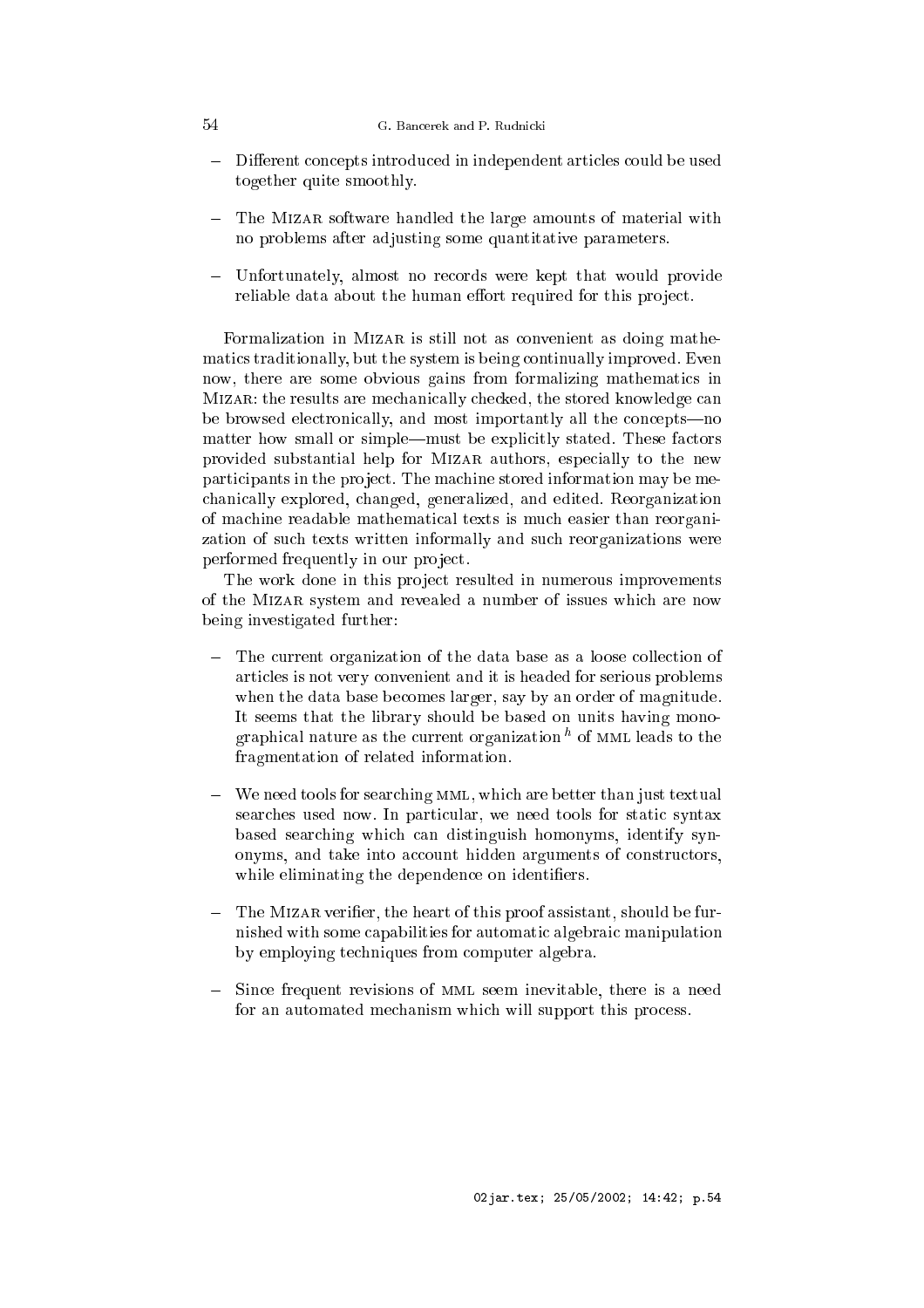- By focusing improvements to the MIZAR language and its implementation toward:
	- the development of a ri
	her syntax for the formulation of  $\bullet$ theorems, definitions and proofs,
	- strengthening of the inference checker to shorten proofs,
	- increased flexibility in the type system,
	- the addition of attributes with explicit arguments,
	- a more convenient semantics of structure types

we can derive great benefits for the development of MML-like repositories.

We would like to end with the following question: who will financially support the development of a sizable data base of formal mathematics? At the moment, finishing the CCL-project depends on the answer.

#### **Acknowledgements**

We would like to express our gratitude to Professors Y. Nakamura and Y. Shidama for creating a very pleasant environment for us in Nagano while we were working on this report. We would like to thank Pauline N. Kawamoto for polishing the English of this text as our original writing seemed to be too Polish even to us.

### **Notes**

 $\degree$  -Mizar might be considered as an Esperanto for mathematics and there are some similarities between the two languages. Esperanto was developed in Białystok by Ludwik Zamenhoff and the development of MIZAR is also based in Białystok. Esperanto is an artificial international language with words taken from several national languages and uses a quite regular grammar. Mizar may be onsidered as an attempt to standardize the language of mathemati
s. There are many translations of books into Esperanto and it is possible to learn the language by reading these translations. There is a large olle
tion of Mizar texts and we know several people who learned Mizar by reading them.

<sup>o</sup> Other areas in which <sub>MML</sub> has been developed in a focused way are: Jordan's curve theorem, formal treatment of computations and circuits, real and complex analysis, and algebra for symbolic computations.

 $\,$  - Each Mizar article has, besides a regular title, an identifier which is used when referring to it. Because of the DOS prehistory of the project, the names of MIZAR arti
les are limited to 8 hara
ters and use the .MIZ extension.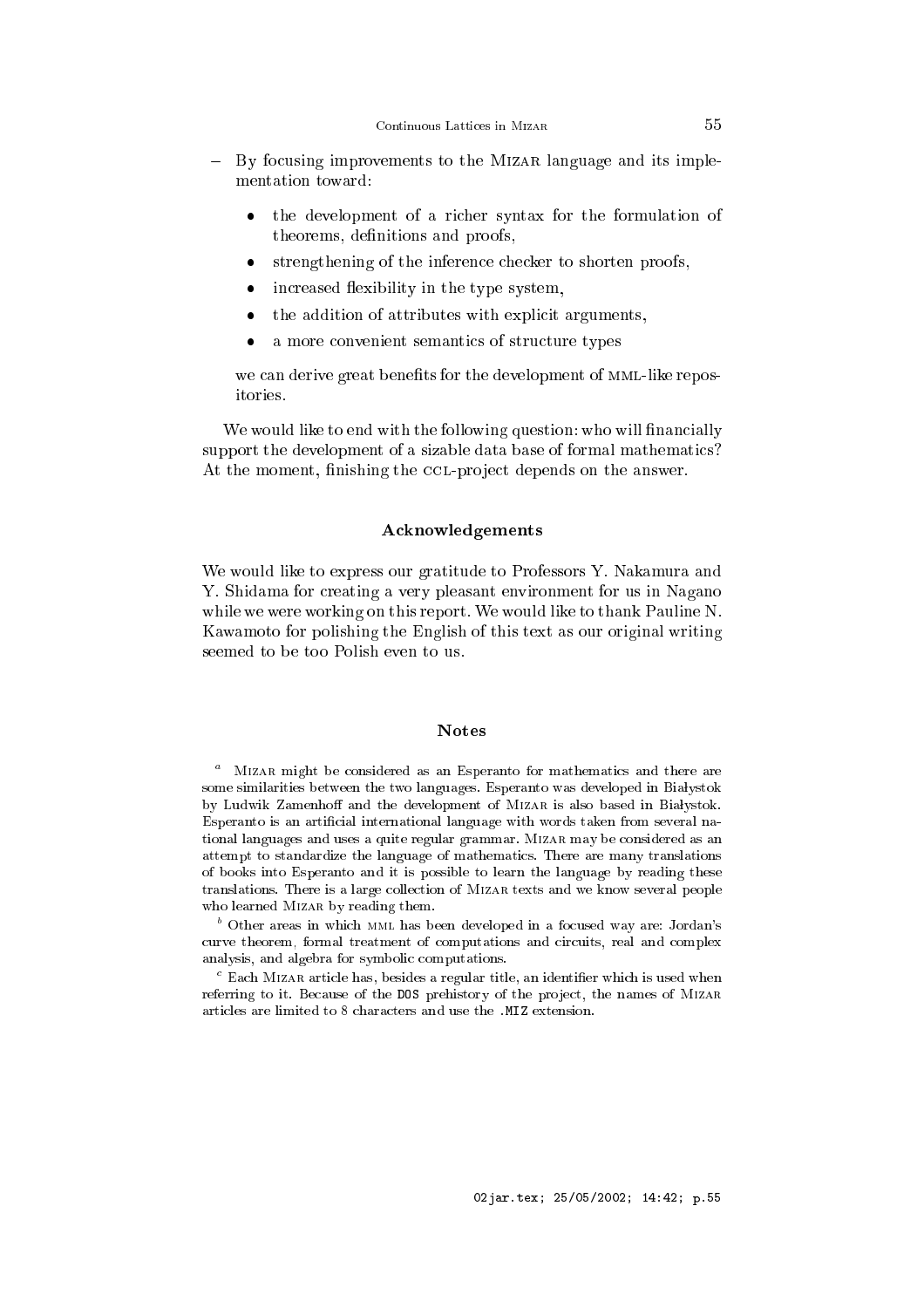$\degree$  Over the years, the work on formalizing the CCL-book has been supported partially by grants from: ONR N00014-95-1-1336 and N00014-97-1-0777 (USA), KBN 8 T11C 018 12 (Poland), NSERC OGP 9207 (Canada), NATO CRG 951368, JSPS P00025 (Japan) and Shinshu Endowment Fund for Information Science (Nagano, Japan).

e Clusters are used to express the following relationships:

Conditional registrations are used to say that objects having a property expressed by some attributes also have another property expressed by other attributes. For example,

cluster non trivial -> non empty set;

says that every non trivial set is non empty. We have to prove that it is indeed the ase.

Term adjective registrations say that a term constructed with a specific functor  $9$ has a ertain property expressed by attributes. For example, if A is a poset then we may have

luster the InternalRel of A -> Order-like;

which we have to prove. These registrations are frequently called functorial registrations although they are appli
able to terms.

Existential registrations are used to define new type expressions that involve attributes. For example,

cluster non empty reflexive transitive antisymmetric strict RelStr; and it requires a proof of existen
e of su
h an ob je
t as Mizar types are non empty.

The relationships expressed by lusters are automati
ally pro
essed by the Mizar pro
essor.

In a strict is built-in. It means that a structure branded  $\tt{strict}$  has only the fields of the named structure and in particular is not derived from this structure by adding other fields. Thus, a strict RelStr has only two fields: arrier and InternalRel.

per transformation terms. We borrowed the name "functor" from [42, p. 148.

... some signs in the formalized language should orrespond to the mappings and functions being examined. These signs are called *functors*, or more precisely $m$ -argument functors provided they correspond to  $m$ -argument mappings from objects to objects  $(m = 1, 2, ...)$ .

The definition of a functor includes a proof of correctness in which one must demonstrate the existence and uniqueness of the functor being defined. Mizar functors must not be onfused with fun
tors as used in ategory theory.

 $\degree$  -Kecently, the Mizar team has started a project to reorganize MML and put it into EMM - Encyclopedia of Mathematics in MizAR. EMM will still consist of articles, albeit monographical in nature, and MML articles will be treated as "raw" material. At the time of this writing, only materials related to Boolean properties of sets in the spirit of the eliminated article BOOLE [57] are included in EMM as articles XBOOLE\_O and XBOOLE<sub>1</sub>. Originally, the contents of these articles were spread over 17 MML arti
les.

 $\,$  - Redefinitions allow for changes in the usage of previously defined constructors. Typical redefinitions cover: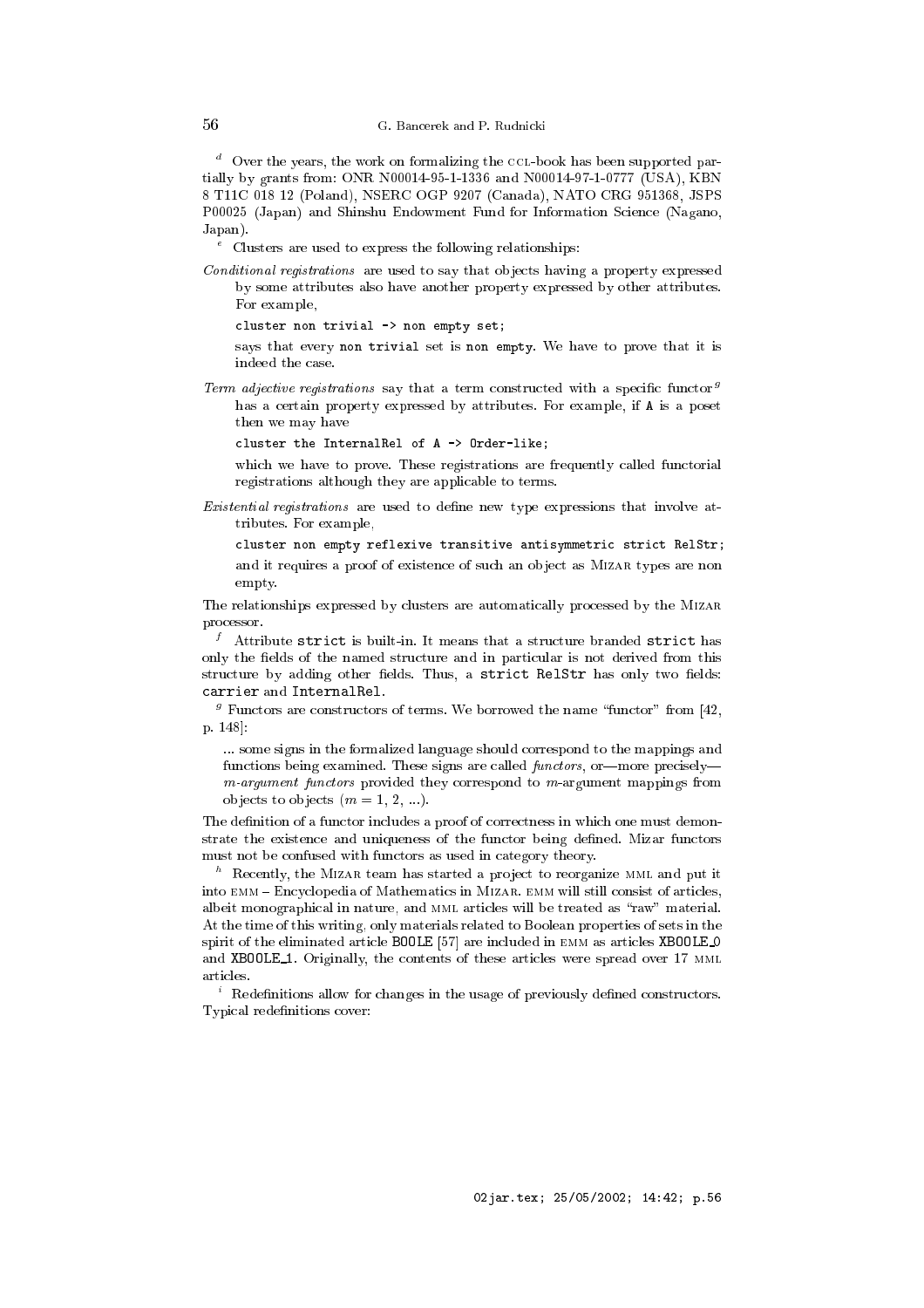- changes to the signature of a constructor, for example by narrowing the types of some arguments;
- changes in the definiens which make it more convenient yet preserve the original meaning.

Redefinitions are heavily used in MML.

- , some errors found in CCL:
- In Chapter I, Remark 3.18, p. 73, in order to prove that (1) i (3), one also needs  $F$  to be proper unless prime filters are proper which is not assumed in their definition.
- In Chapter I, Proposition 3.24, p. 75, it is not true that (2) implies (3), a counterexample is provided in WAYBEL  $7$  [9] theorem WAYBEL  $7:41$ .

 $\degree$  - Natural numbers in Mizar are von Neumann ordinals and thus:  $0 = \{\}, \ 1 = \degree$  $\{\{\}\}, 2 = \{\{\}, \{\{\}\}\}\$  ( = bool 1), and so on.

### A note on references to MIZAR articles

References to MIZAR articles are given to the printed journal Formalized Mathematics. This journal prints the versions of MIZAR articles as originally accepted for inclusion into MML. These articles are mehani
ally translated into English and then automati
ally typeset with TEX. As MML evolves over time, the current versions of MIZAR articles are put into the *Journal of Formalized Mathematics* (JFM) an electronic publication available at http://mizar.org/JFM. In JFM, as in MML, the name of an article is used as its identifier and thus we included these names in the referen
es below. Some mml arti
les exist only in electronic form as they were created as a result of MML revisions.

### References

- 1. Grzegorz Bancerek. Tarski's classes and ranks. Formalized Mathematics,  $1(3):563{-}567, 1990.$  MML: CLASSES1.
- 2. Grzegorz Bancerek. König's theorem. Formalized Mathematics, 1(3):589-593, 1990. mml: CARD 3.
- 3. Grzegorz Bancerek. Cartesian product of functions. Formalized Mathematics,  $2(4):547-552, 1991. \text{MML: FUNCT_6.}$
- 4. Grzegorz Bancerek. Complete lattices. Formalized Mathematics, 2(5):719-725, 1991. mml: LATTICE3.
- 5. Grzegorz Bancerek. Bounds in posets and relational substructures. Formalized Mathematics, 6(1):81-91, 1997. MML: YELLOW\_0.
- 6. Grzegorz Bancerek. Directed sets, nets, ideals, filters, and maps. Formalized Mathematics, 6(1):93-107, 1997. MML: WAYBEL 0.
- 7. Grzegorz Bancerek. The "way-below" relation. Formalized Mathematics,  $6(1):169-176, 1997. \text{MML: WAYBEL }$ .3.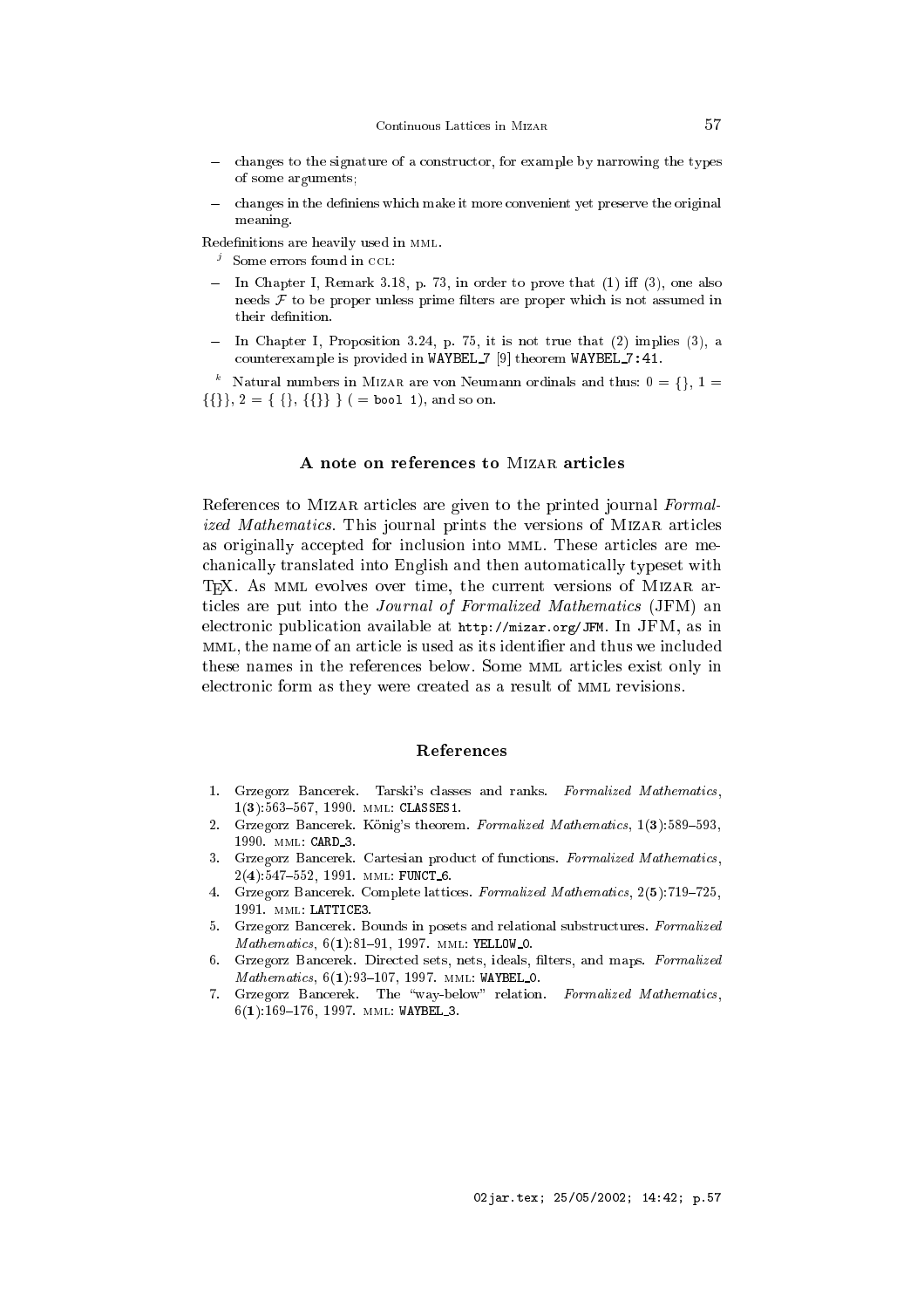#### G. Bancerek and P. Rudnicki

- 8. Grzegorz Bancerek. Duality in relation structures. Formalized Mathematics,  $6(2):227{-}232, 1997.$  MML: YELLOW 7.
- 9. Grzegorz Bancerek. Prime ideals and filters. Formalized Mathematics,  $6(2):241-247, 1997.$  MML: WAYBEL 7.
- 10. Grzegorz Bancerek. Arithmetic of Non Negative Rational Numbers. Journal of Formalized Mathematics, Addenda. MML: ARYTM\_3.
- 11. Grzegorz Bancerek. Bases and refinements of topologies. Formalized Mathematics, 7(1):35-43, 1998. MML: YELLOW\_9.
- 12. Grzegorz Bancerek. The Lawson Topology. Formalized Mathematics, 7(2):163-168, 1998. mml: WAYBEL19.
- Grzegorz Bancerek. Lawson topology in continuous lattices. Formalized 13. Mathematics, 7(2):177-184, 1998. MML: WAYBEL21.
- 14. Grzegorz Ban
erek. Development of the theory of ontinuous latti
es in Mizar. Symboli Computation and Automated Reasoning, M. Kerber and M. Kohlhase, Eds., A K Peters, 2001.
- 15. Grzegorz Bancerek. Continuous lattices of maps between To spaces. Formalized Mathematics, 9(1):111-117, 2001. MML: WAYBEL26.
- 16. Józef Białas. Group and field definitions. Formalized Mathematics, 1(3):433-439, 1990. mml: REALSET1.
- 17. Ewa Bonarska. An Introduction to PC Mizar. Fondation Philippe le Hodey, Brussels, 1990. Revised version, 2000. http://mizar.org/proje
t/bibliography.html.
- 18. Czesław Byliński. Some basic properties of sets. Formalized Mathematics,  $1(1):47{-}53, 1990.$  MML: ZFMISC\_1.
- 19. Czesław Byliński. Introduction to categories and functors. Formalized Mathematics, 1(2):409-420, 1990. MML: CAT\_1.
- 20. Czesław Byliński. Category Ens. Formalized Mathematics, 2(4):527-533, 1991. MML: ENS\_1.
- 21. Czesław Byliński and Piotr Rudnicki. The Scott topology. Part II. Formalized Mathematics, 6(3):441-446, 1997. MML: WAYBEL14.
- 22. M. Davis. Obvious logical inferences. In Proceedings of the 7th IJCAI, pages 530-531, 1981.
- 23. A. Degtyarev, A. Lyaletski, and M. Morokhovets. Eviden
e algorithm and sequent logical inference search. In LNAI 1705, pages 44-61, 1999.
- 24. H. Friedman. FOM: 107: Automated proof he
king, May 2001.
- www.math.psu.edu/simpson/fom/postings.
- 25. G. Gierz, K. H. Hofmann, K. Keimel, J. D. Lawson, M. W. Mislove, and D. S. Scott. A Compendium of Continuous Lattices. Springer-Verlag, Berlin Heidelberg New York, 1980.
- 26. 26. Adam Grabowski and Robert Milewski. Boolean posets, posets under in
lusion and products of relational structures. Formalized Mathematics,  $6(1)$ :117-121, 1997. MML: YELLOW\_1.
- 27. Jarosław Gryko. Injective spaces. Formalized Mathematics, 7(1):57-62, 1998. mml: WAYBEL18.
- 28. Andrzej Grzegor
zyk. Zarys arytmetyki teorety
znej. Biblioteka Matematy zna. PWN, Warszawa, 1971.
- 29. Stanislaw Jaskowski. On the Rules of Supposition in Formal Logic. Studia Logica. Warsaw University, 1934. Reprinted in S. McCall, Polish Logic in 1920-1939, Clarendon Press, Oxford.
- 30. Peter T. Johnstone. Stone Spa
es. Cambridge University Press, Cambridge, London, New York, 1982.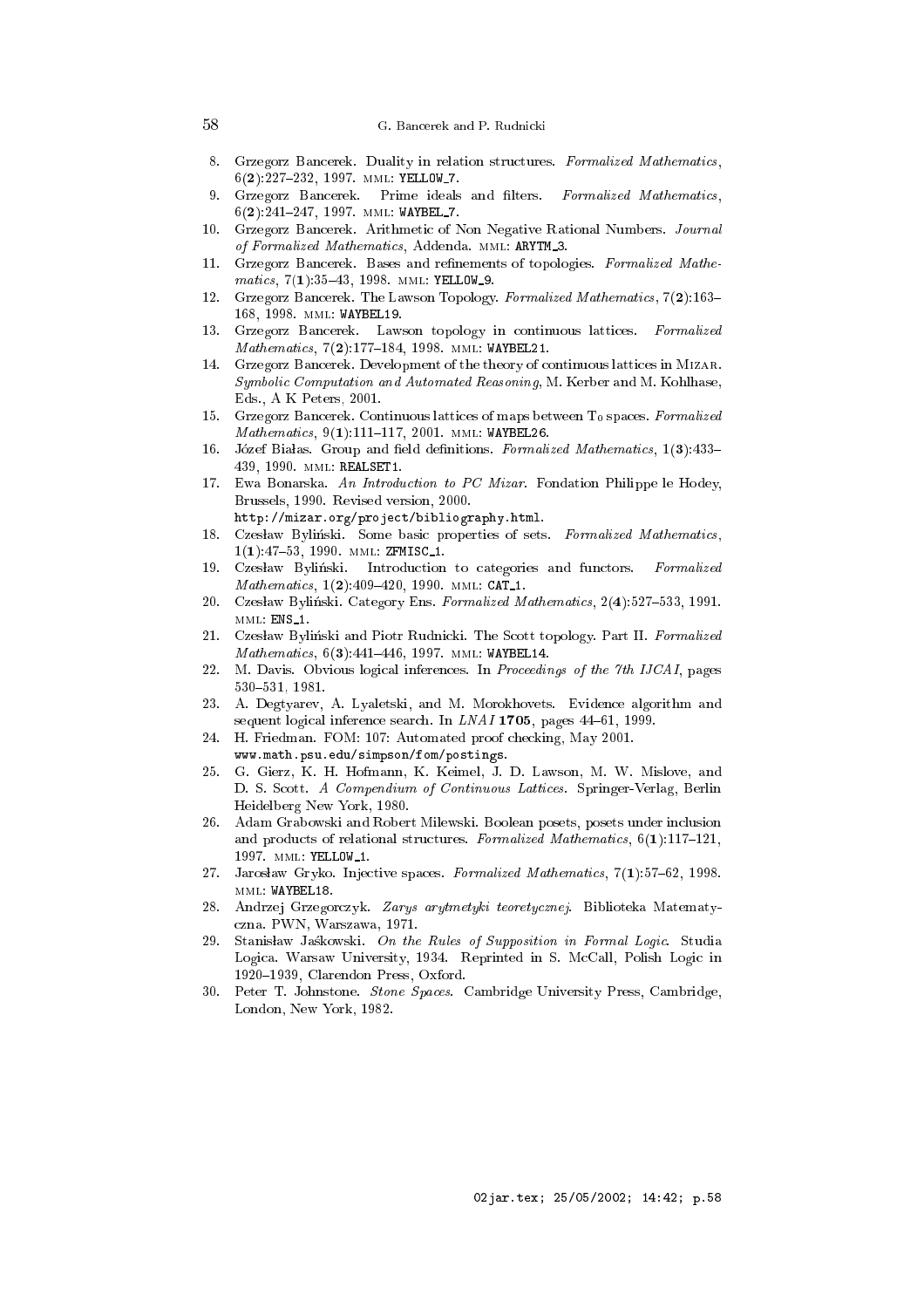- 31. L. S. van Benthem Jutting. Checking Landau's "Grundlagen" in the Automath system. THE Eindhoven, PhD thesis, 1977.
- 32. John L. Kelley. General Topology. van Nostrand, New York, 1955.
- 33. Artur Kornilowicz. Cartesian products of relations and relational structures. Formalized Mathematics,  $6(1):145-152$ , 1997. MML: YELLOW<sub>-3</sub>.
- Artur Korniłowicz. On the topological properties of meet-continuous lattices.  $34$ Formalized Mathematics,  $6(2)$ :269-277, 1997. MML: WAYBEL 9.
- 35. E. G. H. Landau. Grundlagen der Analysis. Akademische Verlag, Leipzig, 1930.
- 36. Library Committee of the Asso
iation of Mizar Users. Preliminaries to Structures. Journal of Formalized Mathematics, Addenda. MML: STRUCT\_0.
- 37. Library Committee of the Asso
iation of Mizar Users. Preliminaries to Arithmetic. Journal of Formalized Mathematics, Addenda. MML: ARYTM.
- 38. Beata Madras. Product of family of universal algebras. Formalized Mathematics,  $4(1):103-108$ , 1993. MML: PRALG\_1.
- 39. Robert Milewski. Algebraic lattices. Formalized Mathematics,  $6(2):249-254$ , 1997. mml: WAYBEL 8.
- 40. R. P. Nederpelt, J. H. Geuvers, and R. C. de Vrijer. Selected papers on Automath. North-Holland, Amsterdam, 1994.
- 41. Beata Padlewska and Agata Darmochwal. Topological Spaces and Continuous Functions. Formalized Mathematics, 1(1):223-230, 1990. MML: PRE\_TOPC.
- $42.$ H. Rasiowa and R. Sikorski The Mathematics of Metamathematics PWN, Warszawa, 1968.
- 43. P. Rudnicki. Obvious inferences. Journal of Automated Reasoning, 3:383-393, 1987.
- 44. Piotr Rudnicki. Kernel projections and quotient lattices. Formalized Mathematics, 7(2):169-175, 1998. MML: WAYBEL20.
- 45. P. Rudni
ki, Ch. S
hwarzweller and A. Trybule
. Commutative Algebra in the Mizar System. Journal of Symbolic Computation, 32:143-169, 2001.
- 46. Piotr Rudni
ki and Andrzej Trybule
. On equivalents of well-foundedness. Journal of Automated Reasoning,  $23(3-4):197-234$ , 1999.
- 47. Alexander Yu. Shibakov and Andrzej Trybule
. The Cantor set. Formalized Mathematics, 5(2):233-236, 1996. MML: CANTOR\_1.
- 48. Andrzej Trybule
. Tarski Grothendie
k set theory. Formalized Mathemati
s,  $1(1):9-11, 1990.$  MML: TARSKI.
- 49. Andrzej Trybulec. Built-in concepts. Formalized Mathematics, 1(1):13-15, 1990. mml: AXIOMS.
- 50. Andrzej Trybulec. Categories without uniqueness of cod and dom. Formalized Mathematics, 5(2):259-267, 1996. MML: ALTCAT\_1.
- 51. Andrzej Trybulec. Functors for alternative categories. Formalized Mathematics,  $5(4):595{-}608, 1996. \text{MML: FUNCTORO.}$
- 52. Andrzej Trybulec. Moore-Smith convergence. Formalized Mathematics,  $6(2):213{-}225, 1997.$
- 53. Andrzej Trybulec. Scott topology. Formalized Mathematics, 6(2):311-319, 1997. mml: WAYBEL11.
- 54. Andrzej Trybule
. Non Negative Real Numbers, Part I. Journal of Formalized 54. Mathematics, Addenda. MML: ARYTM\_2.
- 55. Andrzej Trybule
. Non Negative Real Numbers, Part II. Journal of Formalized Mathematics, Addenda. MML: ARYTM\_1.
- 56. Wojciech A. Trybulec. Partially ordered sets. Formalized Mathematics,  $1(2):313-319, 1990.$  MML: ORDERS 1.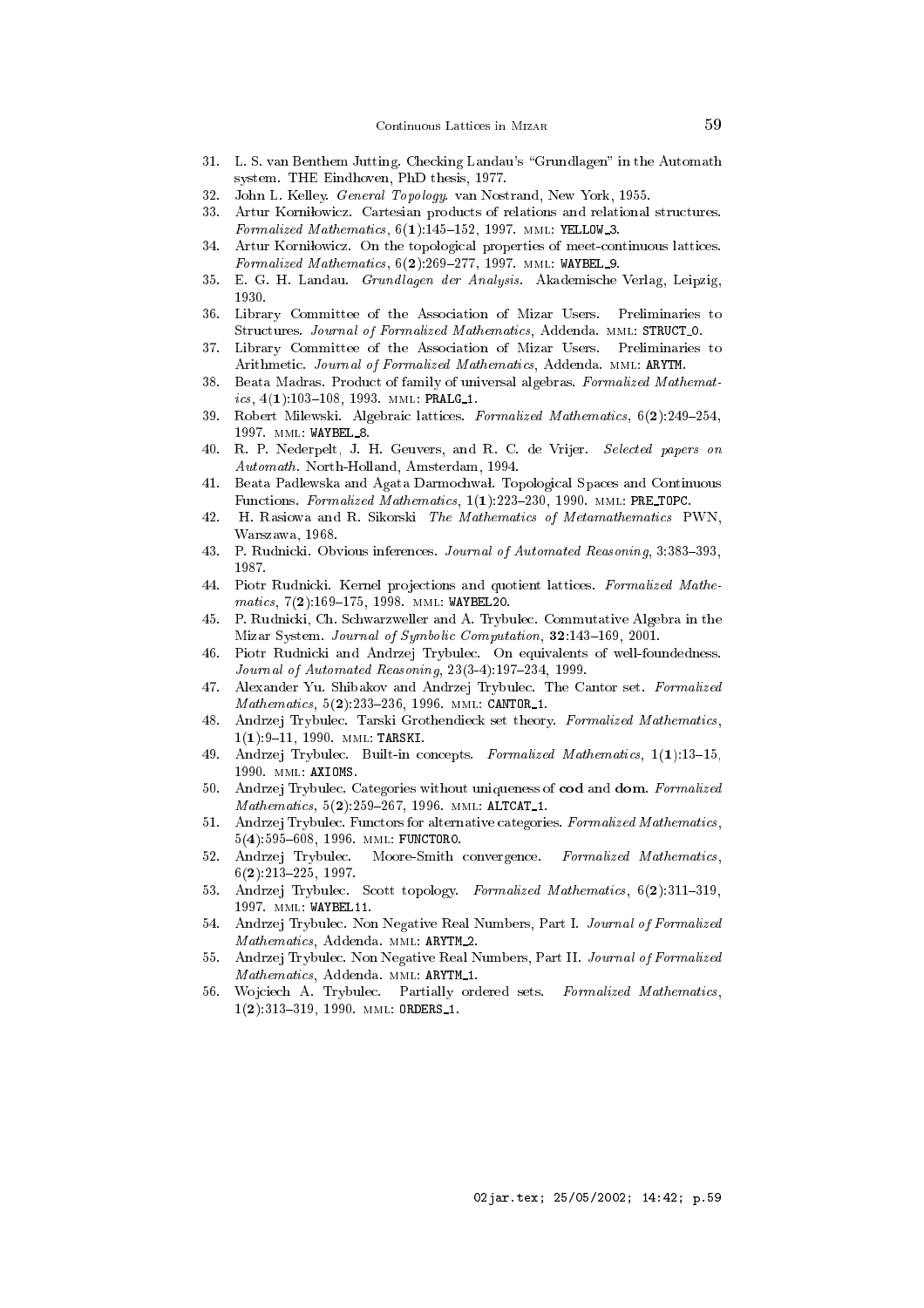# 60 G. Ban
erek and P. Rudni
ki

- or. Zinaida Irybulet and Halina Swietzkowska. Doolean properties of sets. Formalized Mathematics,  $1(1):17-23$ , 1990. MML: BOOLE.
- 58. Freek Wiedijk. Mizar: An Impression. http://www.cs.kun.nl/"freek/notes.
- 59. Freek Wiedijk. Estimating the Cost of a Standard Library for a Mathematical Proof Checker. http://www.cs.kun.nl/"freek/notes.
- 60. Freek Wiedijk. The de Bruijn factor. http://www.cs.kun.nl/"freek/notes.
- 61. Edmund Woronowicz. Relations defined on sets. Formalized Mathematics,  $1(1):181-186, 1990.$  MML: RELSET<sub>-1</sub>.
- 62. Edmund Woronowi
z and Anna Zalewska. Properties of Binary Relations. Formalized Mathematics,  $1(1):85-89$ , 1990. MML: RELAT\_2.
- $\mathfrak{g}_3$ . Stanislaw Zukowski. Introduction to lattice theory. Formalized Mathematics,  $1(1):215{-}222, 1990.$  MML: LATTICES.

# Appendix

# A. The CCL-book-WAYBEL correspondence

The items of the CCL-book not mentioned below are either exercises or examples.

### Chapter O. A Primer of Complete Latti
es

| pages     | items         | article             | $\text{author}(s)$                     |
|-----------|---------------|---------------------|----------------------------------------|
| $1 - 3$   | $1.1 - 1.5$   | WAYBEL O            | G. Bancerek.                           |
| 4         | 1.6           | LATTICE3            | G. Bancerek LATTICE3 [4]               |
| 4         | 1.7           | RELSET <sub>1</sub> | E. Woronowicz RELSET <sub>1</sub> [61] |
| $4 - 5$   | $1.8 - 1.10$  | WAYBEL O            | G. Bancerek.                           |
| $8 - 14$  | $2.1 - 2.8$   | LATTICE3            | G. Bancerek LATTICE3 [4]               |
| $18 - 23$ | $3.1 - 3.12$  | WAYBEL_1            | Cz. Byliński.                          |
| $23 - 24$ | $3.13 - 3.14$ | WAYBEL10            | G. Bancerek                            |
| $24 - 25$ | $3.15 - 3.20$ | WAYBEL_1            | Cz. Byliński.                          |
| $30 - 31$ | $4.1 - 4.3$   | WAYBEL <sub>2</sub> | A. Korniłowicz                         |
| 32        | 4.4           | WAYBEL <sub>9</sub> | A. Korniłowicz                         |
|           |               |                     |                                        |

### Chapter I. Latti
e Theory of Continuous Latti
es

| pages     | items        | article             | $\text{author}(s)$ |
|-----------|--------------|---------------------|--------------------|
| $38 - 42$ | $1.1 - 1.8$  | WAYBEL <sub>3</sub> | G. Bancerek        |
| $43 - 47$ | $1.9 - 1.19$ | WAYBEL 4            | A. Grabowski       |
| -51       | 1.23         | WAYRFI <sub>4</sub> | A. Grabowski       |
| -52       | 1 27         | WAYBEL <sub>4</sub> | A. Grabowski       |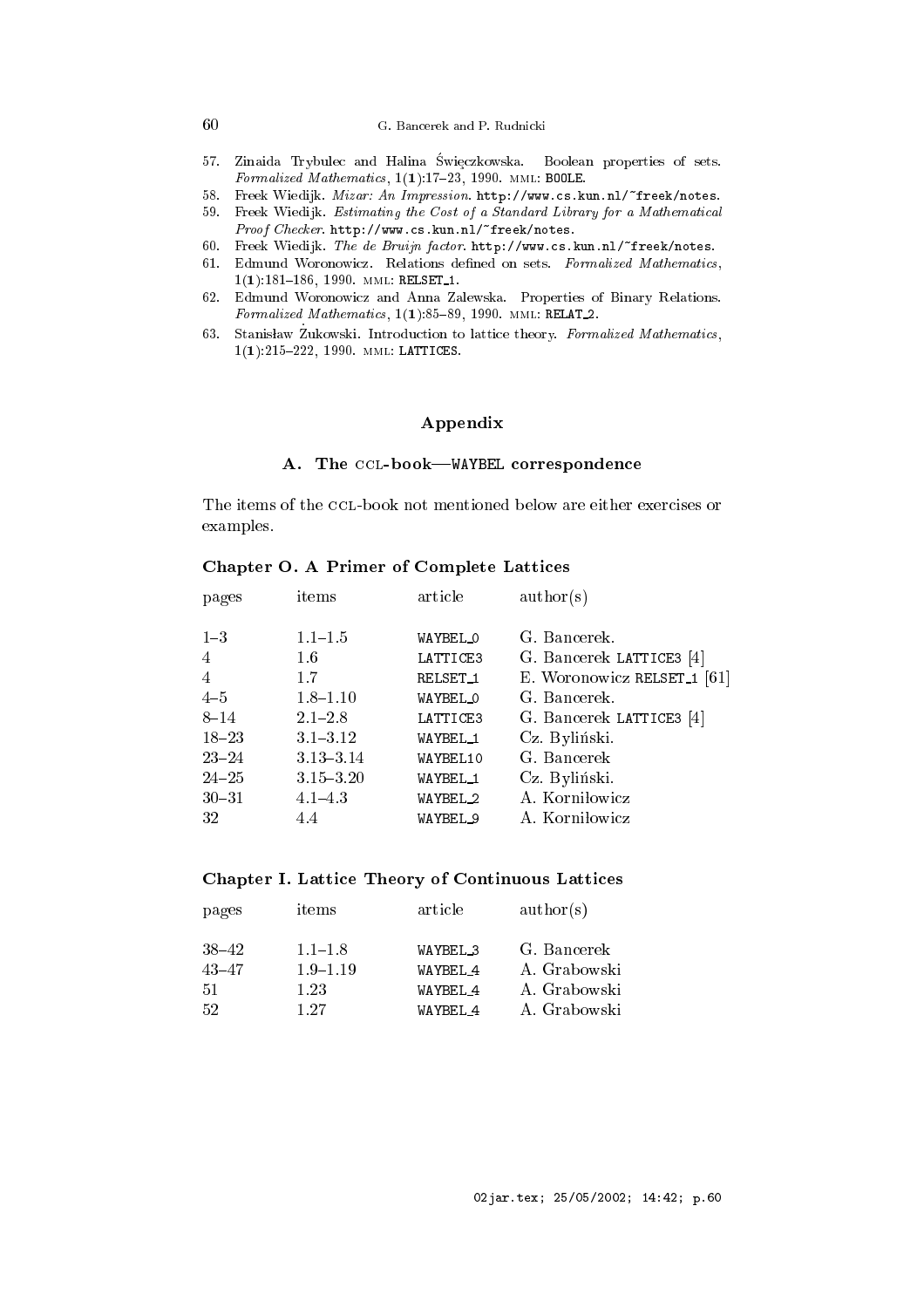# $\begin{tabular}{ll} Continuous Lattices in MIZAR \end{tabular} \hspace{1.5cm} \begin{tabular}{ll} \bf\footnotesize{Co}ntinuous \end{tabular} \hspace{1.5cm} \begin{tabular}{ll} \bf\footnotesize{Co}ntinuous \end{tabular} \end{tabular}$

| $57 - 60$ | $2.1 - 2.6$   | WAYBEL_5            | M. Zynel       |
|-----------|---------------|---------------------|----------------|
| 60        | 2.7           | WAYBEL 5, WAYBEL 20 |                |
| 60        | 2.8           | WAYBEL20            | P. Rudnicki    |
| 61        | 2.9           | WAYBEL10            | G. Bancerek    |
| 61        | 2.10          | WAYBEL15            | R. Milewski    |
| $60 - 62$ | $2.11 - 2.13$ | WAYBEL20            | P. Rudnicki    |
| 63        | 2.14          | WAYBEL15            | R. Milewski    |
| 63        | 2.15          | WAYBEL20            | P. Rudnicki    |
| $69 - 72$ | $3.1 - 3.15$  | WAYBEL <sub>6</sub> | B. Madras      |
| $73 - 77$ | $3.16 - 3.27$ | WAYBEL_7            | G. Bancerek    |
| 82–84     | 3.43          | WAYBEL12            | A. Korniłowicz |
| 85–87     | $4.1 - 4.9$   | WAYBEL 8            | R. Milewski    |
| 87        | 4.10          | WAYBEL13            | R. Milewski    |
| 87        | 4.11          | WAYBEL <sub>8</sub> | R. Milewski    |
| 88–89     | $4.12 - 4.15$ | WAYBEL13            | R. Milewski    |
| 89–90     | 4.16          | WAYBEL15            | R. Milewski    |
| 90–91     | 4.17          | WAYBEL22            | P. Rudnicki    |
| $91 - 92$ | 4.18          | WAYBEL15            | R. Milewski    |
| $92 - 93$ | $4.19 - 4.24$ | WAYBEL16            | R. Milewski    |
|           |               |                     |                |

# Chapter II. The S
ott Topology

| pages       | items         | article  | $\text{author}(s)$        |
|-------------|---------------|----------|---------------------------|
| $98 - 105$  | $1.1 - 1.10$  | WAYBEL11 | A. Trybulec               |
| $105 - 108$ | $1.11 - 1.15$ | WAYBEL14 | Cz. Byliński, P. Rudnicki |
| $108 - 109$ | $1.16 - 1.17$ | WAYBEL32 | E. Grądzka                |
| $112 - 113$ | $2.1 - 2.2$   | WAYBEL17 | A. Grabowski              |
| $115 - 116$ | $2.5 - 2.8$   | WAYBEL27 | G. Bancerek, A. Naumowicz |
| $116 - 117$ | 2.9           | WAYBEL24 | A. Grabowski              |
| $115 - 117$ | $2.5 - 2.10$  | WAYBEL27 | G. Bancerek, A. Naumowicz |
| 118         | 2.11          | WAYBEL11 | (not finished)            |
| $121 - 123$ | $3.1 - 3.4$   | WAYBEL18 | J. Gryko                  |
| $123 - 126$ | $3.5 - 3.12$  | WAYBEL25 | A. Korniłowicz, J. Gryko  |
| $128 - 130$ | $4.1 - 4.9$   | WAYBEL26 | G. Bancerek               |
| $130 - 133$ | $4.10 - 4.11$ | WAYBEL29 | G. Bancerek, A. Naumowicz |
| $133 - 137$ | $4.12 - 4.19$ |          | not done                  |